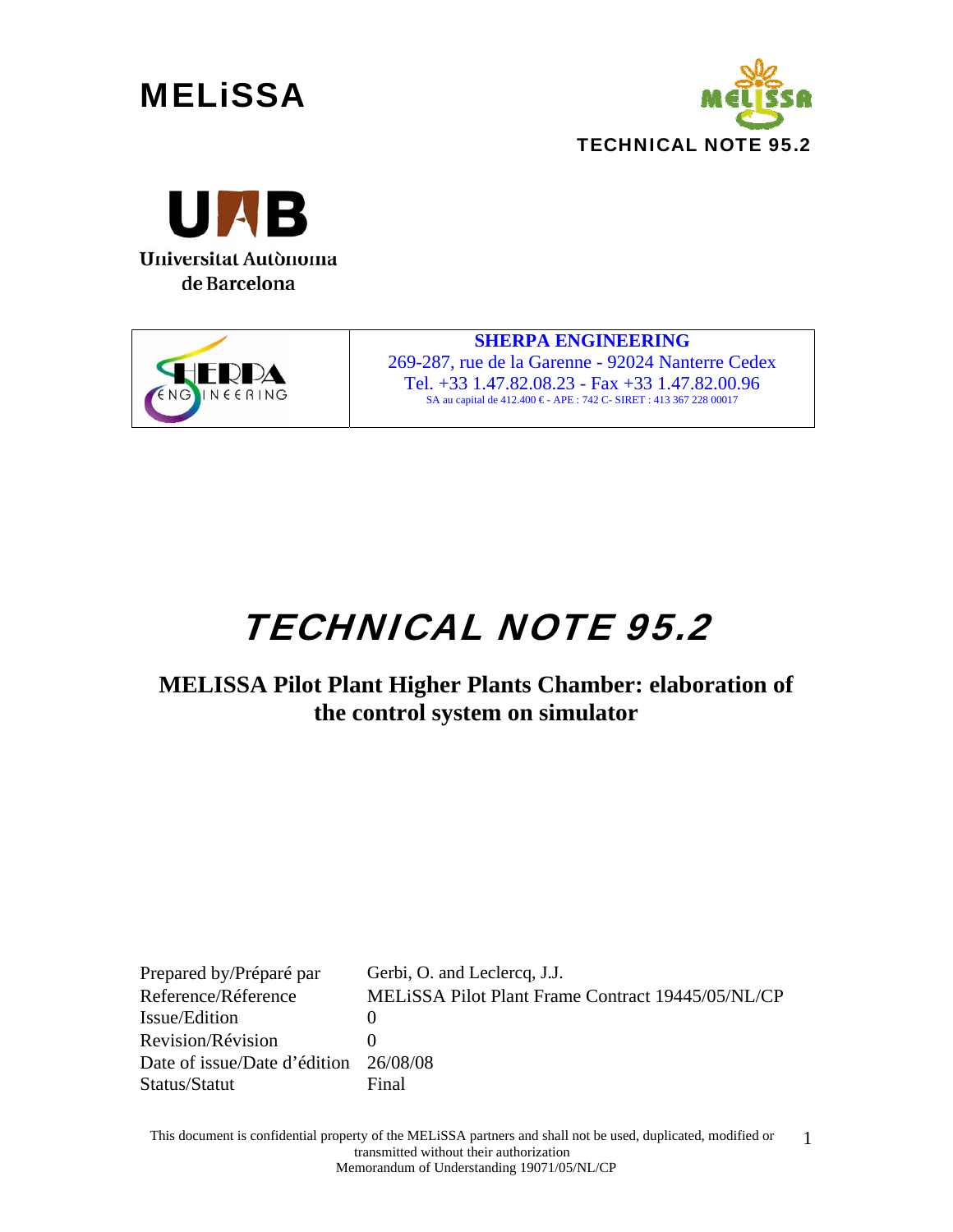**MELISSA** 



#### **APPROVAL**

| Title<br>Titre | <b>MELISSA</b><br>Pilot Plant<br>Plants<br>Higher<br>Chamber: elaboration of | Issue<br>Edition | Revision<br>$\Omega$<br>$\Omega$<br>Révision |
|----------------|------------------------------------------------------------------------------|------------------|----------------------------------------------|
|                | the control system on simulator                                              |                  |                                              |
|                | 10.600)                                                                      |                  |                                              |
| Prepared by    | Gerbi, O. and Leclercq, J.J.                                                 | Date             | 26/08/08                                     |
| Auteur         |                                                                              | Date             |                                              |
|                |                                                                              |                  |                                              |
| Checked by     | Peiro, E. and Fossen, A.<br>MM                                               | Date             | 26/08/08                                     |
| Verifié par    |                                                                              | Date             |                                              |
|                |                                                                              |                  |                                              |
| Approved by    | Gòdia, F.                                                                    | Date             | 26/08/08                                     |
|                |                                                                              | Date             |                                              |
| Approuvé par   |                                                                              |                  |                                              |

| Approved by customer   | Lamaze, B. |      | Date 26/08/08 |
|------------------------|------------|------|---------------|
| Approuvé par le client |            | Date |               |

#### **CHANGE LOG**

| Issue/Edition | Revision/Révision | Status/Statut | Date/Date |
|---------------|-------------------|---------------|-----------|
|               |                   | Final         | 26/08/08  |
|               |                   |               |           |
|               |                   |               |           |

#### **Distribution List**

| Name/Nom        | Company/Société | Quantity/Quantité                  |
|-----------------|-----------------|------------------------------------|
| Brigitte LAMAZE | ESA             | hardcopies + electronic<br>version |
|                 |                 |                                    |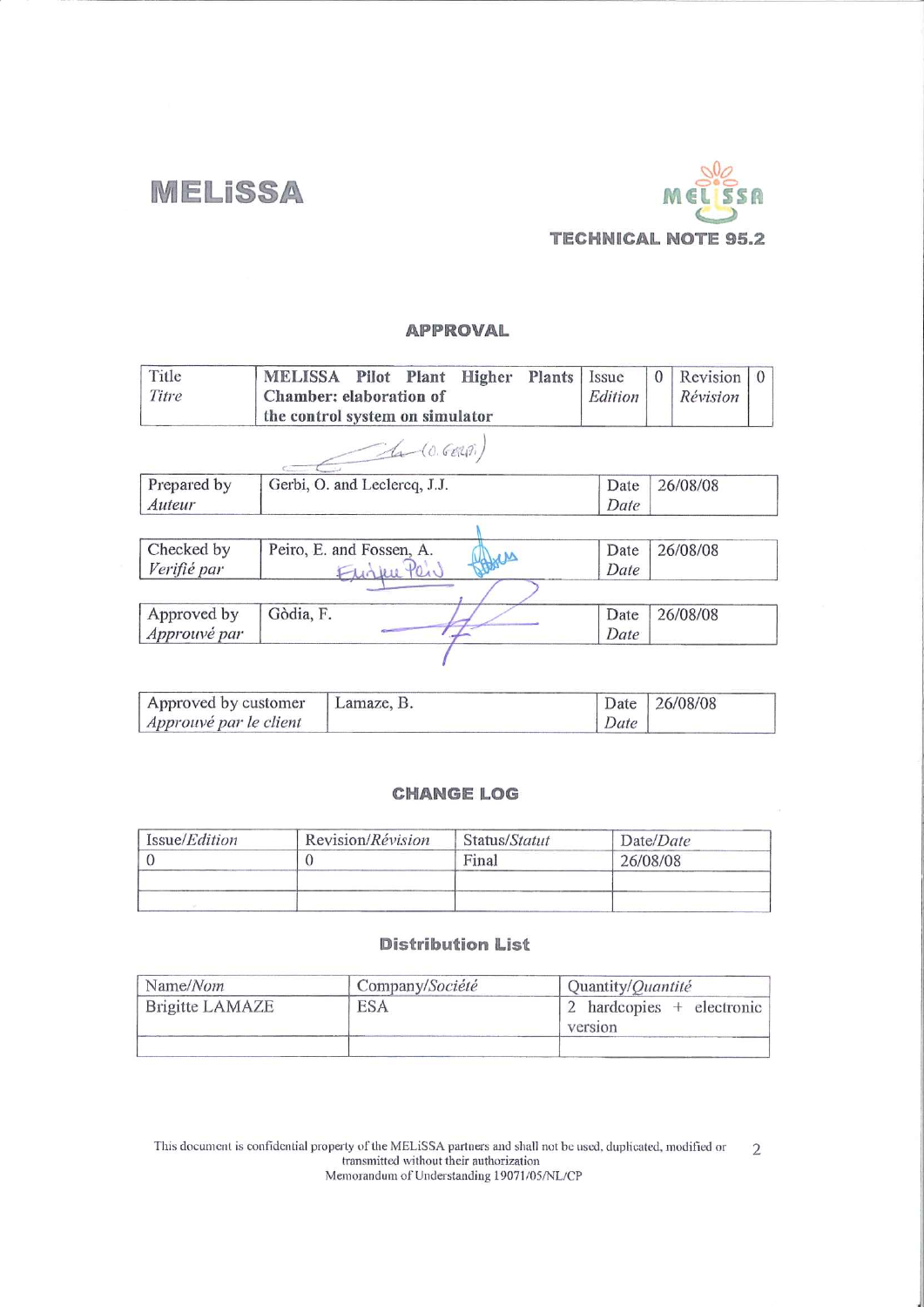



#### TABLE OF CONTENT

**SECTION 1: MELISSA Pilot Plant Higher Plants Chamber: elaboration of the control system on simulator, pages 4-59**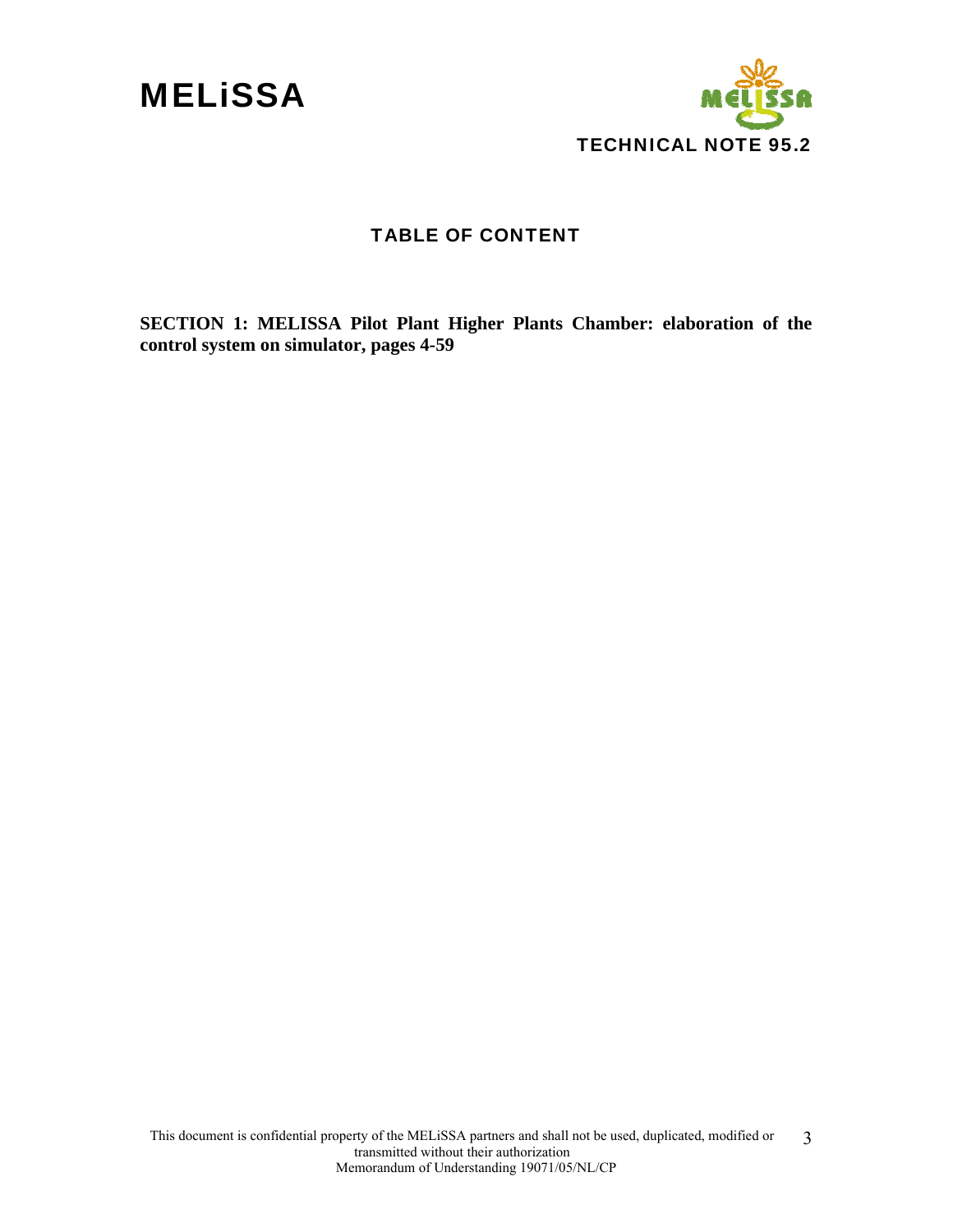





#### **SHERPA ENGINEERING**

269-287, rue de la Garenne - 92024 Nanterre Cedex Tel. +33 1.47.82.08.23 - Fax +33 1.47.82.00.96 SA au capital de 412.400 € - APE : 742 C- SIRET : 413 367 228 00017

### SECTION 1

### **MELISSA Pilot Plant Higher Plants Chamber: elaboration of the control system on simulator**

Prepared by/Préparé par Olivier Gerbi, Jean-Joseph Leclercq Reference/Référence ESA/UAB Contract 19445/05/NL/CP Issue/Edition 1 Revision/Révision 0 Date of issue/Date d'édition August 2008 Status/Statut Final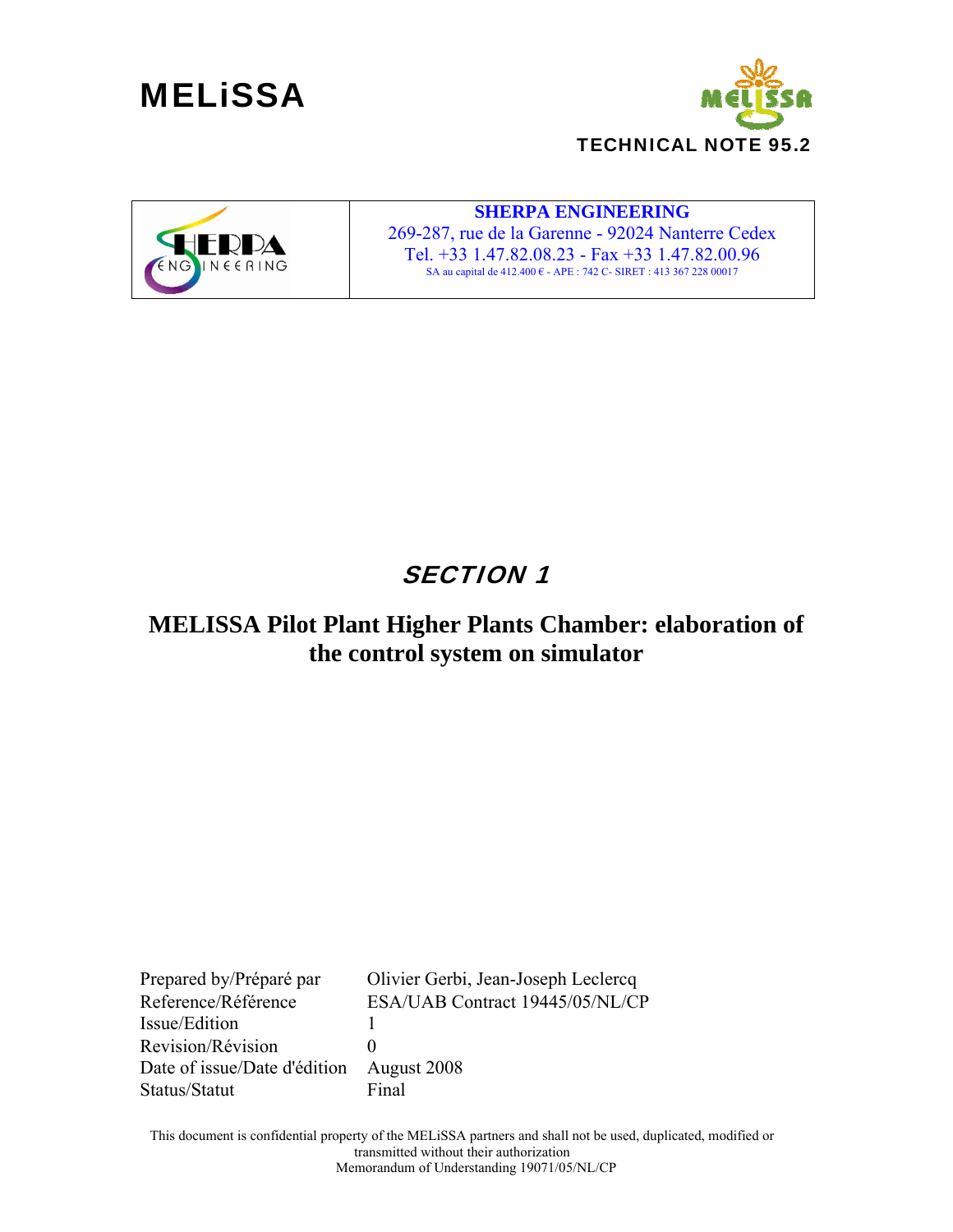



#### APPROVAL

| Title | MELISSA Pilot Plant Higher Plants   Issue                   |  | 1   Revision   0 |  |
|-------|-------------------------------------------------------------|--|------------------|--|
| Titre | <b>Chamber:</b> technical requirement of the <i>Edition</i> |  | Révision         |  |
|       | control system                                              |  |                  |  |

| Author | Olivier Gerbi & Jean-Joseph Leclercq | Date | 126/08/2008 |
|--------|--------------------------------------|------|-------------|
| Auteur |                                      | Date |             |

| Approved by         | Date      |  |
|---------------------|-----------|--|
| <i>Approuve par</i> | ⌒<br>Date |  |

#### CHANGE LOG

| Reason for change | Issue/ <i>Edition</i> | Revision/ <i>Révision</i> | Status/Statut | Date/ <i>Date</i> |
|-------------------|-----------------------|---------------------------|---------------|-------------------|
| Creation          |                       |                           | Draft         | May 2007          |
| Update            |                       |                           | Final         | August 2008       |
|                   |                       |                           |               |                   |

### Distribution List

| Name/ $N$ om     | Company/Société | Quantity/Quantité |
|------------------|-----------------|-------------------|
| F. Gòdia         | <b>UAB</b>      |                   |
| J. Mas           | <b>NTE</b>      |                   |
| M. Dixon         | UoG             |                   |
| Melissa Partners |                 |                   |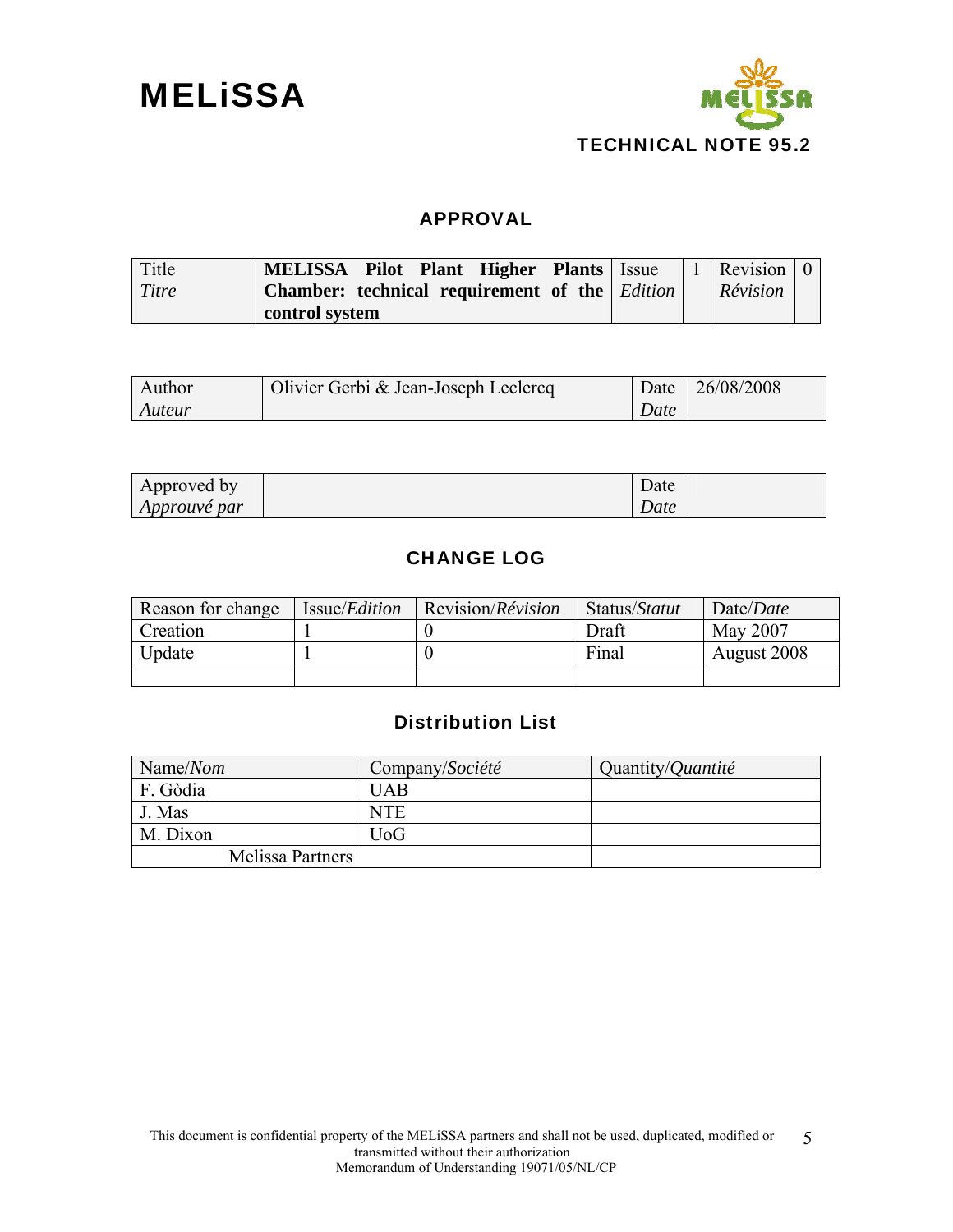## **MELISSA**



### **TABLE OF CONTENT**

| 5.4.6. Decreasing set point steps of RH from 80 to 50 % with constant air temperature setpoint  50 |  |
|----------------------------------------------------------------------------------------------------|--|
|                                                                                                    |  |
|                                                                                                    |  |
|                                                                                                    |  |
|                                                                                                    |  |
|                                                                                                    |  |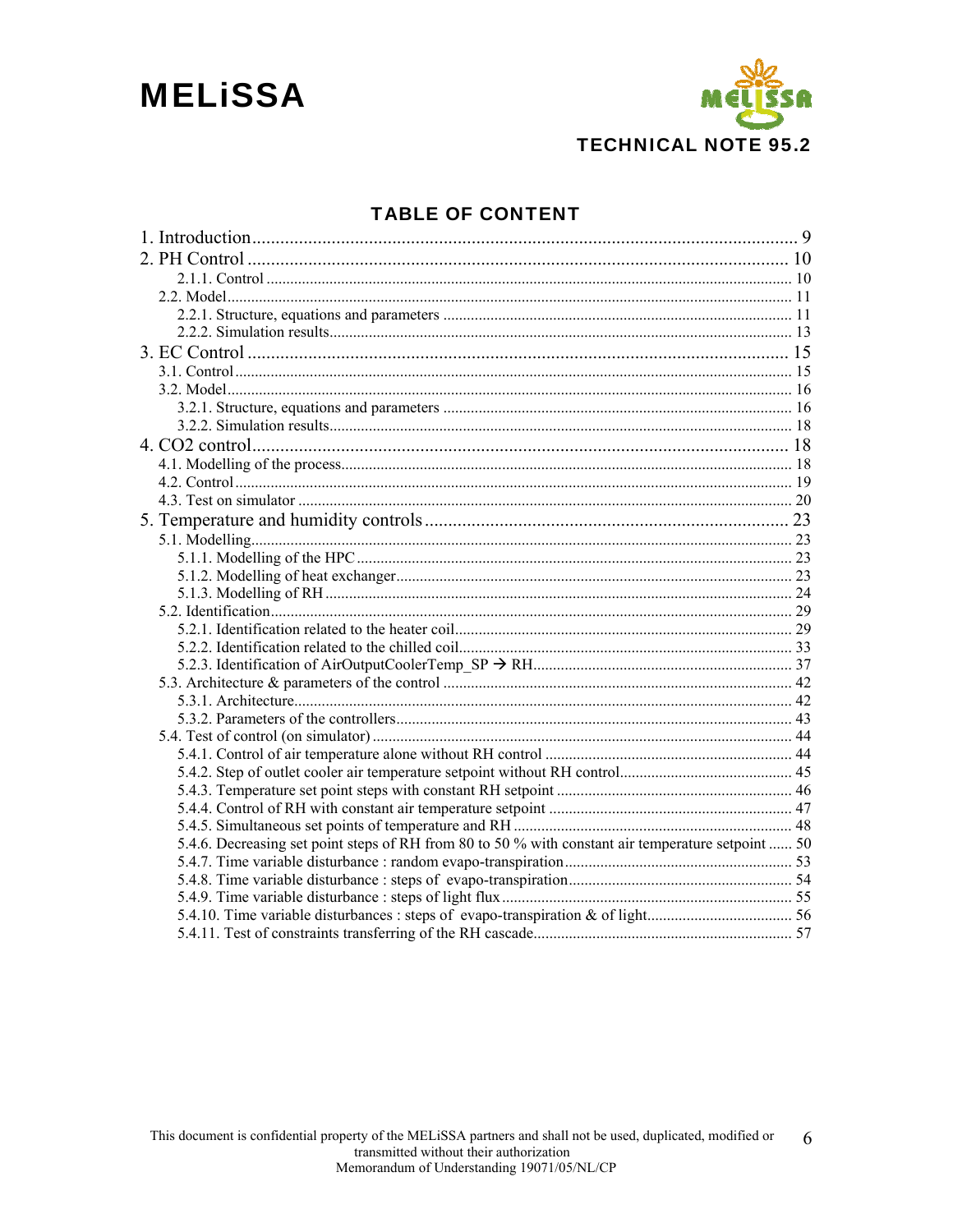

### TABLE OF FIGURES

| Figure 4.1 : Schema bloc of the process (CO2 concentration of A500) 18                     |  |
|--------------------------------------------------------------------------------------------|--|
|                                                                                            |  |
|                                                                                            |  |
|                                                                                            |  |
|                                                                                            |  |
|                                                                                            |  |
|                                                                                            |  |
| Figure 5.3 : Response of the system to input excitation for a hot water flow rate step of  |  |
|                                                                                            |  |
| Figure 5.4 : Response of the system to input excitation for a hot water flow rate step of  |  |
|                                                                                            |  |
| Figure 5.5 : Main variables of HPC for a hot water flow rate step of 0.003 kg/h  31        |  |
| Figure 5.6 : Main variables of HPC for a hot water flow rate step of 0.1 kg/h  32          |  |
| Figure 5.7 : Response of the system to input excitation for a chilled water flow rate step |  |
|                                                                                            |  |
| Figure 5.8 : Response of the system to input excitation for a chilled water flow rate step |  |
|                                                                                            |  |
| Figure 5.9 : Main variables of HPC for a chilled water flow rate step of 0.003 kg/h 35     |  |
| Figure 5.10 : Main variables of HPC for a chilled water flow rate step of 0.2 kg/h 36      |  |
|                                                                                            |  |
|                                                                                            |  |
|                                                                                            |  |
|                                                                                            |  |
|                                                                                            |  |
|                                                                                            |  |
| Figure 5.17 : Step of outlet cooler air temperature setpoint without RH control  45        |  |
|                                                                                            |  |
|                                                                                            |  |
| Figure 5.20 : Simultaneous set points of temperature and RH in same direction 48           |  |
| Figure 5.21 : Simultaneous set points of temperature and RH in opposite directions 49      |  |
| Figure 5.22 : Decreasing set point steps of RH (temperature of air set to 18 °C)  50       |  |
| Figure 5.23 : Decreasing set point steps of RH (temperature of air set to 18 °C)  51       |  |
| Figure 5.24 : Decreasing set point steps of RH (temperature of air set to 22 °C)  52       |  |
|                                                                                            |  |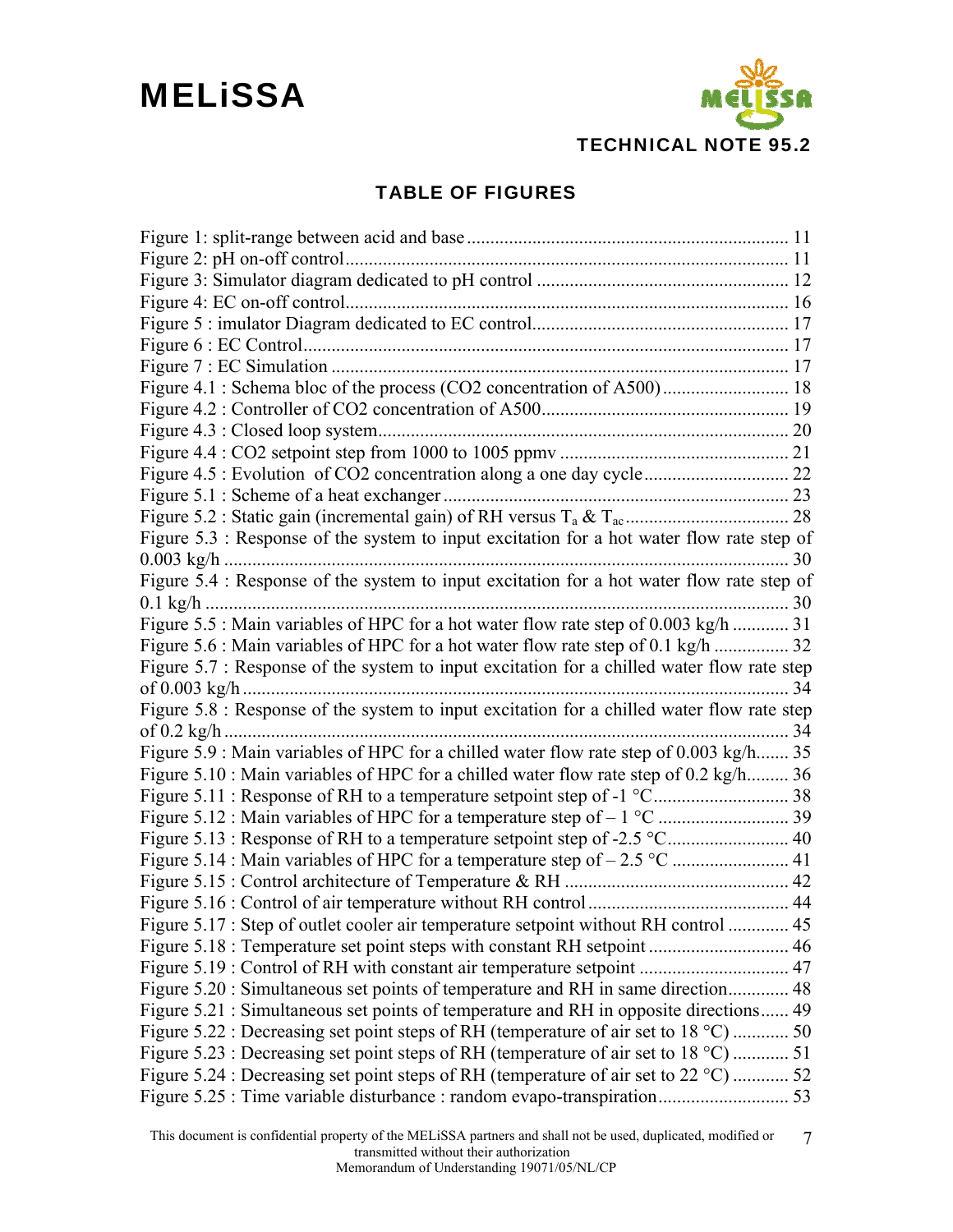

### TECHNICAL NOTE 95.2

| Figure 5.28 : Time variable disturbances : steps of evapo-transpiration & of light  56 |  |
|----------------------------------------------------------------------------------------|--|
|                                                                                        |  |
|                                                                                        |  |

### TABLE OF TABLES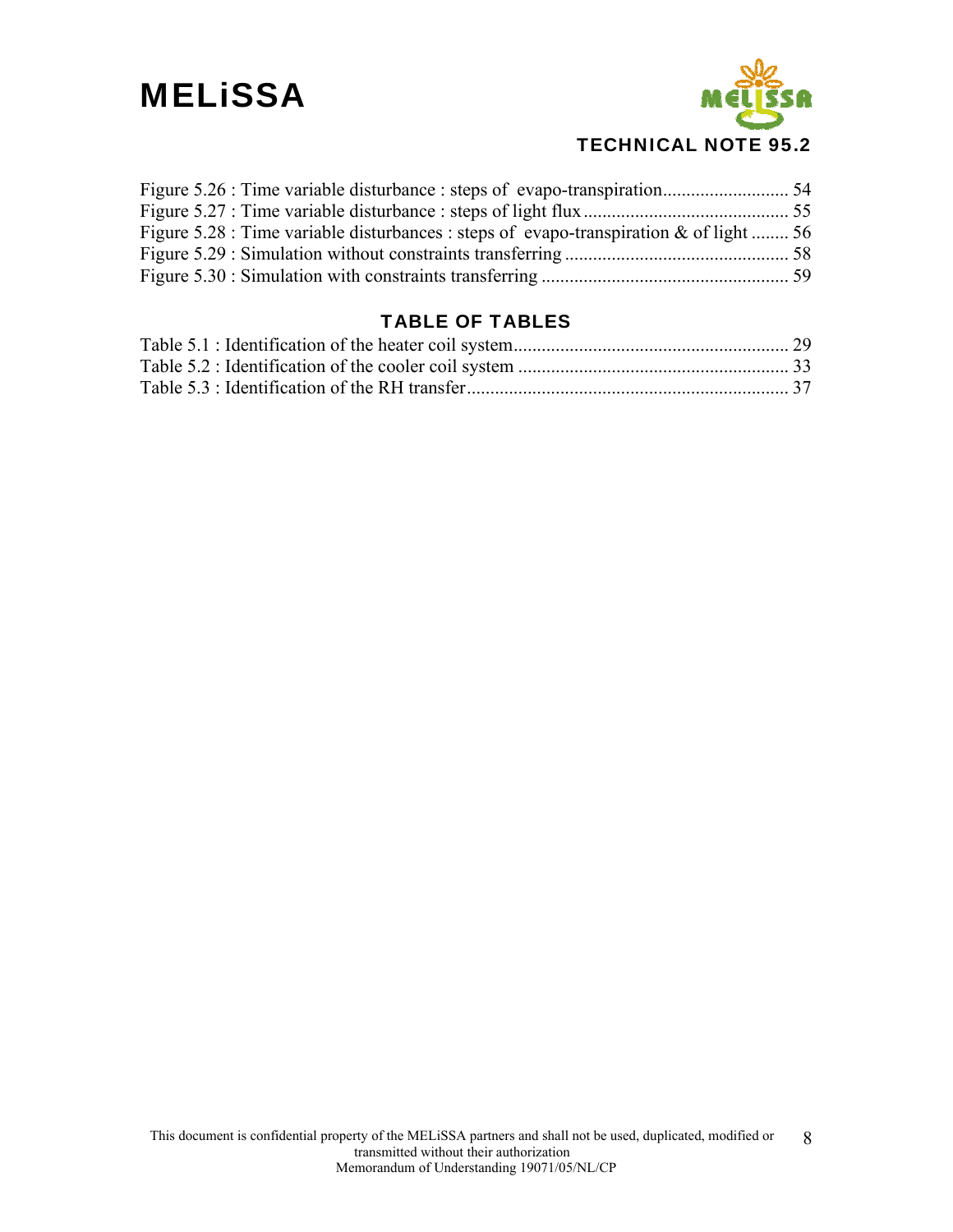

### **1. Introduction**

The first High Plant Compartment (HPC) is being constructed at the University of Guelph, one of the members of the MELISSA consortium.

Before its final transfer to the Melissa Pilot Plant (MPP) located at the premises of Universitat Autònoma de Barcelona (UAB), the HPC will be functionally tested with its own Control System, Argus, in Guelph.

According to a harmonization approach, same systems should be used in all the compartments. Black Box HPC control will be replaced with a White Box control system.

The main objective of the control is to pilot the light, CO2 concentration, temperature, humidity, conductivity and pH in the plant compartment.

The first objective of the study was to develop the control laws in simulation, implement them in Schneider PLC Quantum with its electric hardware and do the validation at Guelph site.

During the project, the validation in Guelph was abandoned. The validation and implementation will be done in Barcelona, Spain.

Sherpa (France) with the partnership of NTE (Spain) perform this work, in addition of UAB as Prime Contractor

Specific Objective of this Technical Note is to detail the control strategies for each control loops.

When needed for a best definition of the control design, mainly for Level 1 control loops like: Temperature and Humidity, CO2, pH, EC, a simulator is built for performing tests.

Reference document for the elaboration of this technical note:

TN95.1: MPP Higher Plants Chamber: technical requirement of the control system.

Inputs for this document is mainly based on the

- TN85.5 : Detailed Design and Verification (G. Waters, UoG, A. Masot, UAB),
- Meetings betweens partners
- TN72.2 : Definition of the control requirements for the MELISSA Loop (NTE)
- TN72.4 : Control System Demonstrator Data Package (Jordi Duartis, NTE)
- Minutes of Meeting 02 July 2007 ESA/UoG/Sherpa
- P&ID Draft by Geoffrey Waters July 30 2007
- Technical Documentation : Coils B301 and B302. Main Centrifugal Fan.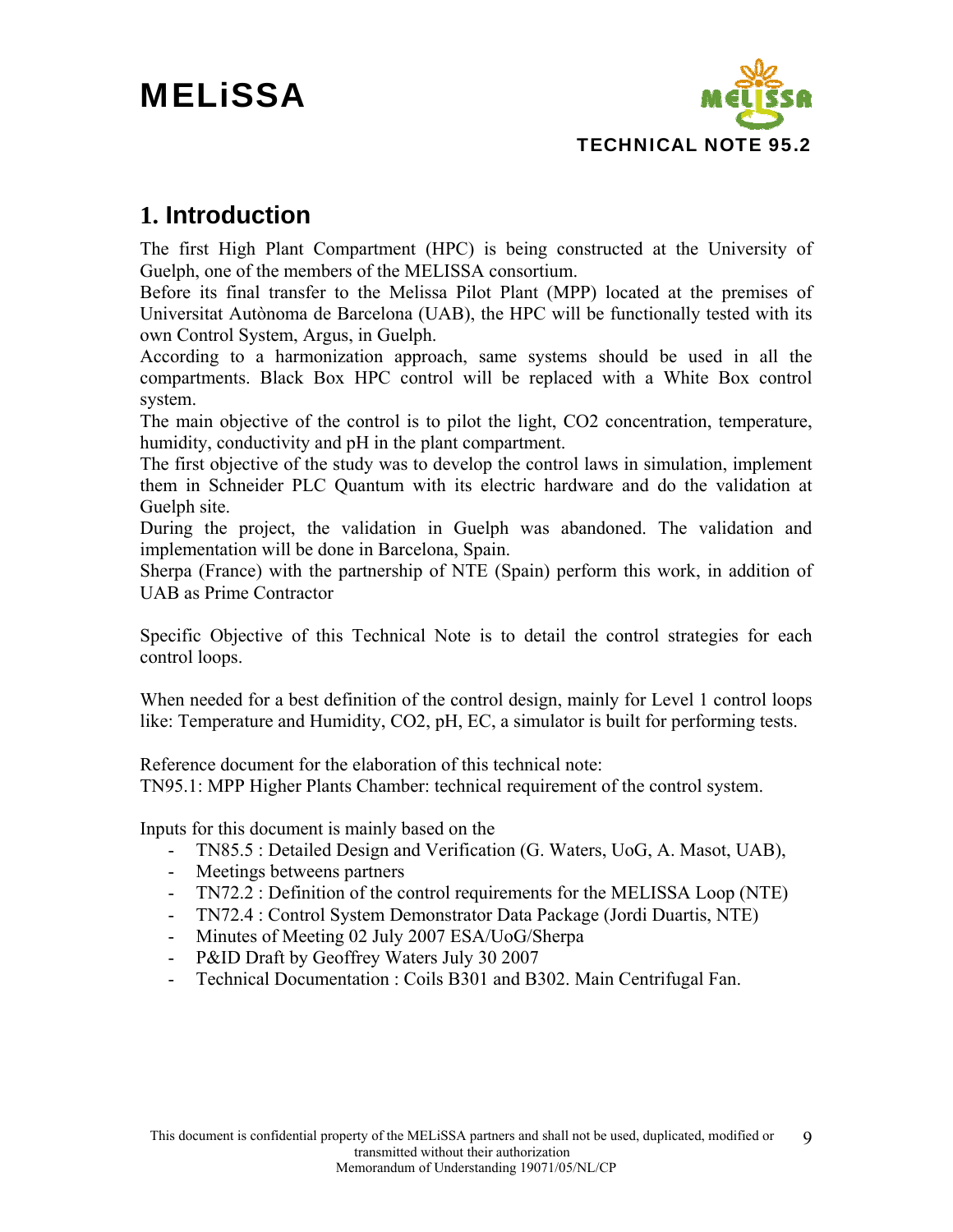# **MELISSA**



### **2. PH Control**

The pH must be kept between two limits



The pH is regulated by means of added strong acid (xN HCl) or strong base (xN NaOH) contained in two bottles.

### **2.1.1.Control**

- 2.1.1.1. *Specification*
- Constraints:
	- $\bullet$  5 < pH < 6
		- 2.1.1.2. *Control strategy*
- A split-range strategy based on a PCR (Predictive Controller) regulator is implemented in the PLC.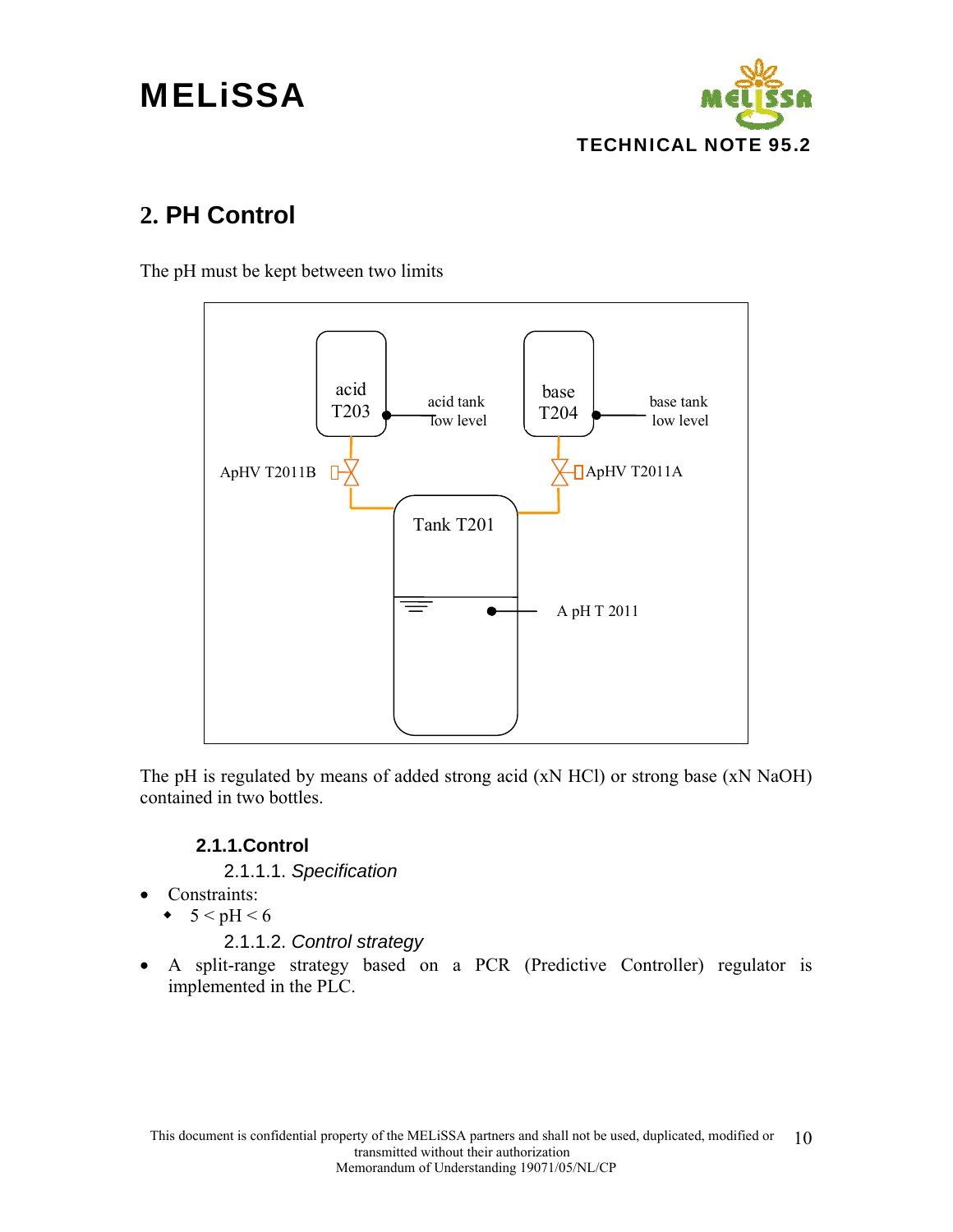



**Figure 1: split-range between acid and base** 

- The control period is 10 min.
- An on-off control is used, by means of PWM (Pulse Width Modulators), whose maximum active times are 5 min. This prevents from continuously adding reagent. The control period is 10 min, and the active time of the PWM is limited to 5 min:



**Figure 2: pH on-off control** 

• A dead-zone strategy is implemented. No reagent is added if the absolute value of the error between the pH and its set-point is less than the dead-zone value (typically 0.03).

### **2.2. Model**

### **2.2.1.Structure, equations and parameters**

The pH model of the bioreactor and its environment and control is developed with Simulink.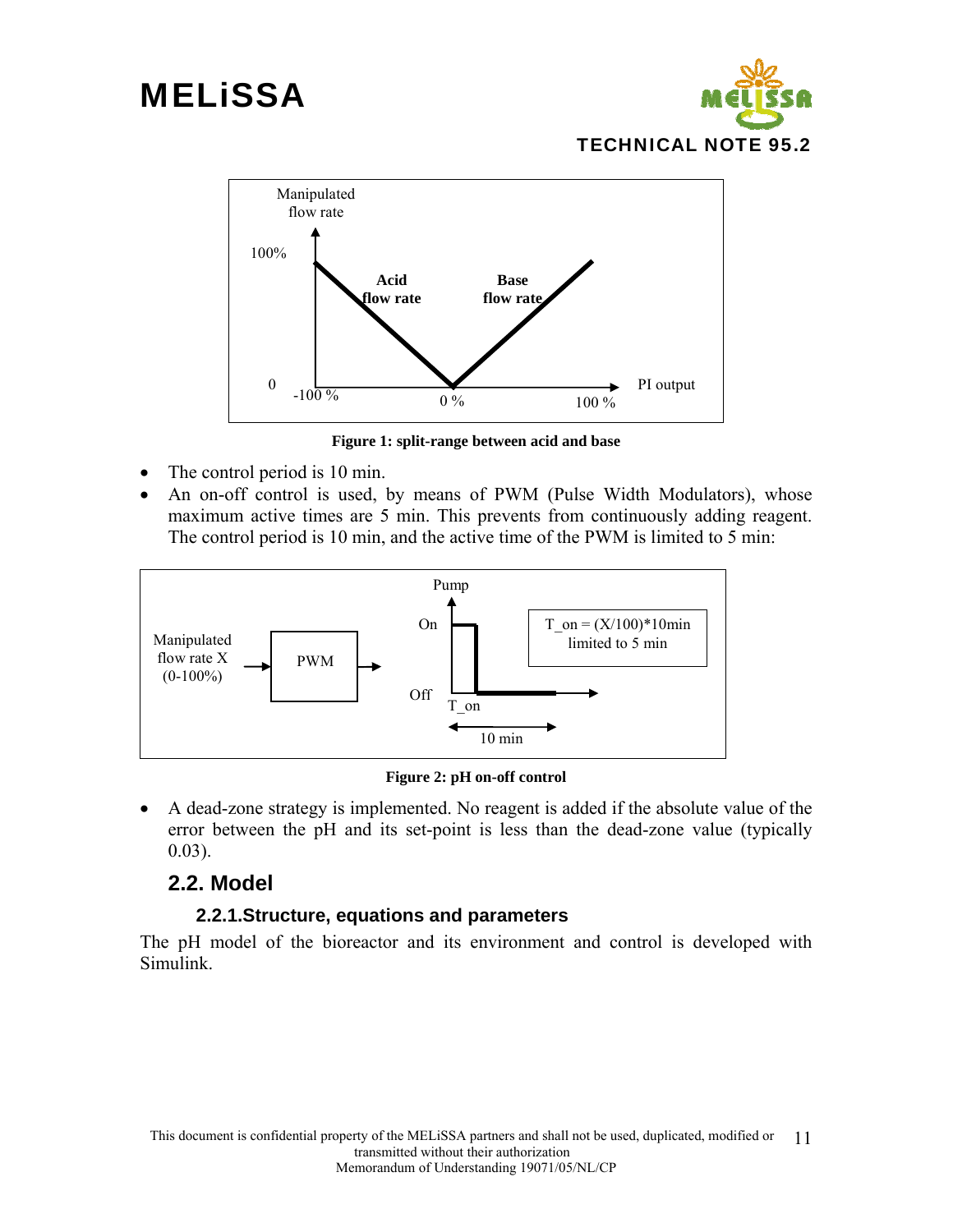



**Figure 3: Simulator diagram dedicated to pH control** 

The simulator is made up of two parts:

- The first part replicates the control functions which are programmed in the PLC:
	- 1 PCR regulator
	- 1 PWM which steers the acid valve or the base valve
	- miscellaneous blocks to handle dead-zone
- The second part models the evolution of the pH with added base and acid:
	- The concentration  $c(t)$  of  $[H^+]$  ions in tank is expressed from an elementary mass balance consideration:

$$
\frac{dc(t)}{dt} = \frac{1}{V} \cdot [q_A(t).c_A + q_B(t).c_B]
$$
 Where:

- $c_A$ : excess hydrogen ion concentration of the acid reagent (5 mol/L)
- $c_B$  : excess hydrogen ion concentration of the base reagent (-5 mol/L)
- $q_A$ : flow rate of the acid reagent (L/s)
- $q_B$ : flow rate of the base reagent (L/s)
- *V* : volume of the tank, considered constant ( $\sim 100$  L)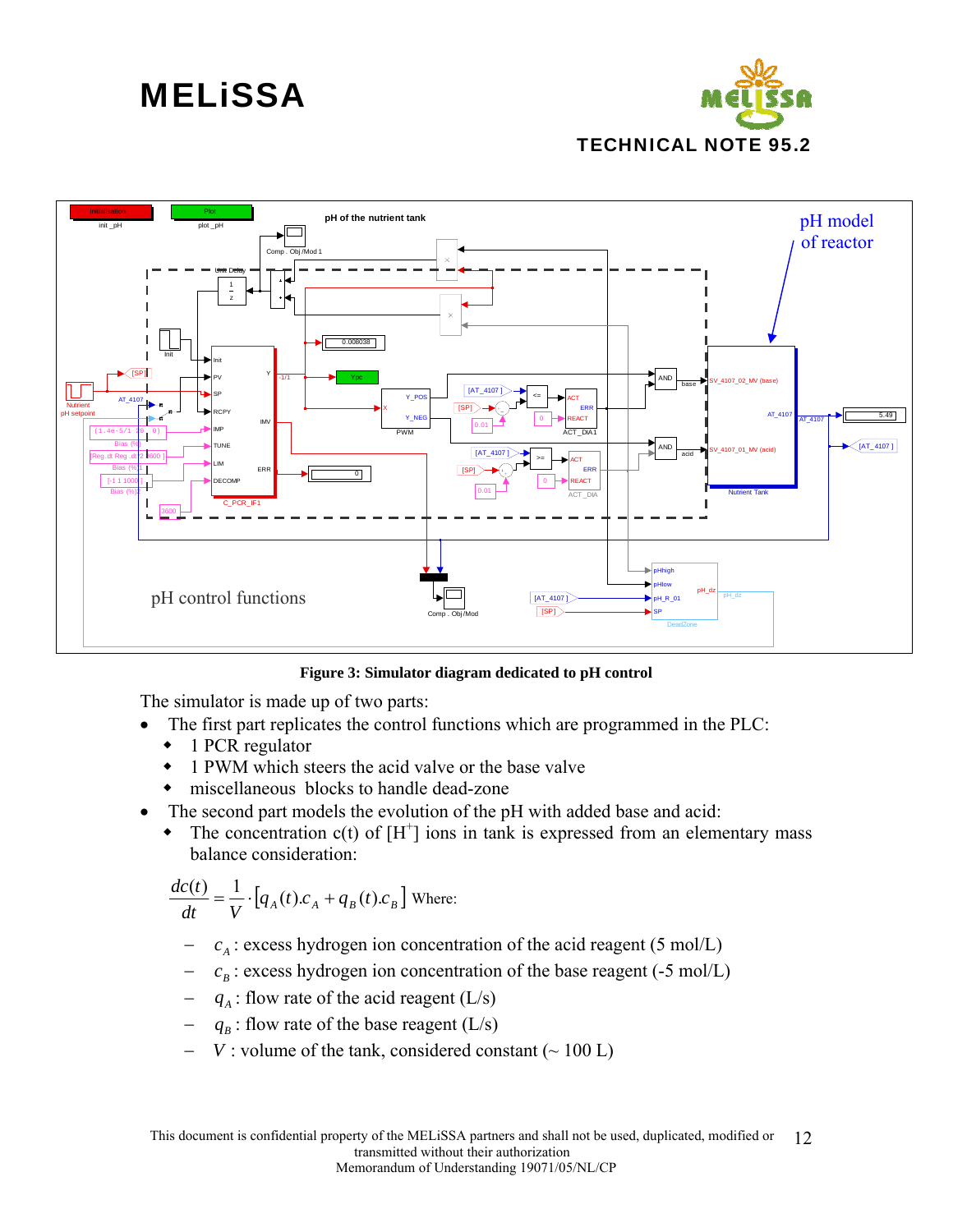

#### **2.2.2.Simulation results**

Changes of set-point are simulated from an initial pH equal to 5.5.



**CL\_4107 PH Control**

Second simulation represents an acidification of the nutrient tank, due to the plants.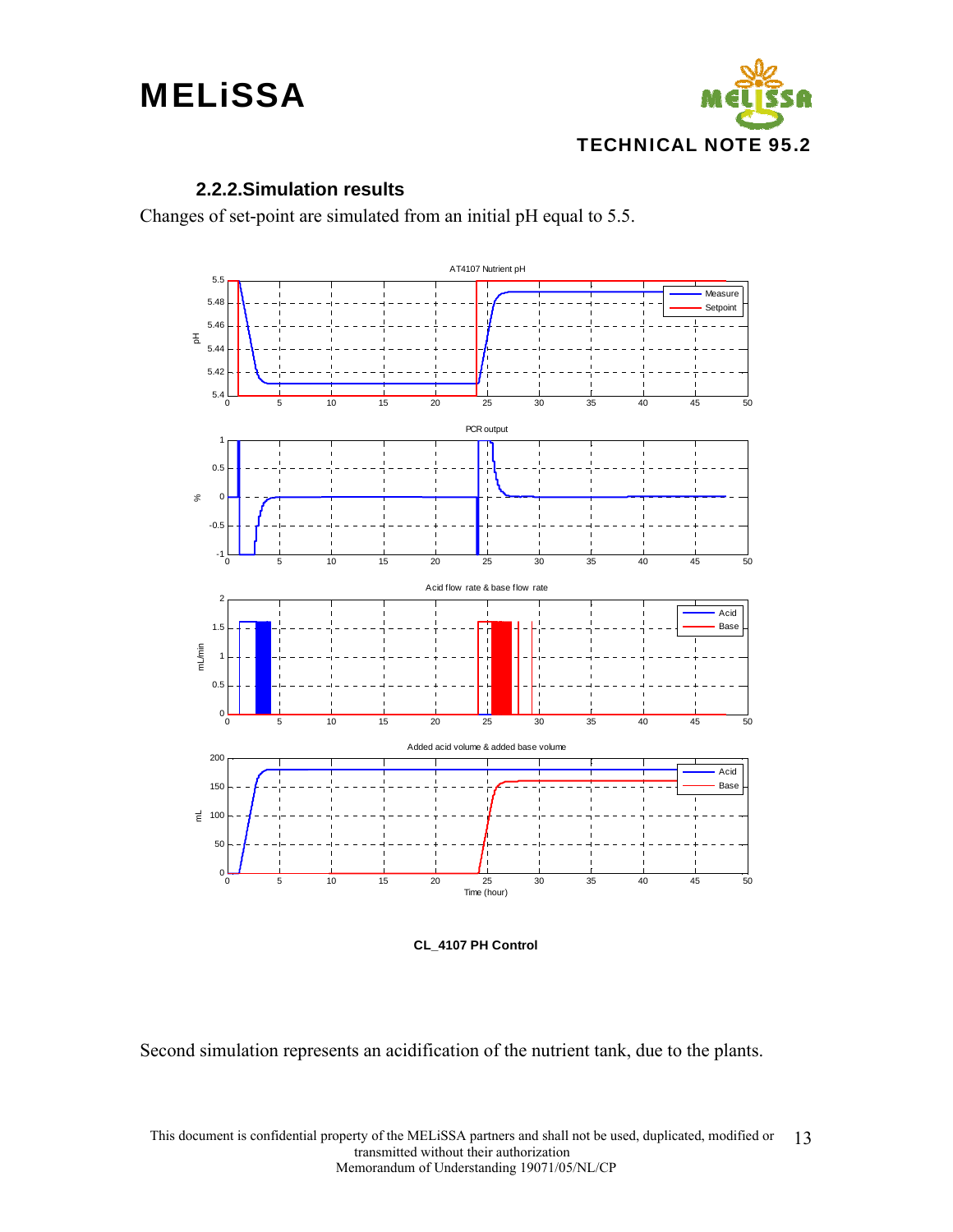



**CL\_4107 PH Control**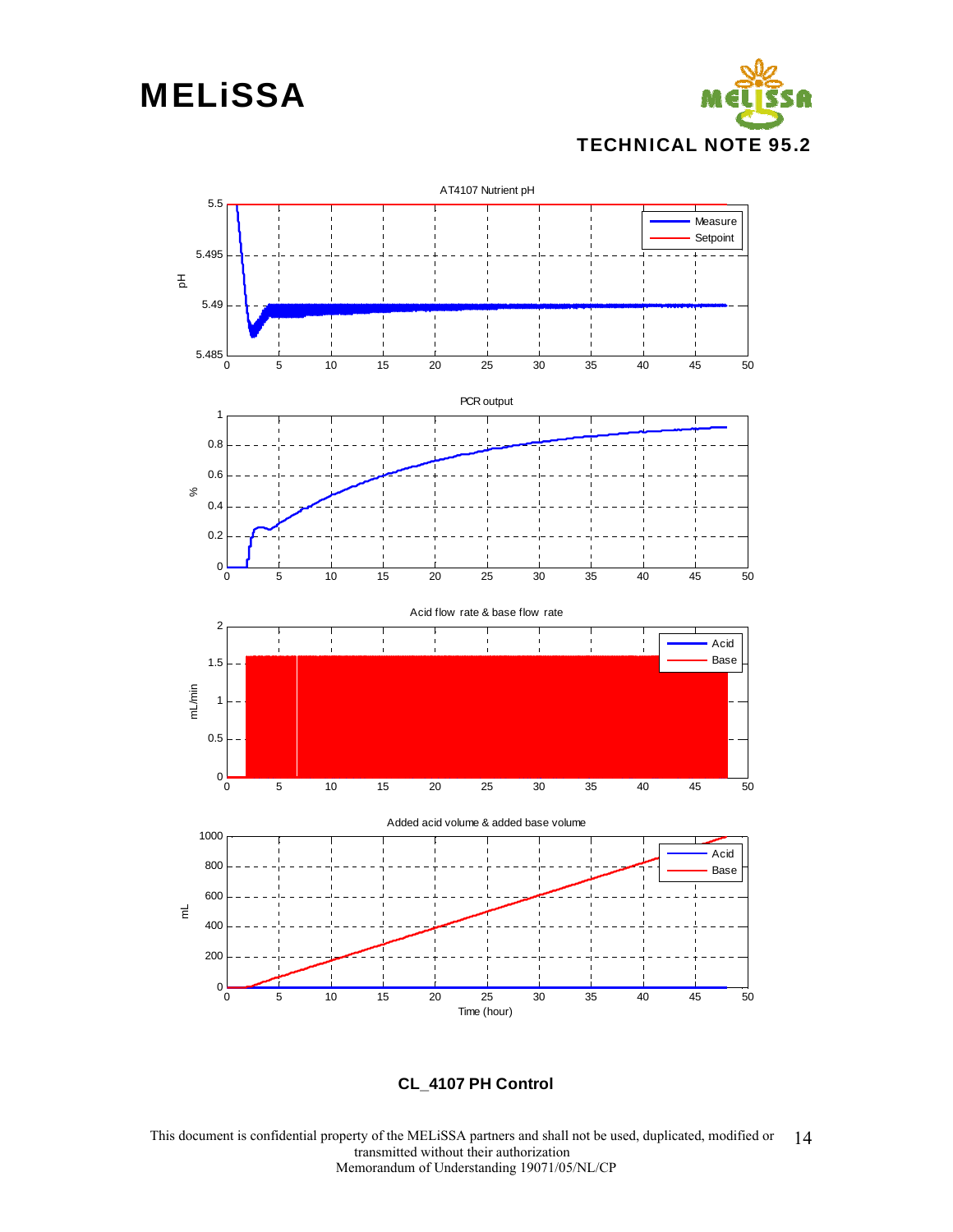

### **3. EC Control**

Electrical Conductivity (EC) should be appropriate for the plant culture. EC is usually around 1900  $\mu$ S.m<sup>-1</sup>



EC is regulated by means of two nutrient tanks (Tank A and B) od different electro conductivity

### **3.1. Control**

- 3.1.1.1. *Specification*
- EC Set Point : 1900
	- $\cdot$  1850 < EC < 1950
		- 3.1.1.2. *Control strategy*
- A fixed proportion between both tank.
- A predictive controller to control EC
- The control period is 10 min.
- An on-off control is used, by means of PWM (Pulse Width Modulators), whose maximum active times are 5 min. This prevents from continuously adding reagent.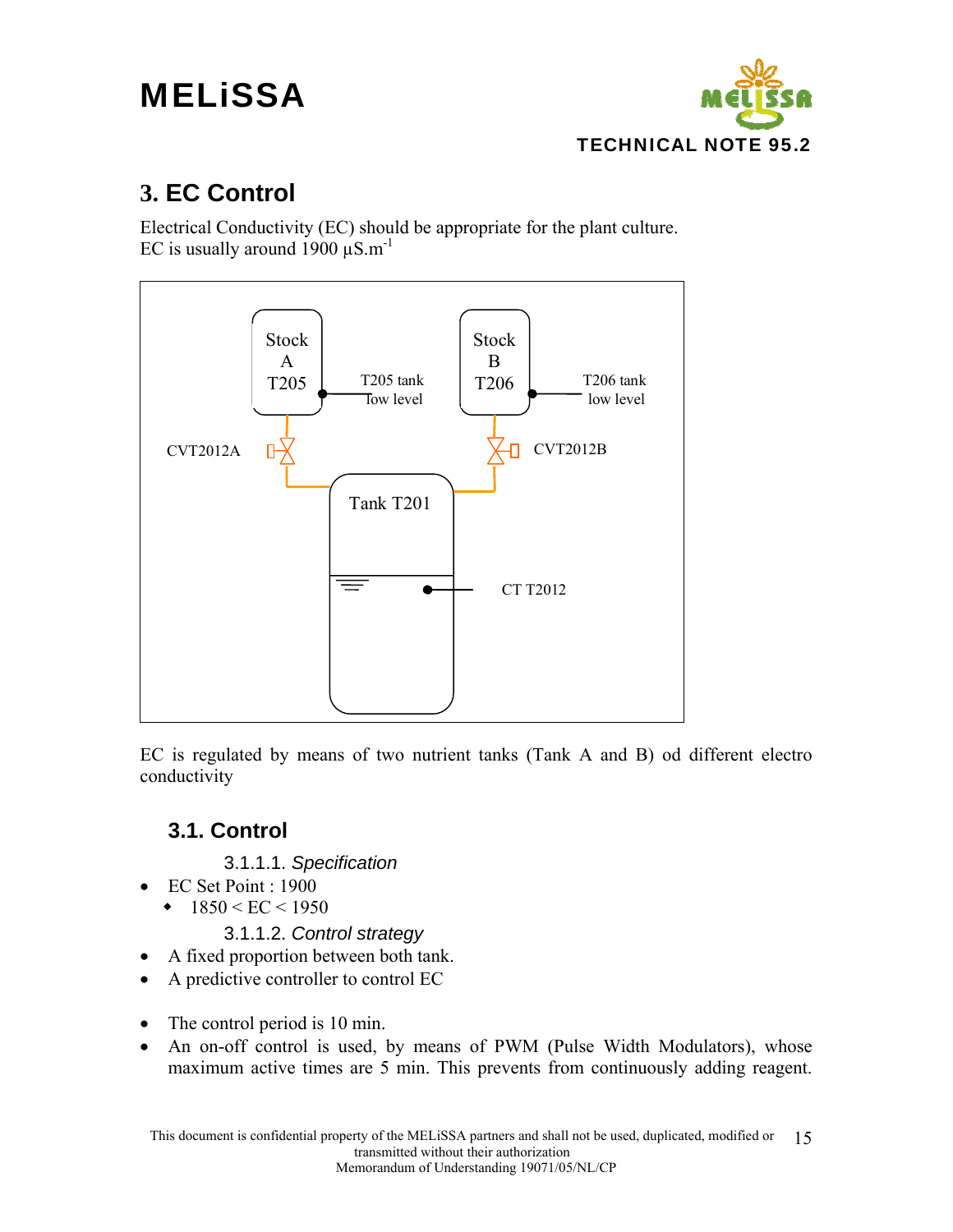## **MELISSA**





**Figure 4: EC on-off control** 

### **3.2. Model**

### **3.2.1.Structure, equations and parameters**

The EC model of the bioreactor and its environment and control is developed with Simulink.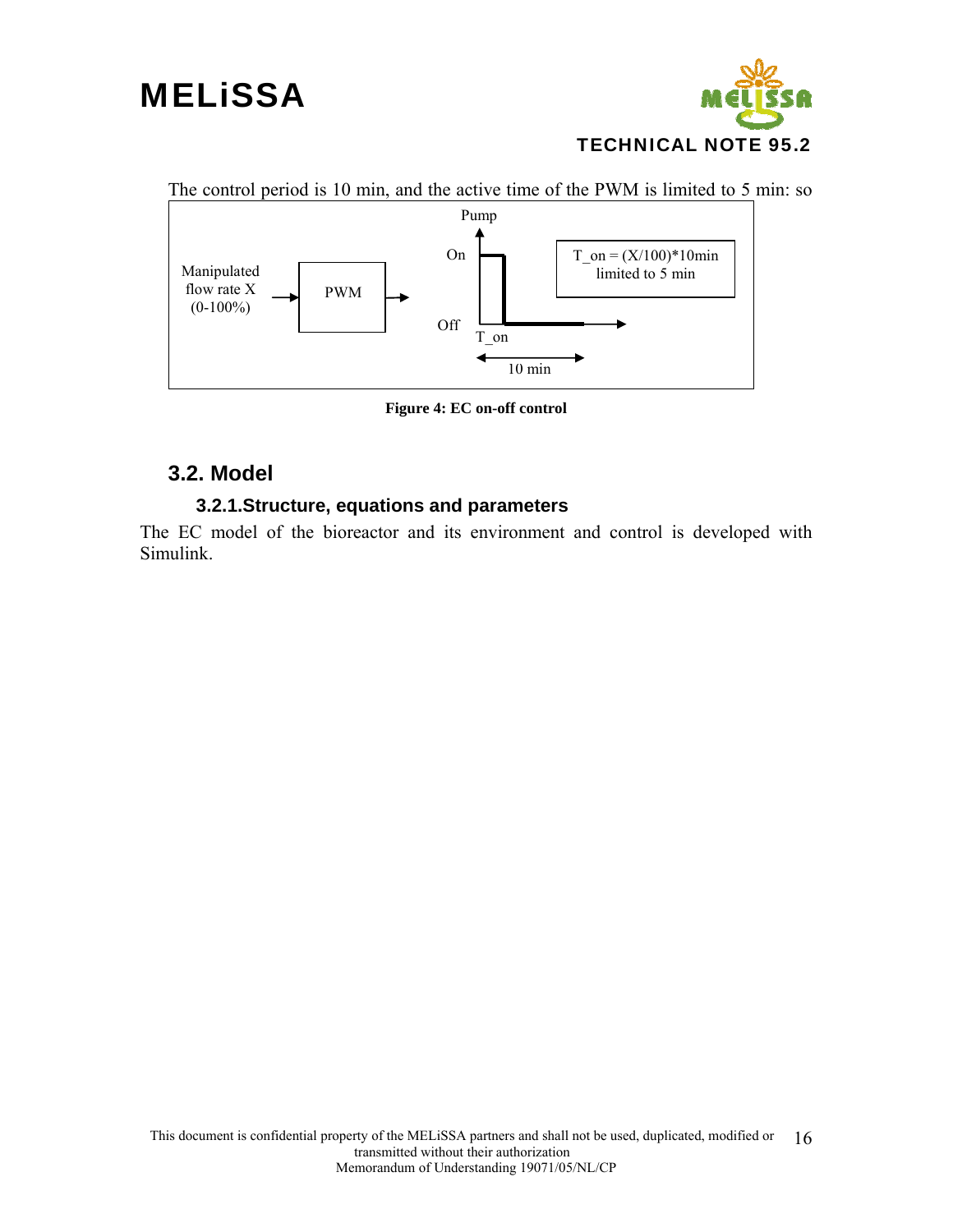



**Figure 5 : Simulator Diagram dedicated to EC control** 



**Figure 6 : EC Control** 



**Figure 7 : EC Simulation** 

The simulator is made up of two parts:

- The first part replicates the control functions which are programmed in the PLC:
	- ◆ 1 PCR regulator
	- 2 PWM which steers the TankA valve and the TankB valve

This document is confidential property of the MELiSSA partners and shall not be used, duplicated, modified or transmitted without their authorization 17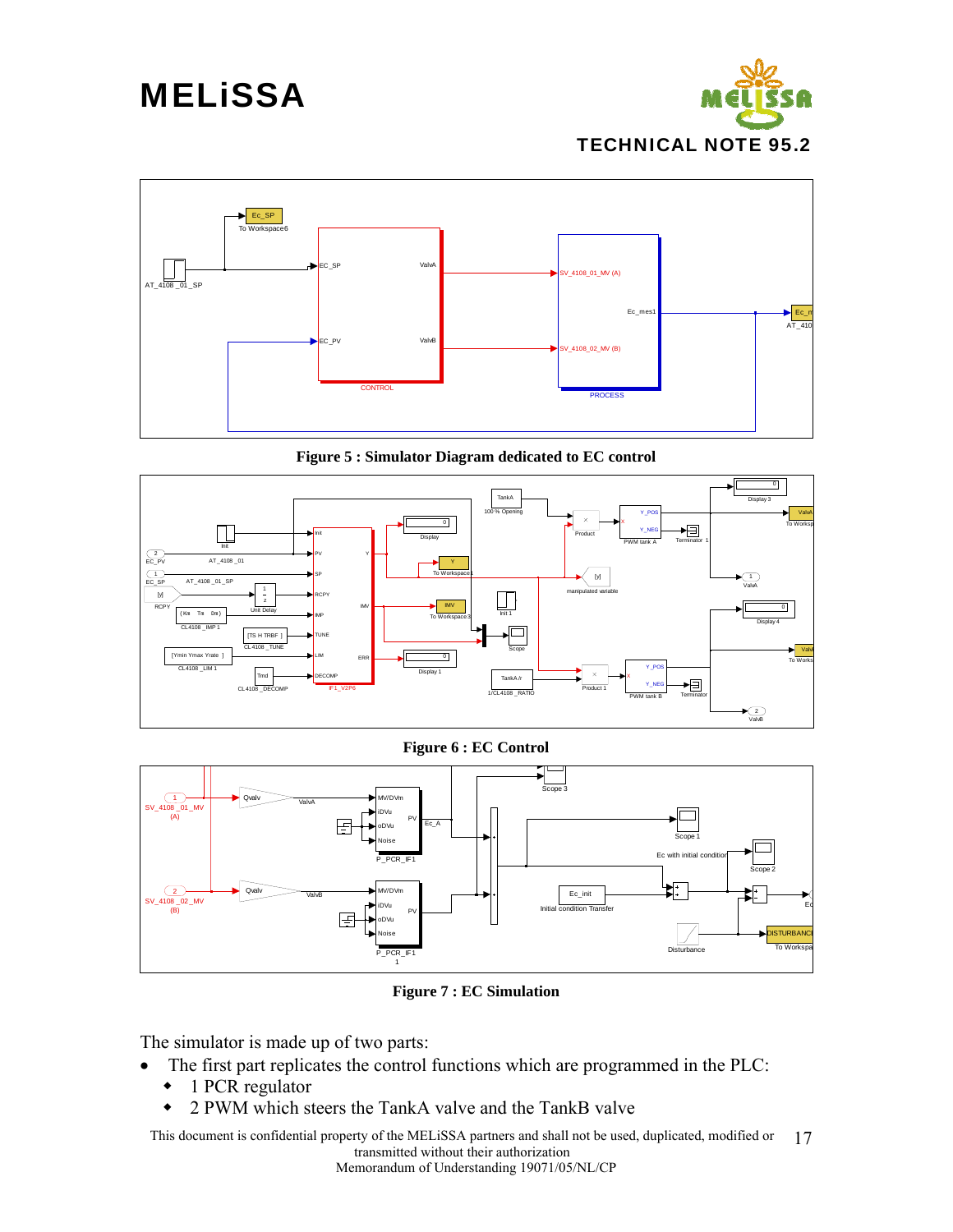

• The second part models the evolution of the tank EC with added TankA and TankB:

 $EC = EC + EC<sub>A</sub> + EC<sub>B</sub> - EC<sub>cons</sub>where:$ 

- $-EC_A$ : added EC from Tank A
- $-EC_B$ : added EC from Tank B
- EC<sub>cons</sub>: consumption of EC by the plants

### **3.2.2.Simulation results**

A change of set point is simulated from an initial EC equal to 1800 mS/m A disturbance ( $EC_{\text{cons}}$ ) is added at time = 2 hours.

### **4. CO2 control**

### **4.1. Modelling of the process**

The evolution of the CO2 concentration in the crop growing chamber (A500) can be represented by the schema bloc of the following Figure 4.1 : Given :

- $r_{\rm C}$ : consumption of CO2 by the plants;
- u : input flow rate of CO2 from supply;
- V : total volume of A500  $\&$  A300;
- x : CO2 concentration of A500.



**Figure 4.1 : Schema bloc of the process (CO2 concentration of A500)** 

The mass conservation of CO2 in the total volume of A500  $\&$  A300 implies :

$$
V \cdot \dot{x} = r_c + u \tag{2.1}
$$

 $\Rightarrow$  pure integrative process, without dynamic nor delay.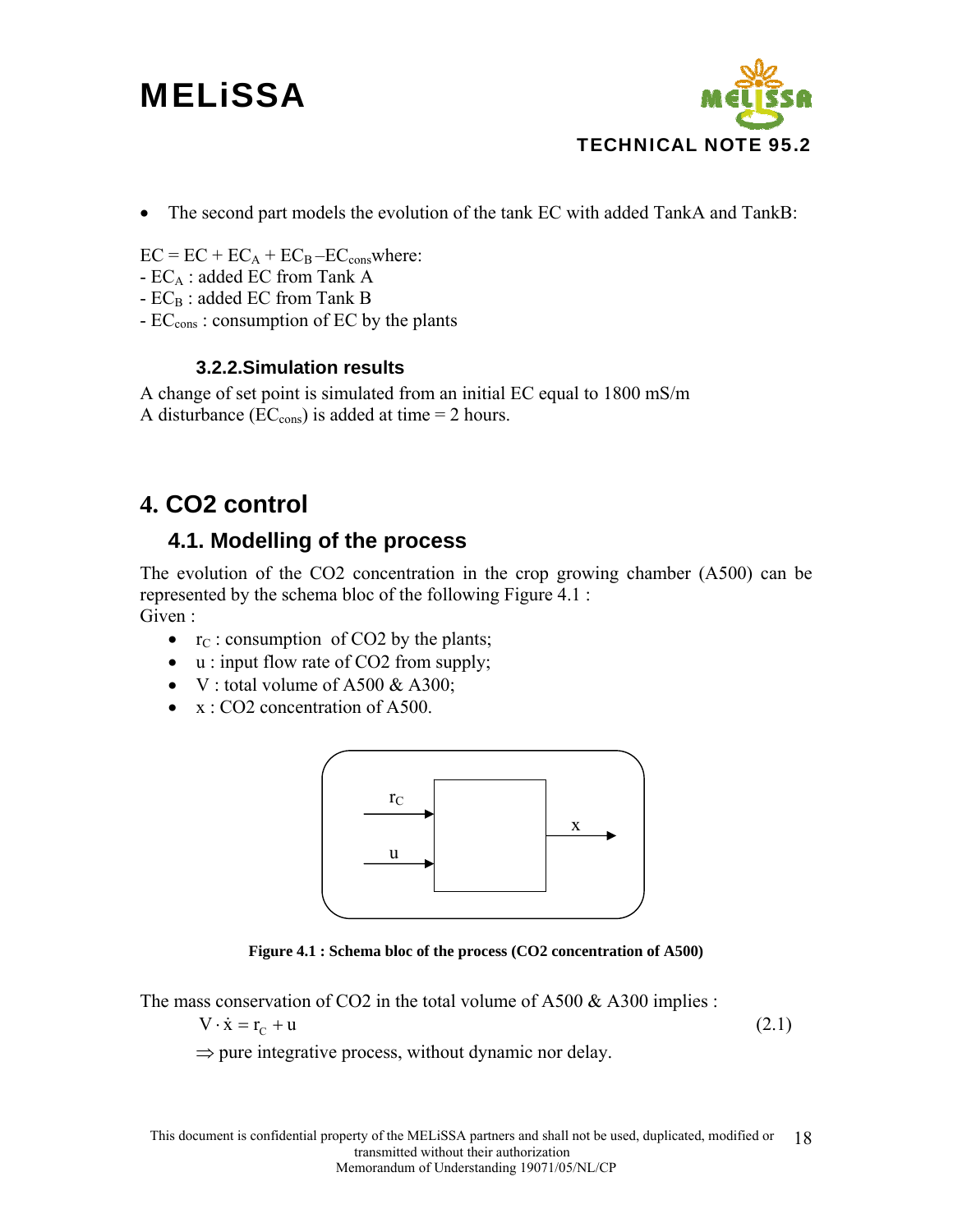

In order to control dynamically this process, a slight time constant  $\tau$  is added. Then the expression of x becomes in Laplace transform :

$$
x = \frac{G}{p} \cdot \frac{1}{1 + \tau \cdot p}
$$
  
with  $G = \frac{1}{V}$  and  $\tau$  set to an arbitrarily value of a few seconds. (2.2)

### **4.2. Control**

Such a process as (2.2) is controlled by a PCR\_IF1 (Figure 4.2).





The parameters of the control are :  $Ts = 0.1; %$  (s)  $H = 1;$  % (s) Trbf = 30\* τ; % to reduce MV amplitude Decomp =  $30i$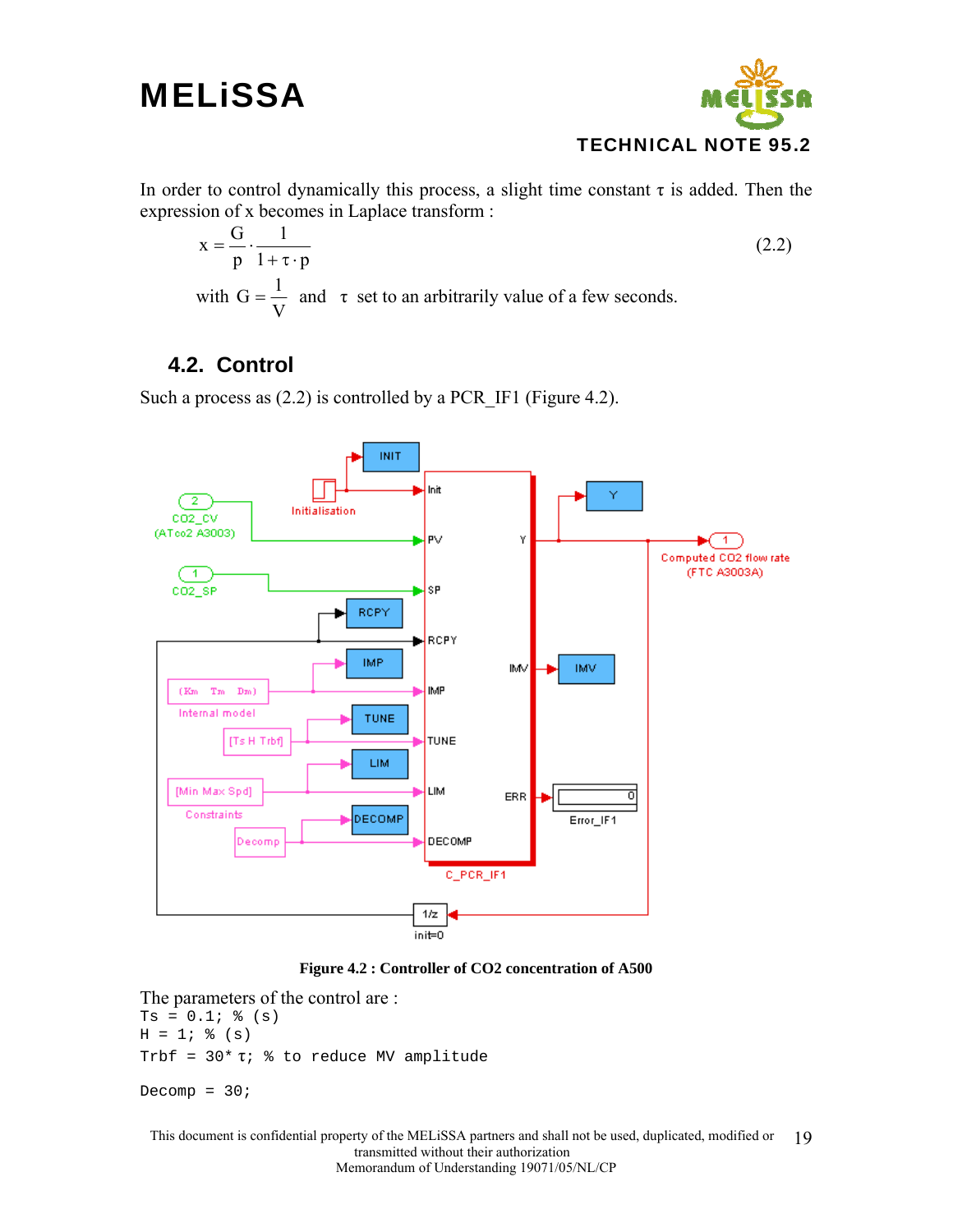

```
% Internal Model 
Km = Kp;Tm = Tp;
Dm = Dp;
% Constraints 
Min = 0;Max = le-3; % (NL/s) Arbitrary value
Spd = 1e4;
```
### **4.3. Test on simulator**

The closed loop system is simulated by means of Simulink tools (Figure 4.3).



#### **Figure 4.3 : Closed loop system**

The control box of Figure 4.3 is detailed in the Figure 4.2 .

Figure 4.4 shows a CO2 setpoint step from 1000 to 1005 ppmv. The specified clrt is 100 s. The obtained one is 110 s because of the constraint Max on the input flow rate from supply. No overshoot. No oscillations.

The next Figure 4.5 shows the evolution of the CO2 concentration along a one day cycle : 10 hours of night where plants produce CO2 followed by 14 hours of day light. During the night, the control put the MV to 0 and the CO2 concentration increase. At  $t = 10$  h, the plants begin to consume CO2 and the control maintains the MV to 0 as long as the CO2 concentration is above its setpoint. Then the control opens the valve from the CO2 supply so that the CV remains on its setpoint. No overshoot. No oscillations. Despite the high white noise on the CO2 produced or consumed by plants, the MV is not too noisy.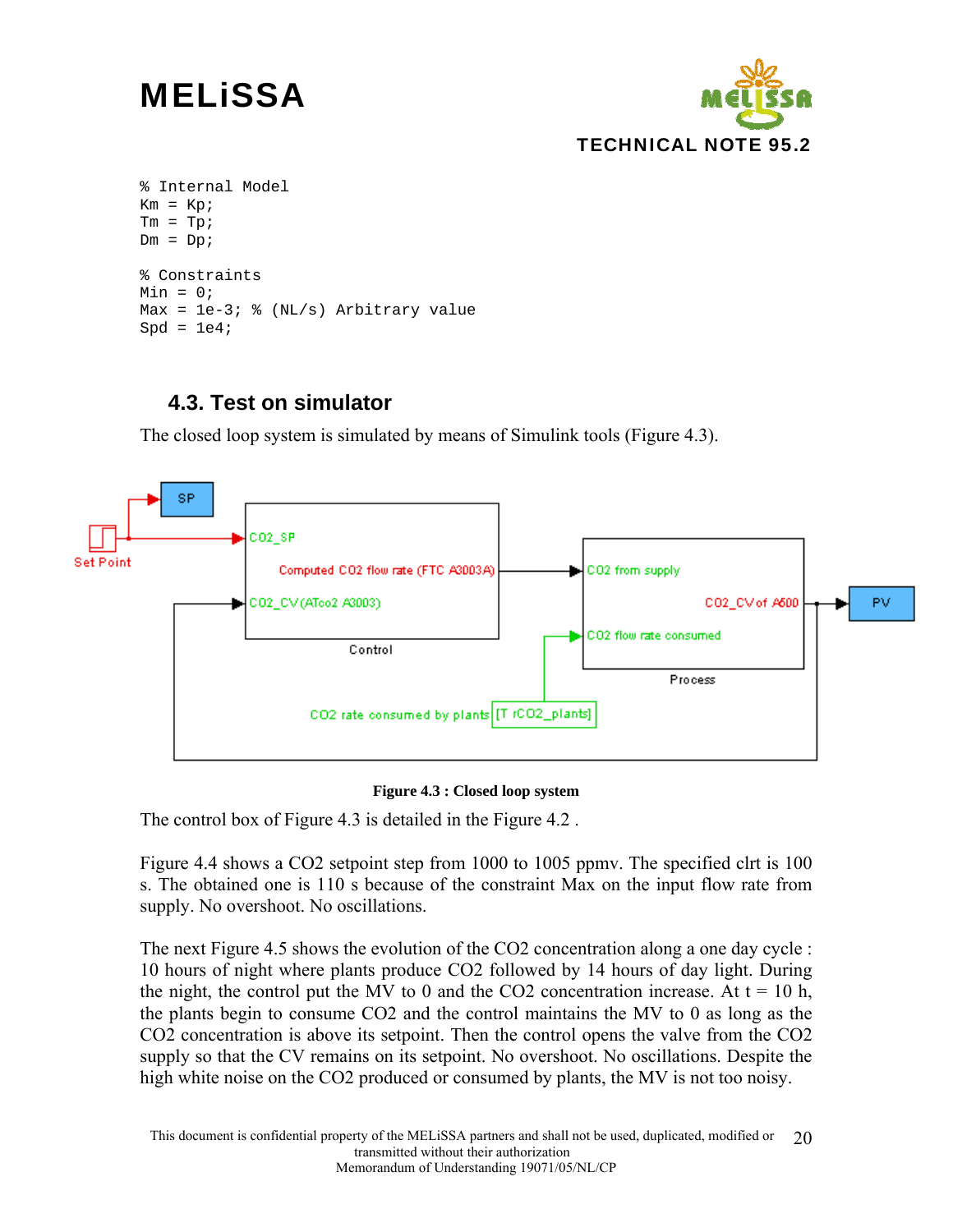



**Figure 4.4 : CO2 setpoint step from 1000 to 1005 ppmv**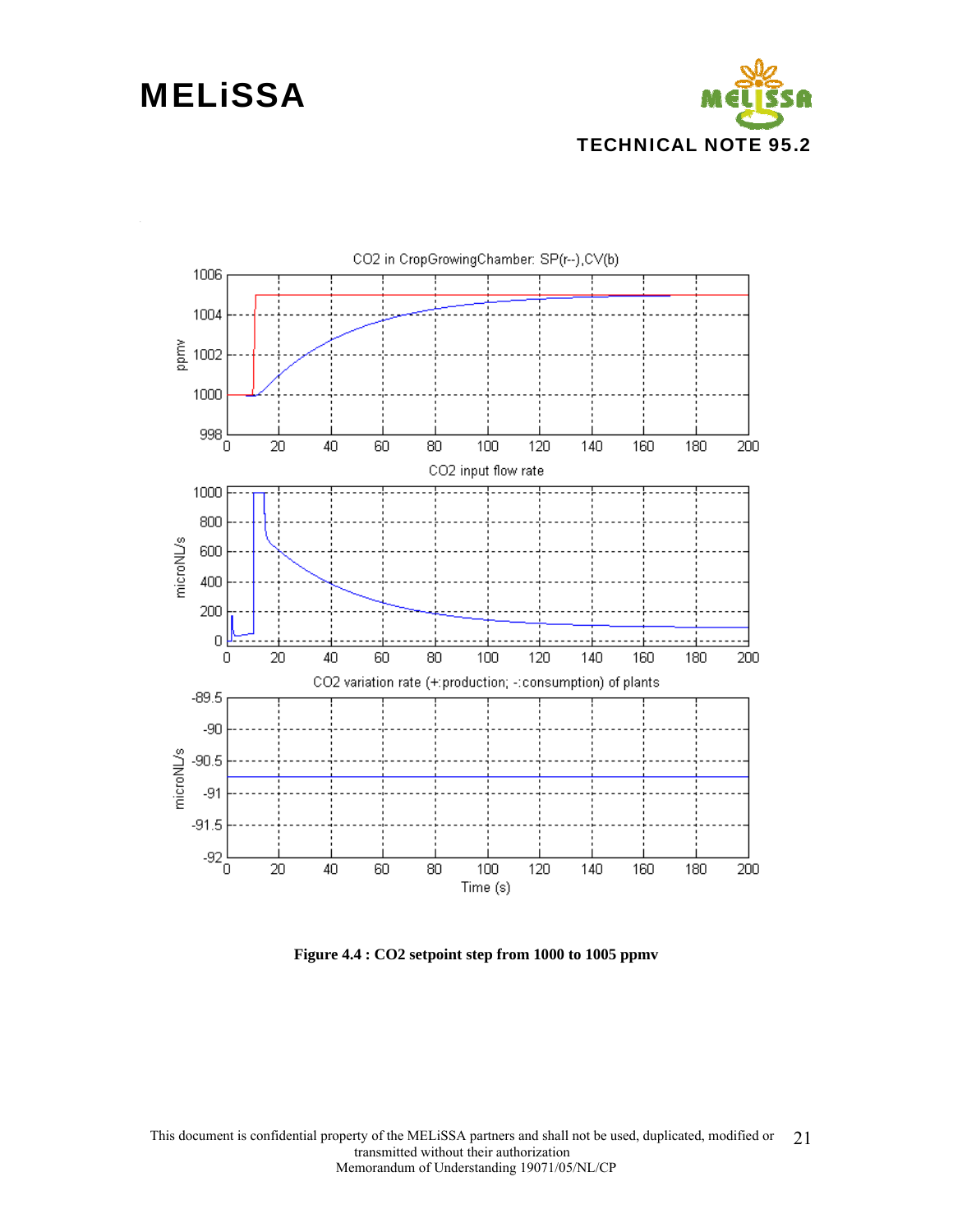



**Figure 4.5 : Evolution of CO2 concentration along a one day cycle**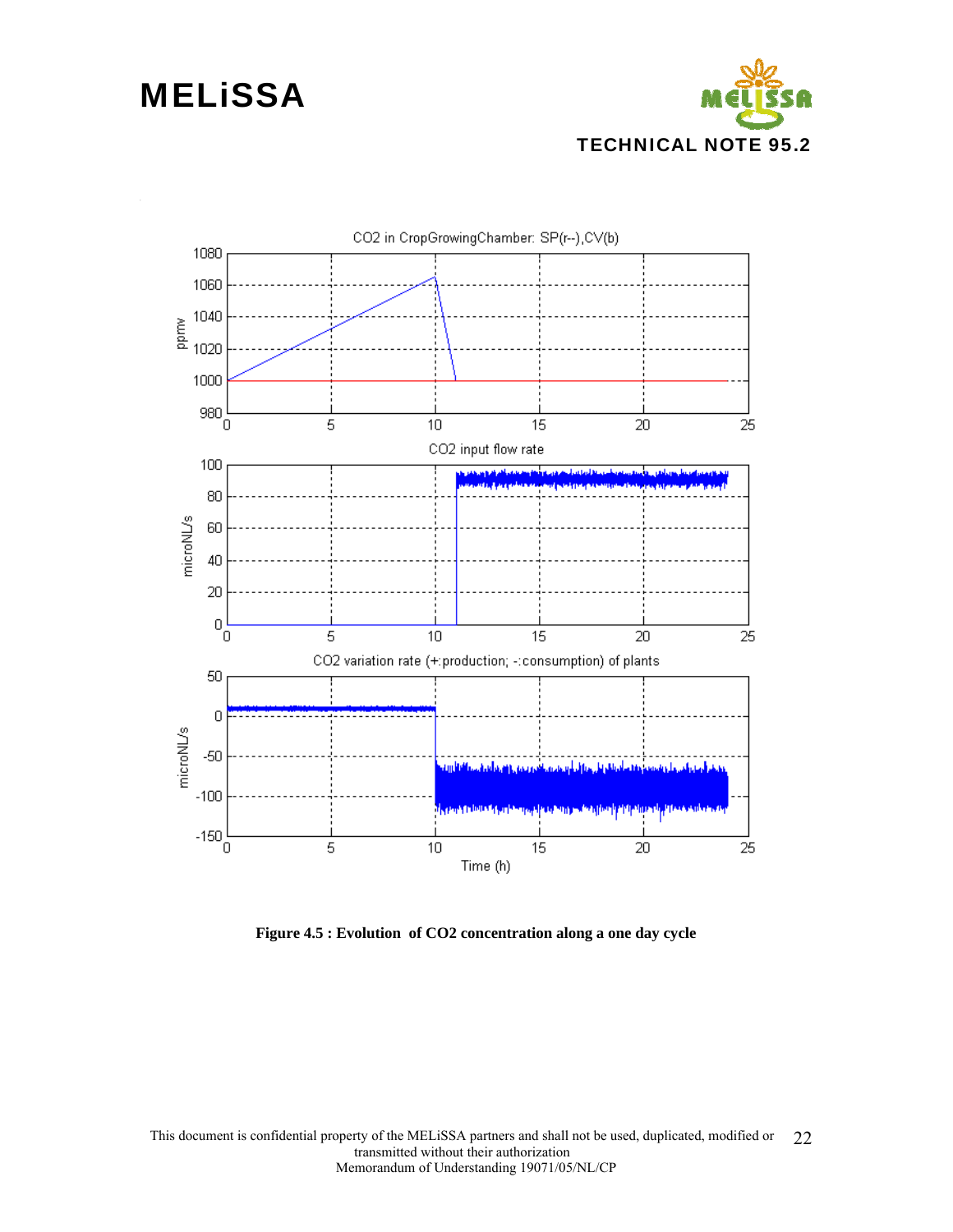

### **5. Temperature and humidity controls**

### **5.1. Modelling**

#### **5.1.1. Modelling of the HPC**

Scheme of the PhiSim simulator.

#### **5.1.2. Modelling of heat exchanger**

#### 5.1.2.1. *Definition*

This model applies to heat exchanger systems, where a temperature (Ts) has to be controlled using the utility fluid valve as manipulated variable (Figure 5.1).



**Figure 5.1 : Scheme of a heat exchanger** 

To identify this system, some signals are necessary: the outlet product temperature (Ts), the inlet product temperature (Te) and the utility valve between 0% and 100% or, which is equivalent, the flow rate. For the utility temperature, 2 options are available: either the temperature is recorded, or the user can fix it as a constant value.

#### 5.1.2.2. *Representation*

In stationary behaviour, the system can be formulated as:

$$
Ts = (1 - \lambda) \cdot Te + \lambda \cdot Tutil \quad \text{with:} \qquad \lambda = f(\text{value}) \tag{3.1}
$$

This equation can be written in this way:  $Ts - Te = \lambda \cdot (Tutil - Te)$ The system dynamic is inside the  $\lambda$  coefficient as follows:

$$
\lambda = \frac{K.e^{-D.s}}{1+T.s} \cdot value \tag{3.2}
$$

The final equation is:

$$
Ts - Te = \frac{K.e^{-D.s}}{1 + T.s} \cdot value \cdot (Tutil - Te)
$$
\n(3.3)

Finally, it is a 1<sup>st</sup> Order system with [Ts-Te] as the output signal, and [valve.(Tutil-Te)] as the input signal.

This document is confidential property of the MELiSSA partners and shall not be used, duplicated, modified or transmitted without their authorization 23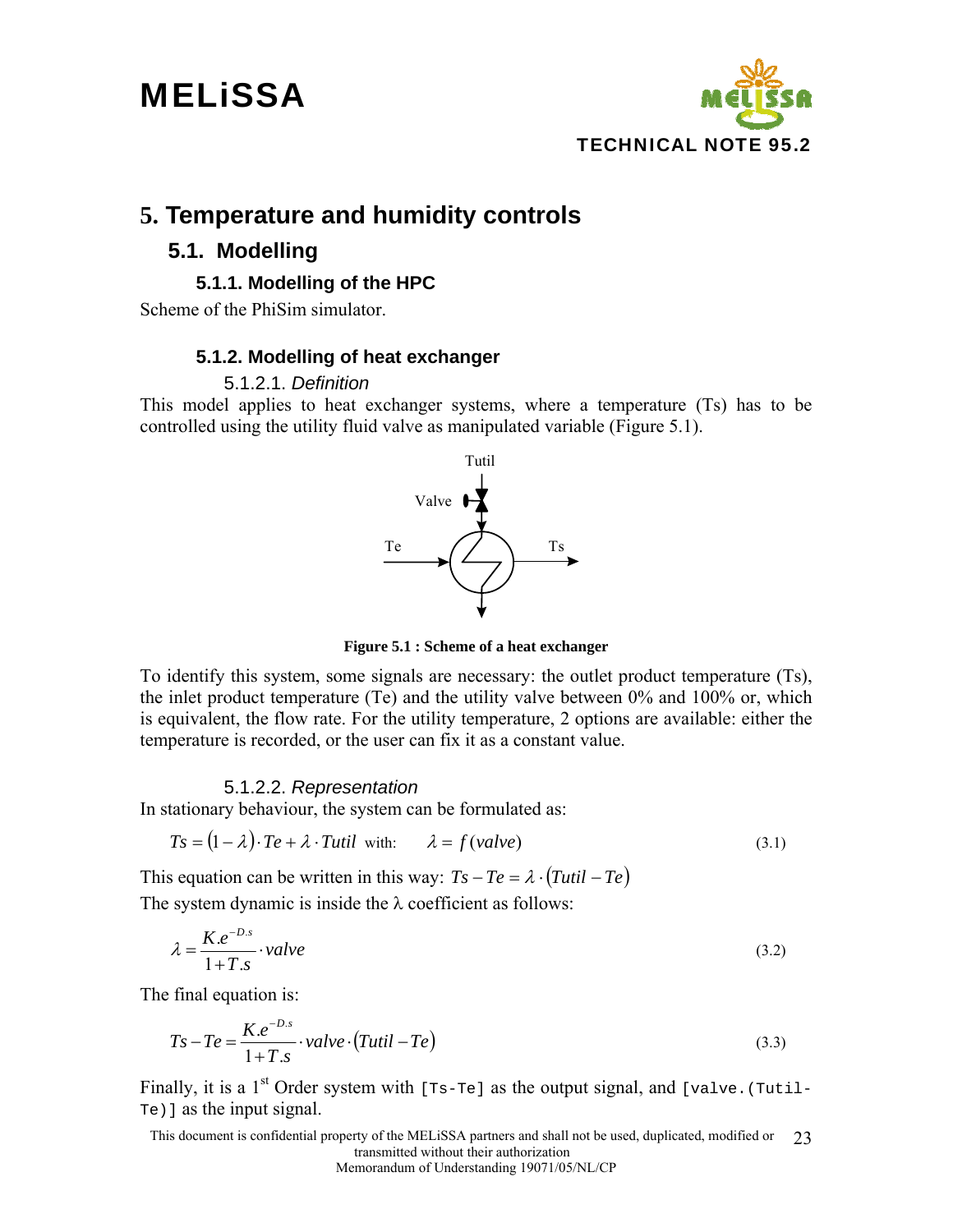

#### **5.1.3. Modelling of RH**

Given :

- $r_w$ : water flow rate produced by evapo-transpiration of the plants;
- $Q_w$ : water production flow rate at the cooler surface;
- Qa : volumetric flow rate of re-circulating air;
- $T_a$ : Air temperature of the A500 (Crop Growing Chamber)
- $T_{ac}$ : Air temperature at cooler output
- $x$ : concentration of vapour water of the A500 at  $T_a$ ;
- $x_c$ : concentration of vapour water at cooler outlet at  $T_{ac}$ ;
- T<sub>0</sub>: absolute temperature at  $0^{\circ}$ C (T<sub>0</sub>=273 K);
- R : constant of perfect gases.

It is noted that the volumetric flow rate of air,  $Q_a$ , is expressed under the normal conditions of temperature and pressure :  $T_0 \& 1$  atm. When the temperature of air is set to

the absolute temperature T, the flow rate becomes  $\overline{a}$   $\overline{T_0}$  $Q_{a} \cdot \frac{T}{T}$ , the pressure being supposed

unchanged at 1 atm.

The mass flow rates of vapour water at input  $\&$  output of the A500 are :

- $\bullet$   $-Q_a \cdot \frac{10^{11} \cdot 1a}{\pi} \cdot X$ T  $Q_{\rm a} \cdot \frac{T_0 + T_1}{T_0}$ 0  $-Q_a \cdot \frac{T_0 + T_a}{T} \cdot x$ : output flux under 1 atm;  $\bullet$  Q<sub>a</sub>  $\cdot \frac{10 + 1 \text{ac}}{T} \cdot X_c$  $a \cdot \frac{1_0 + 1_{ac}}{T_0} \cdot X$  $Q_a \cdot \frac{T_0 + T_{ac}}{T} \cdot x_c$ : input flux from cooler output under 1 atm;
- $r_w$ : input mass flow rate (due to the evapo-transpiration of the plants).

Then the mass balance of water in A500 implies :

0

$$
\nabla \cdot \dot{\mathbf{x}} = -Q_a \cdot \frac{T_0 + T_a}{T_0} \cdot \mathbf{x} + Q_a \cdot \frac{T_0 + T_{ac}}{T_0} \cdot \mathbf{x}_c + r_w
$$
  
\n
$$
\Leftrightarrow \dot{\mathbf{x}} = \frac{Q_a}{V} \cdot \frac{T_0 + T_a}{T_0} \cdot \left( -\mathbf{x} + \frac{T_0 + T_{ac}}{T_0 + T_a} \cdot \mathbf{x}_c + \frac{T_0}{Q_a \cdot (T_0 + T_a)} \cdot r_w \right)
$$
(3.4)

As long as there is no condensation in the cooler,  $x \& x_c$  are bound by the following relation at constant pressure, deduced from the general relation of perfect gases :

$$
\mathbf{x} \cdot (\mathbf{T}_0 + \mathbf{T}_a) = \mathbf{x}_c \cdot (\mathbf{T}_0 + \mathbf{T}_{ac}) \tag{3.5}
$$

When condensation occurs,  $x_c$  remains equal to the saturation concentration  $x_{sc}$  that is bound to the saturation pressure  $p_{sc}$ :

$$
x_c = x_{sc} \quad \text{with} \quad x_{sc} = \frac{p_{sc}}{R \cdot (T_0 + T_{ac})} \tag{3.6}
$$

This document is confidential property of the MELiSSA partners and shall not be used, duplicated, modified or transmitted without their authorization 24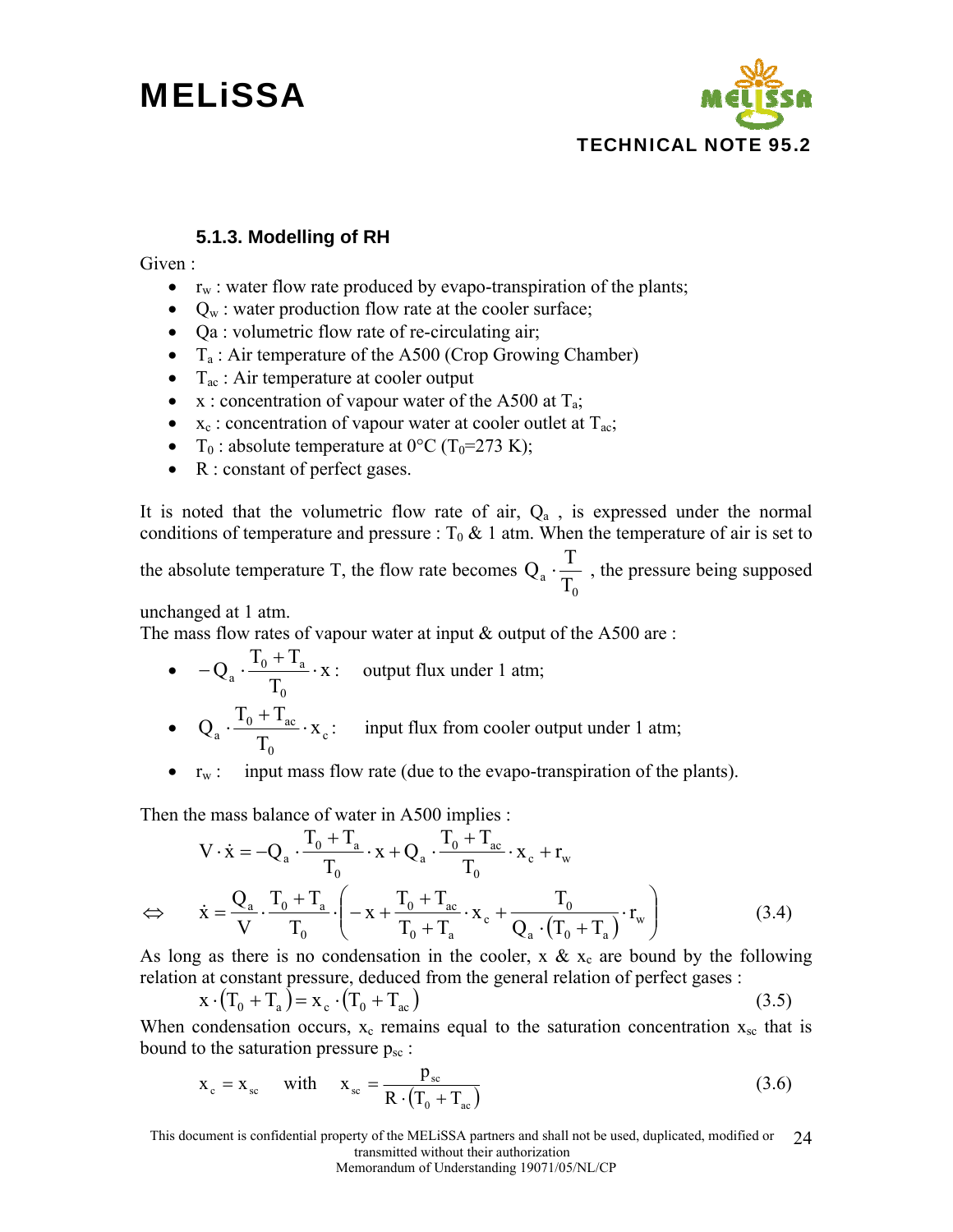

The condition of no condensation is given by the limit of  $x_c$  both in (3.5) & (3.6):

$$
x \cdot \frac{T_0 + T_a}{T_0 + T_{ac}} < x_{sc} \quad \Leftrightarrow \quad p_{sc} > x \cdot R \cdot (T_0 + T_a) \tag{3.7}
$$

So the expressions of  $x_c$  are :

$$
x_c = x \cdot \frac{T_0 + T_a}{T_0 + T_{ac}} \qquad \text{if} \qquad p_{sc} > x \cdot R \cdot (T_0 + T_a) \quad \text{(no condensation)} \tag{3.8}
$$

$$
x_c = \frac{p_{sc}}{R \cdot (T_0 + T_{ac})}
$$
 if  $p_{sc} \le x \cdot R \cdot (T_0 + T_a)$  (condensation) (3.9)

The water production of the cooler is the difference between the input & output vapour water flow rates at inlet & outlet of the cooler :

$$
Q_w = Q_a \cdot \frac{T_0 + T_a}{T_0} \cdot x - Q_a \cdot \frac{T_0 + T_{ac}}{T_0} \cdot x_c
$$
\n(3.10)

It can be checked that when  $x_c$  follows relation (3.8) corresponding to the case of no water condensation,  $Q_w = 0$  in (3.10). It confirms the fact that the cooler cannot add water.

The definition of the relative humidity  $R_H$  is :

$$
R_{\rm H} = \frac{p_{\rm p}}{p_{\rm s}}
$$
  
with  $p_{\rm p}$ : partial pressure of vapour water of A500  
and  $p_{\rm s}$ : saturation pressure at temperature T<sub>a</sub> of A500  

$$
\Rightarrow R_{\rm H} = \frac{x \cdot R \cdot (T_0 + T_a)}{p_{\rm s}}
$$
(3.11)

#### **Dynamic of the transfer**  $T_{ac} \rightarrow R_H$ **:**

The dynamic of T<sub>a</sub> and  $p_s = f(T_a)$  are identical. So, from (3.11), the dynamic of R<sub>H</sub> is the same as the one of x.

Now from (3.4) the time constant of the transfer  $x_c \rightarrow x$  is :  $_0$  +  $_{a}$ 0  $T_0 + T_1$ T Q V +  $\theta = \frac{V}{\cos \theta} \cdot \frac{1}{\sin \theta}$ 

Moreover from(3.9), when there is condensation,  $x_c$  is statically bound to  $T_{ac}$ .

So the time constant of the transfer  $T_{ac} \rightarrow R_H$  is also θ. And as the mean value of Ta is 18 °C, θ can be expressed as a constant :

$$
\theta = \frac{V}{Q_a} \cdot \frac{273}{291} \tag{3.12}
$$

#### **Static gain of the transfers**  $T_a \rightarrow R_H \& T_{ac} \rightarrow R_H$ **:**

Note : the static expression of a variable is represented with the index  $\infty$  (infinite).

This document is confidential property of the MELiSSA partners and shall not be used, duplicated, modified or transmitted without their authorization 25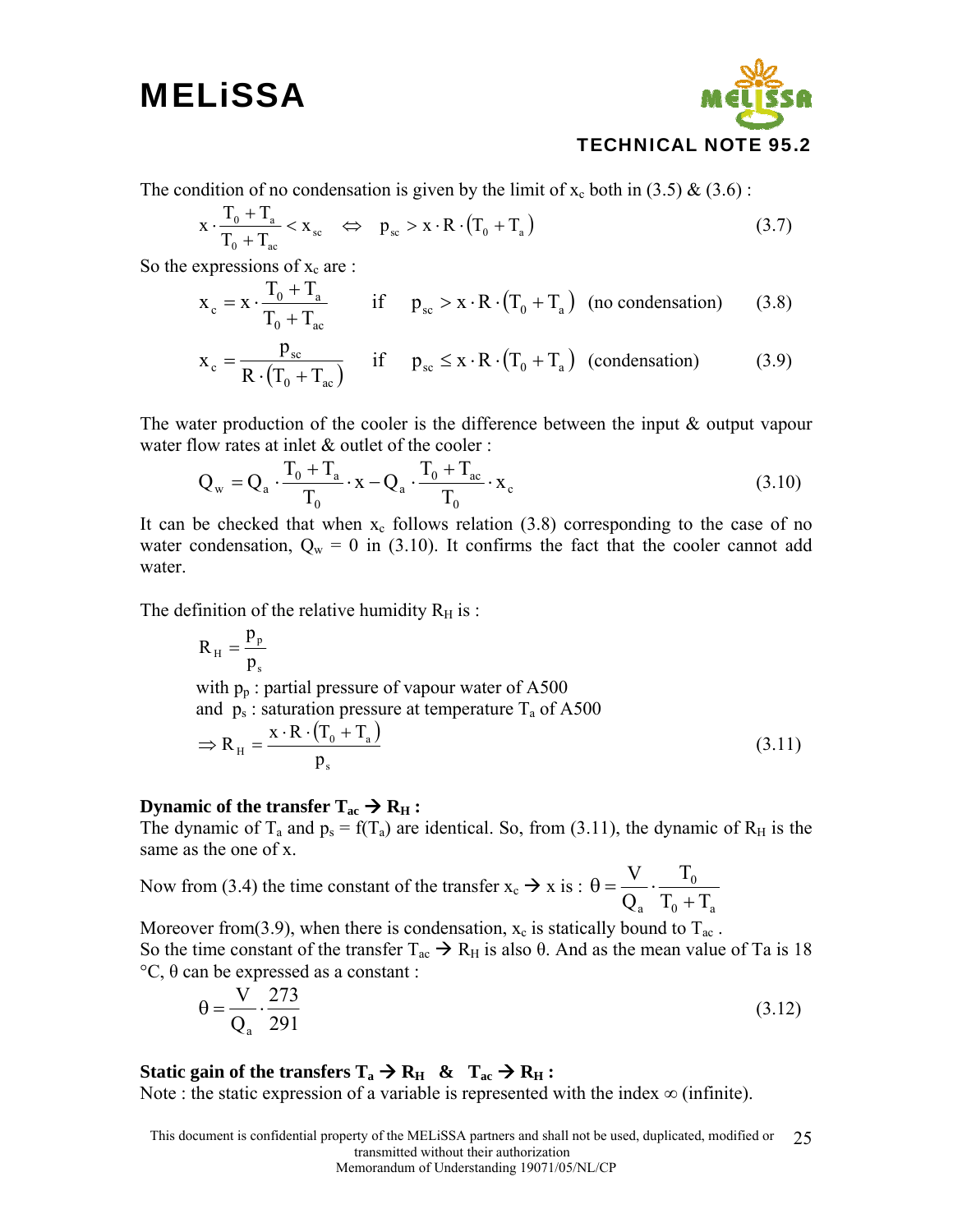

From  $(3.4)$  the static expression of x is :

$$
x_{\infty} = A \cdot (T_0 + T_{ac\infty}) \cdot x_{c\infty} + B \cdot r_{w\infty}
$$
  
\nwith 
$$
A = \frac{1}{T_0 + T_{ac\infty}} \& B = \frac{1}{Q_a} \cdot \frac{T_0}{T_0 + T_{ac\infty}}
$$
  
\nThe static expression of  $R_H$  is :  
\n
$$
R_{H\infty} = \frac{x_{\infty} \cdot R \cdot (T_0 + T_{ac\infty})}{T_0 + T_{ac\infty}}
$$
 (3.13)

$$
\kappa_{H\infty} = \frac{p_{\infty}}{p_{\infty}}
$$
  
\n
$$
\Rightarrow R_{H\infty} = \frac{R \cdot (T_0 + T_{\text{av}})}{p_{\text{so}}} \cdot (A \cdot (T_0 + T_{\text{av}}) \cdot x_{\text{co}} + B \cdot r_{\text{av}})
$$

The disturbance  $r_w$  being not measured, the only transfer  $x_c \rightarrow R_H$  is interesting for the control and the static expression of  $R_H$  can be reduced to :

$$
\Rightarrow R_{H\infty} = \frac{R}{p_{s\infty}} \cdot (T_0 + T_{a c\infty}) \cdot x_{c\infty}
$$
\n(3.14)

At this point, 2 cases must be considered. Case 1 :

There is condensation : (3.9)  $\Rightarrow$   $x_{\infty} \cdot (T_0 + T_{\text{acc}}) = \frac{P_{\text{sec}}}{R}$  $\Rightarrow$  x<sub>c∞</sub>  $\cdot$  (T<sub>0</sub> + T<sub>ac∞</sub>) =  $\frac{p_{sc\infty}}{P}$ 

$$
\Rightarrow R_{H\infty} = \frac{p_{\text{sc}}}{p_{\text{sc}}}
$$
\n(3.15)

According to the general Clapeyron expression of  $p_{sat}: Ln \frac{P_{sat}}{P} = C \cdot \left( \frac{1}{T} - \frac{1}{T} \right)$ ⎠ ⎞  $\parallel$  $= C \cdot \left( \frac{1}{T_{100}} - \frac{1}{T} \right)$ T  $C\cdot\left(\frac{1}{\pi}\right)$ p  $Ln^{\frac{p}{2}}$ 100 100 sat

$$
\Rightarrow R_{H\infty} = \exp\left(C \cdot \left(\frac{1}{T_0 + T_{a\infty}} - \frac{1}{T_0 + T_{a\infty}}\right)\right)
$$

where C is detailed below.

 $Case 2:$ 

There is no condensation : (3.8) 
$$
\mathbf{x}_{c} = \mathbf{x} \cdot \frac{T_{0} + T_{a}}{T_{0} + T_{ac}}
$$
  
\n
$$
\Rightarrow R_{H\infty} = \frac{\mathbf{x}_{\infty} \cdot \mathbf{R} \cdot (T_{0} + T_{a\infty})}{p_{s\infty}}
$$
 independent of  $T_{ac\infty}$ . (3.16)

**Important remark** : As  $T_{ac}$  is the manipulated variable of the RH control, relation (3.16) implies that **RH is uncontrollable when there is no condensation**.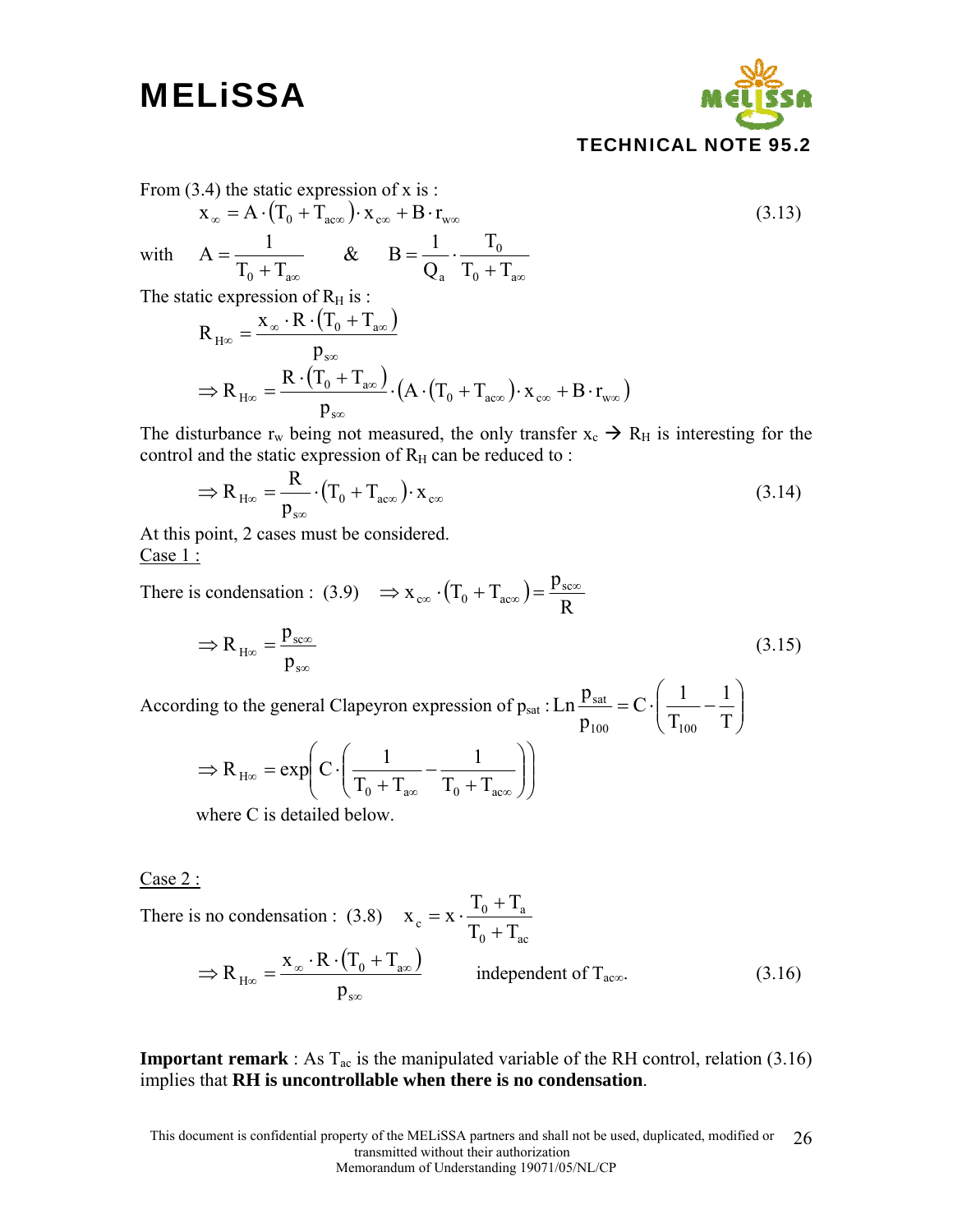

The incremental gain of R<sub>H</sub> versus the input  $T_a \& T_{ac}$ , in case of condensation, deduced from relation (3.15) is shown in Figure 5.2.

#### Remark 2 : Expression of the **condition of no condensation**:

From  $(3.7)$  &  $(3.11)$  the condition of no condensation can be re-written :

 $p_{\rm ss} > R_{\rm H} \cdot p_{\rm s}$  (3.17)

where  $p_{sc} = f(T_{ac}) \& p_s = f(T_a)$  via Clapeyron formula or Mollier diagram.

and  $R_H$  is the measurement of relative humidity in A500.

This relation is true at any moment with the assumption that there is no transport delay from the outlet of A500 to the outlet of the cooler.

In case of transport delay  $\delta$ , the condition of no condensation (3.17) becomes function of time t and delay δ :

$$
p_{\rm sc}(t) > R_{\rm H} \cdot p_{\rm s}(t-\delta) \tag{3.18}
$$

Expression of C in the Clapeyron formula :

R  $C = \frac{M \cdot L_v}{R}$  $M = 0.018$  kg/mol : molar mass of water;  $Lv = 2.26 \, 10^6 \, J/kg$ : vapour heat (? chaleur latente de vaporisation);  $R = 8.31447$  J/K/mol : constant of perfect gas;  $T_{100}$  = 373 K : ebullition temperature of water under 1 atm;  $p_{100} = 1013$  mbar = 1 atm; psat : saturation pressure.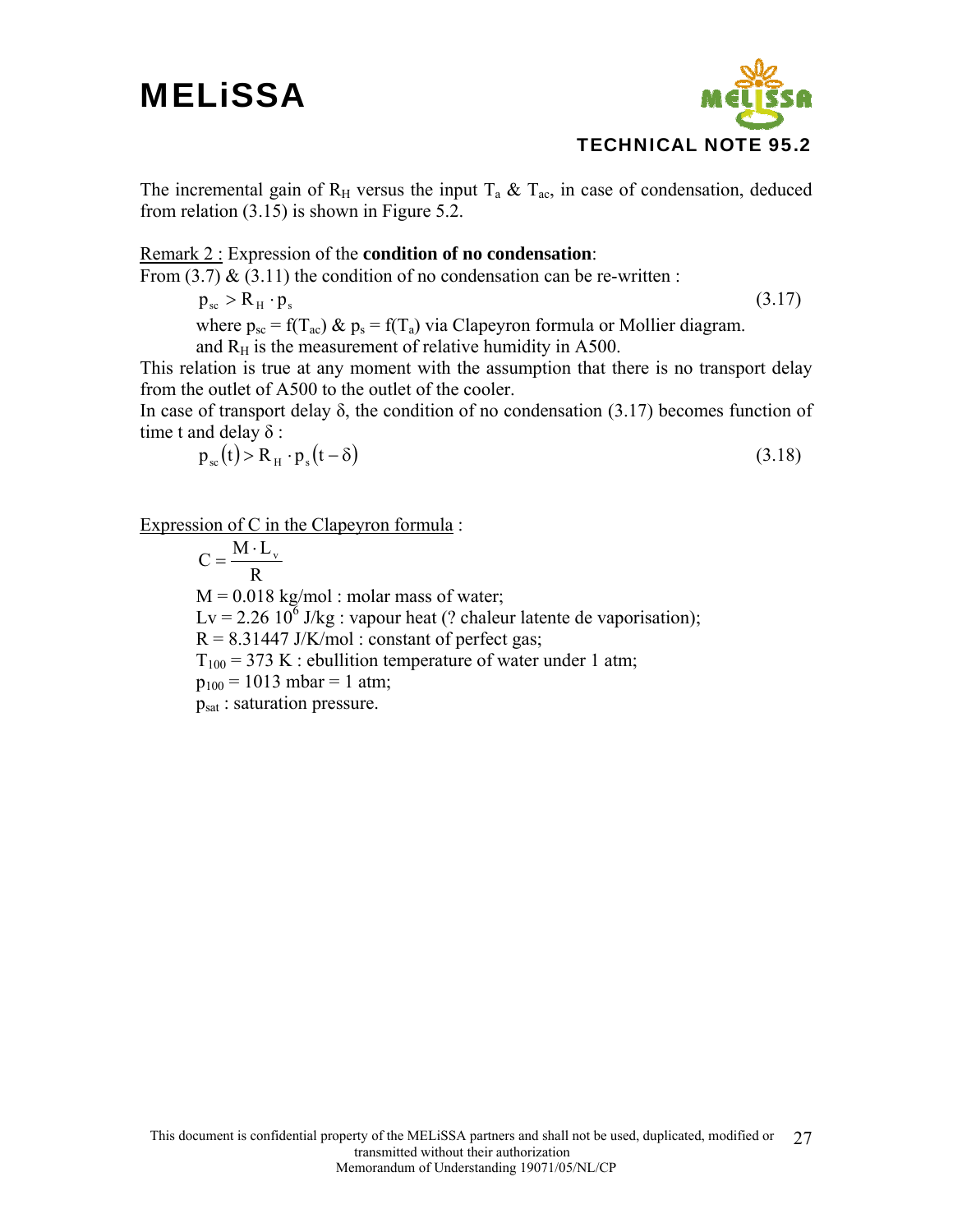



**Figure 5.2 : Static gain (incremental gain) of RH versus Ta & Tac**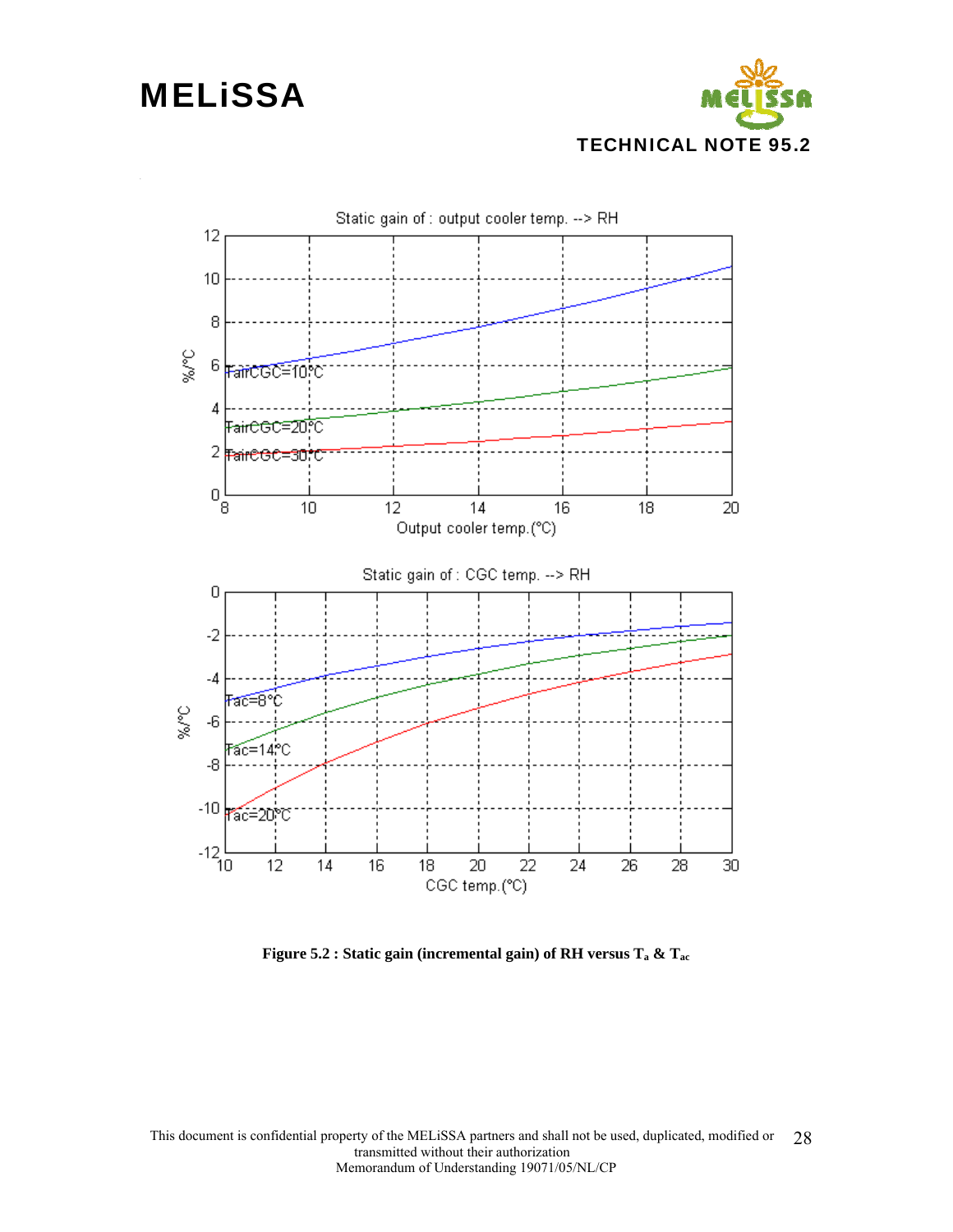

### **5.2. Identification**

#### **5.2.1. Identification related to the heater coil**

Identification is done according to the model of section 5.1.2. The system to be identified is (recall of relation (3.3)) :

$$
Ts - Te = \frac{K.e^{-D.s}}{1 + T.s} \cdot value \cdot (Tutil - Te)
$$

where :

- $Ts = T_a$ ;
- Te =  $T_{ac}$ ;
- valve  $=$  hot water flow rate ;
- Tutil  $=$  temperature of hot water.

The gain K & time constant T depend on amplitude of the input. The following results (Figure 5.3 & Figure 5.4 & Table 5.1) are obtained for hot water flow rate steps of 0.003 kg/s & 0.1 kg/s, respectively and for a constant chilled water flow rate of 0.056 kg/s and no evapo-transpiration flow rate.

The identified results are gathered in the following table :

| Hot water flow rate $(kg/s)$ | 0.003 | 0.1 |
|------------------------------|-------|-----|
| Gain K $(s/kg)$              | 45    |     |
| Time constant $T(s)$         |       |     |
| (approximate value)          |       |     |
| Delay $D(s)$                 |       |     |

**Table 5.1 : Identification of the heater coil system** 

In these conditions, the air temperature increase of A500 is 1.4  $\&$  18 °C, respectively. The next figures (Figure 5.5 & Figure 5.6) show the behaviour of the main variables of HPC in response to the steps of hot water flow rate.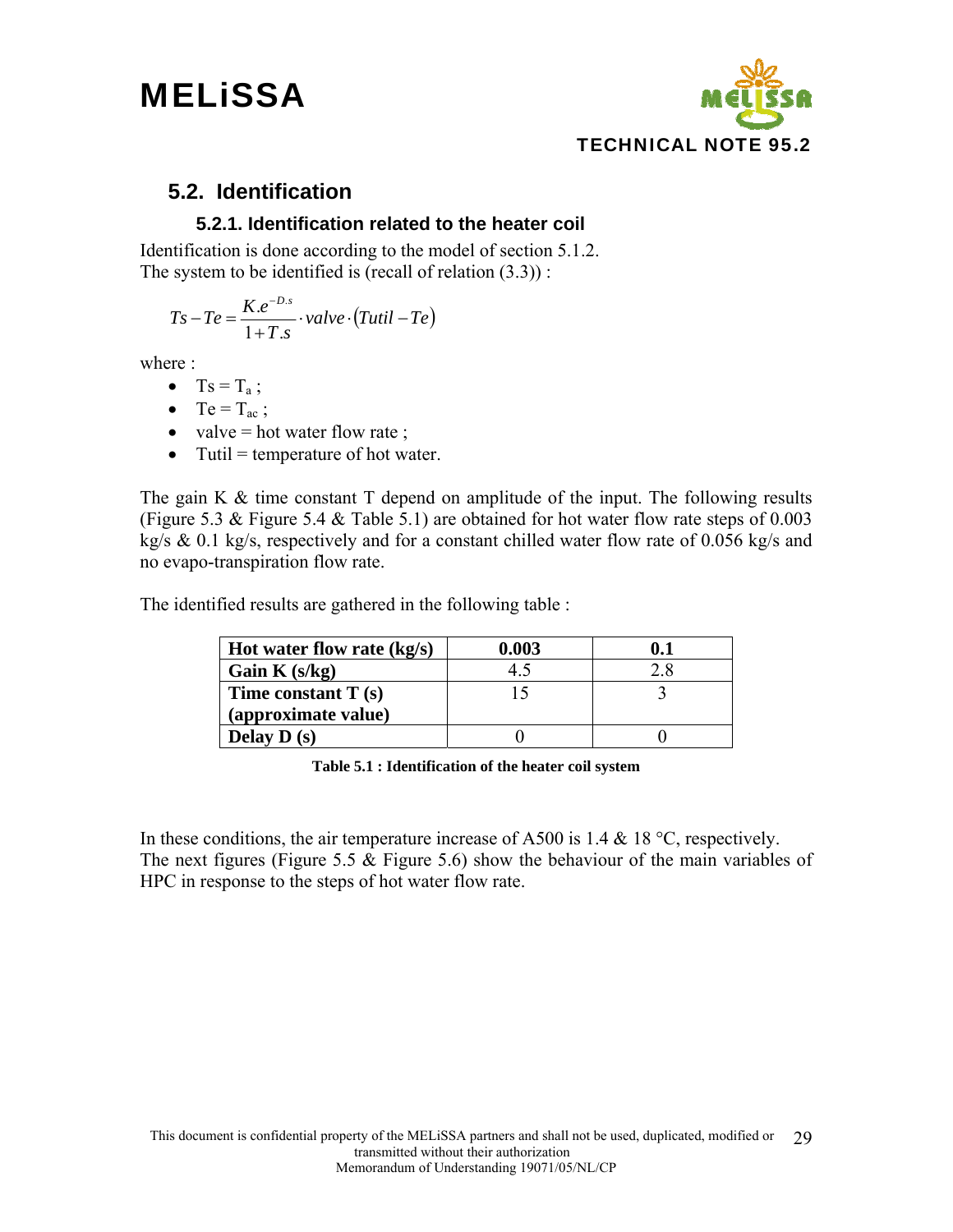



**Figure 5.3 : Response of the system to input excitation for a hot water flow rate step of 0.003 kg/h** 



**Figure 5.4 : Response of the system to input excitation for a hot water flow rate step of 0.1 kg/h**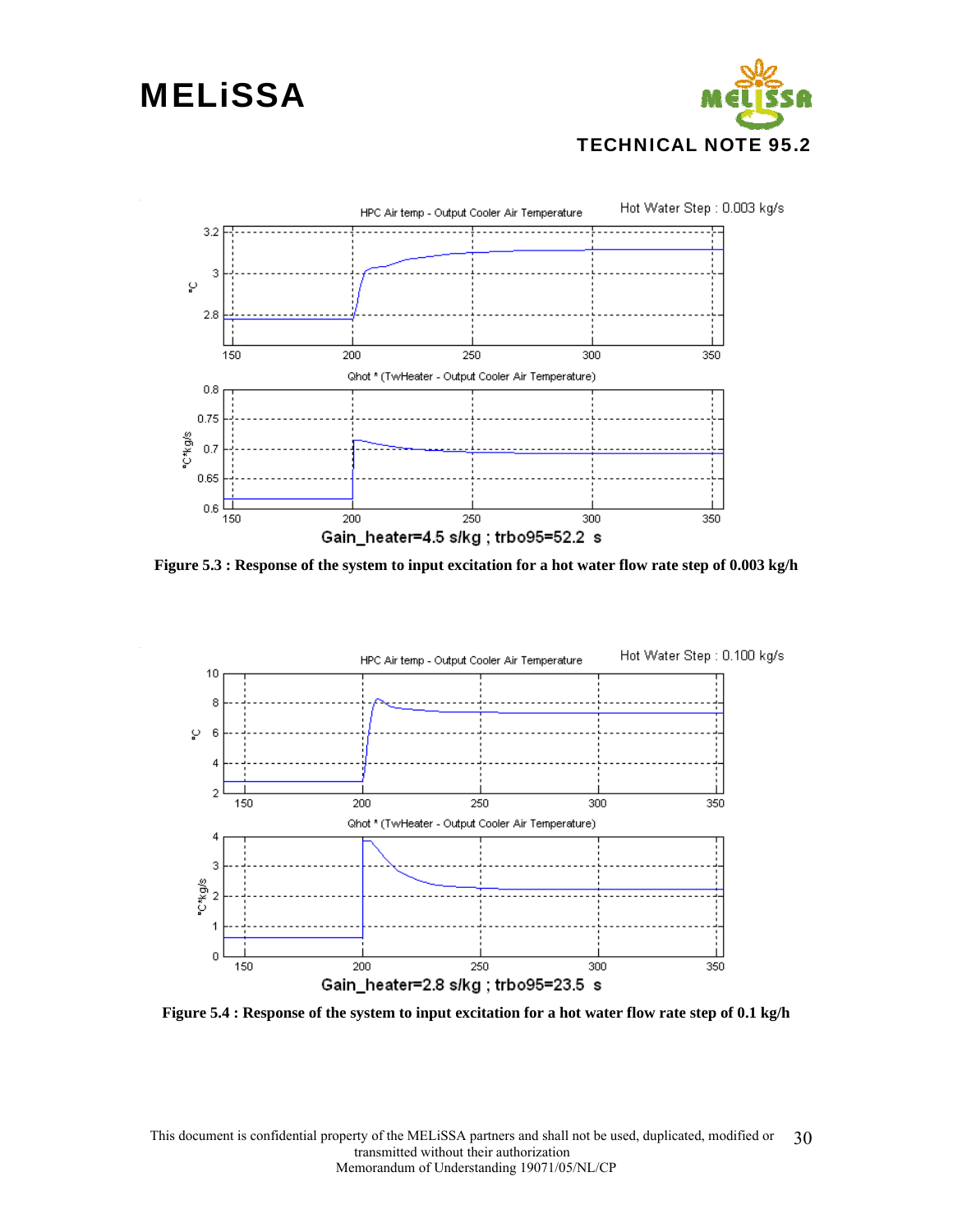

Qair (m3/s): 7.000000e-001





**Figure 5.5 : Main variables of HPC for a hot water flow rate step of 0.003 kg/h**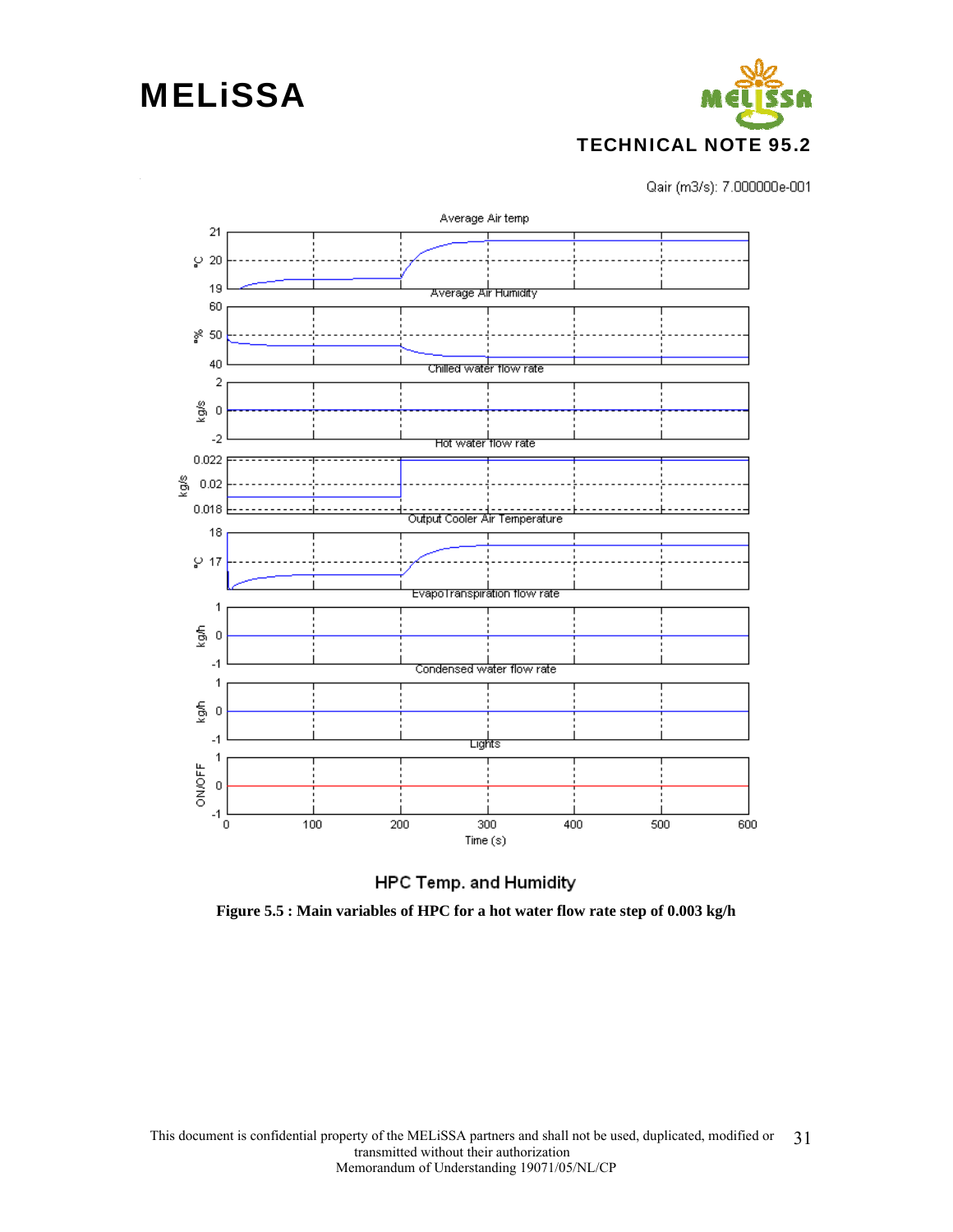

Qair (m3/s): 7.000000e-001





**Figure 5.6 : Main variables of HPC for a hot water flow rate step of 0.1 kg/h**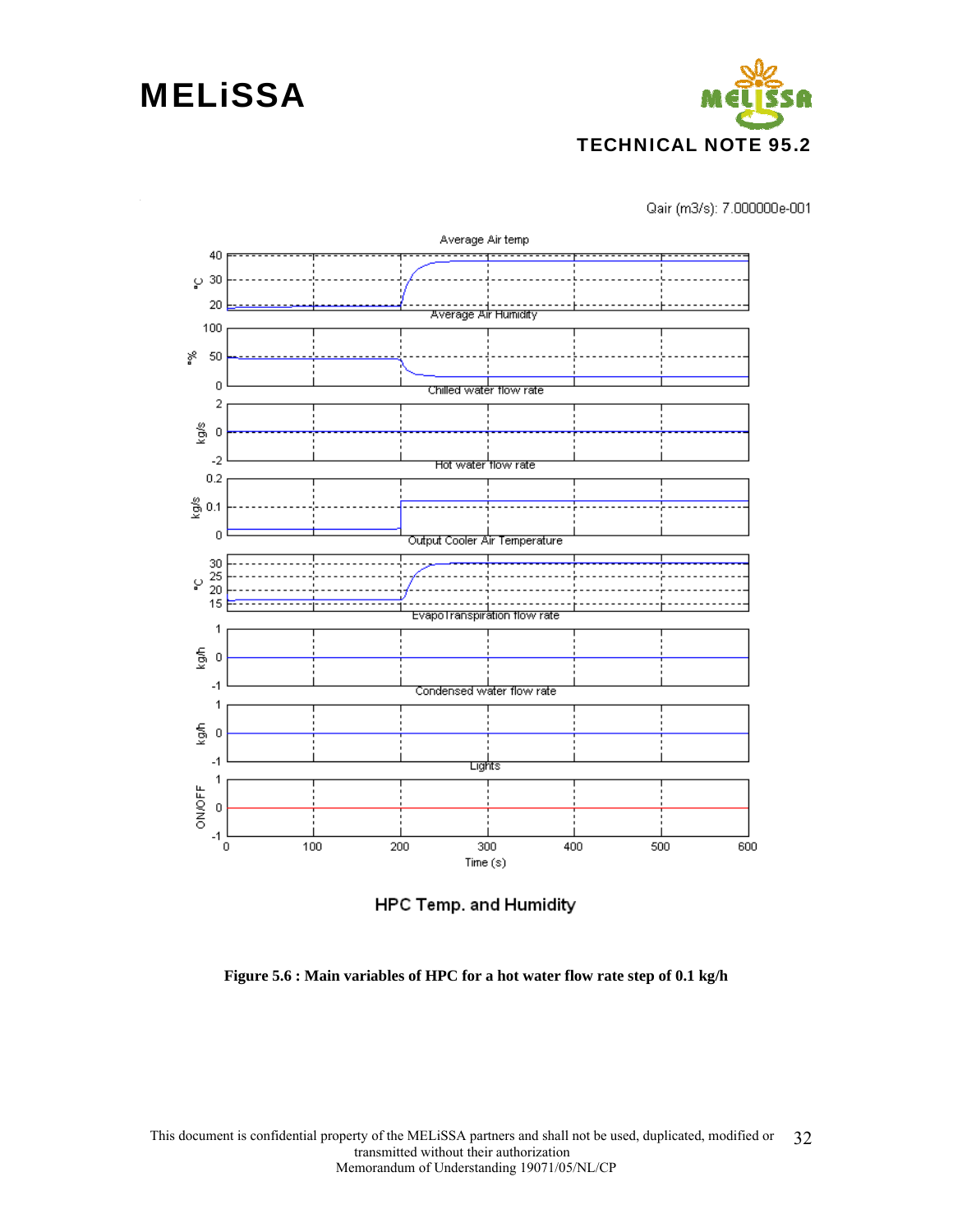



#### **5.2.2. Identification related to the chilled coil**

Identification is done according to the model of section 5.1.2. The system to be identified is (recall of relation  $(3.3)$ ) :

$$
Ts - Te = \frac{K.e^{-D.s}}{1 + T.s} \cdot value \cdot (Tutil - Te)
$$

where :

- $Ts = T_{ac}$ ;
- $Te = T_a$ ;
- valve = chilled water flow rate ;
- Tutil  $=$  temperature of chilled water.

The gains & open loop response time depend on amplitude of the input.

The following results (Figure 5.7  $\&$  Figure 5.8  $\&$  Table 5.2) are obtained for chilled water flow rate steps of 0.003 kg/s  $\&$  0.2 kg/s, respectively and for a constant hot water flow rate of 0.019 kg/s and no evapo-transpiration flow rate.

The identified results are gathered in the following table :

| Chilled water flow rate $(kg/s)$ | 0.003 |  |
|----------------------------------|-------|--|
| Gain K $(s/kg)$                  |       |  |
| Time constant $T(s)$             |       |  |
| (approximate value)              |       |  |
| Delay $D(s)$                     |       |  |

**Table 5.2 : Identification of the cooler coil system** 

The air temperature decrease of A500 is 0.4 & 6  $^{\circ}$ C, respectively.

The next figures (Figure 5.9  $&$  Figure 5.10) show the behaviour of the main variables of HPC in response to the steps of chilled water flow rate.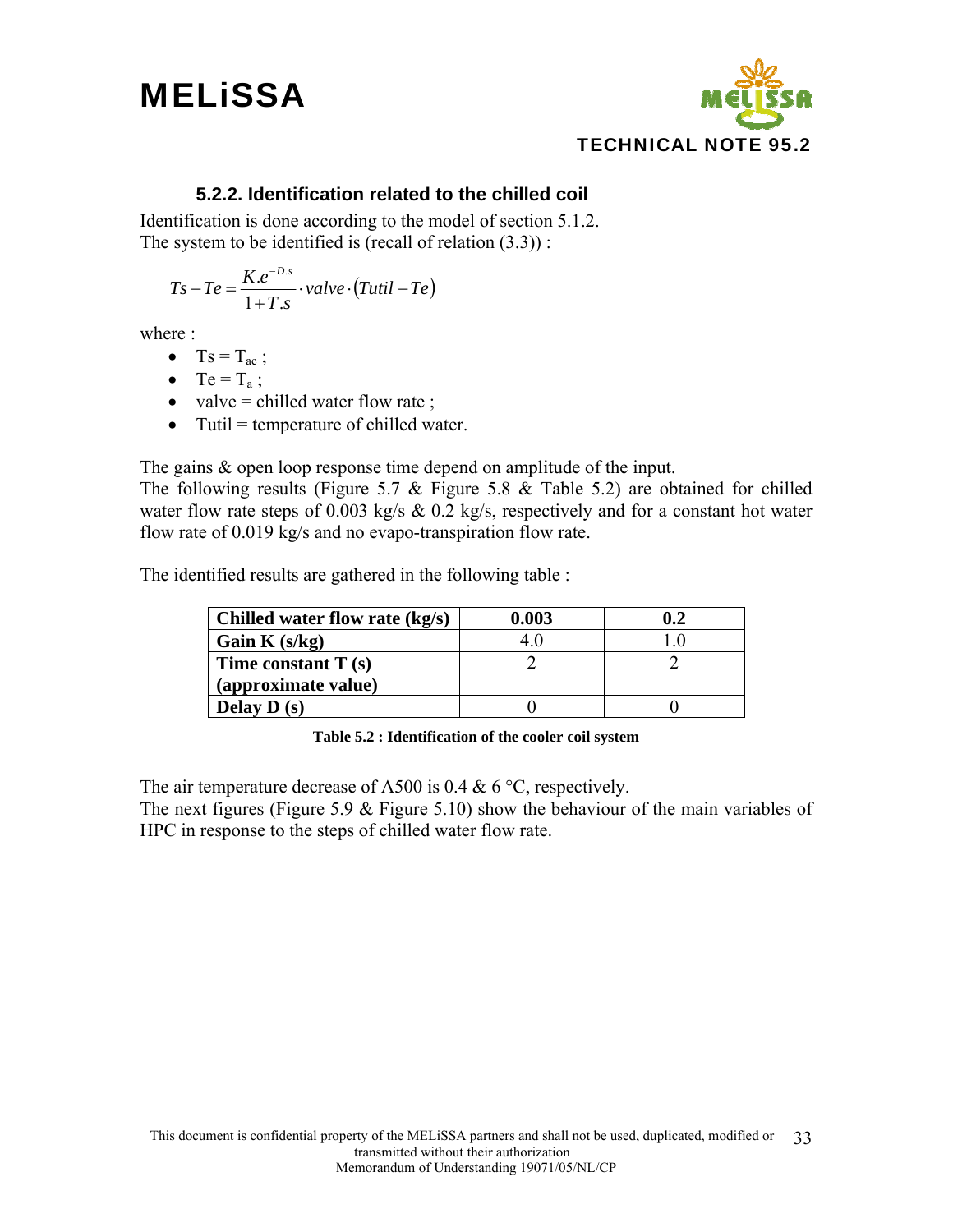



**Figure 5.7 : Response of the system to input excitation for a chilled water flow rate step of 0.003 kg/h** 



**Figure 5.8 : Response of the system to input excitation for a chilled water flow rate step of 0.2 kg/h**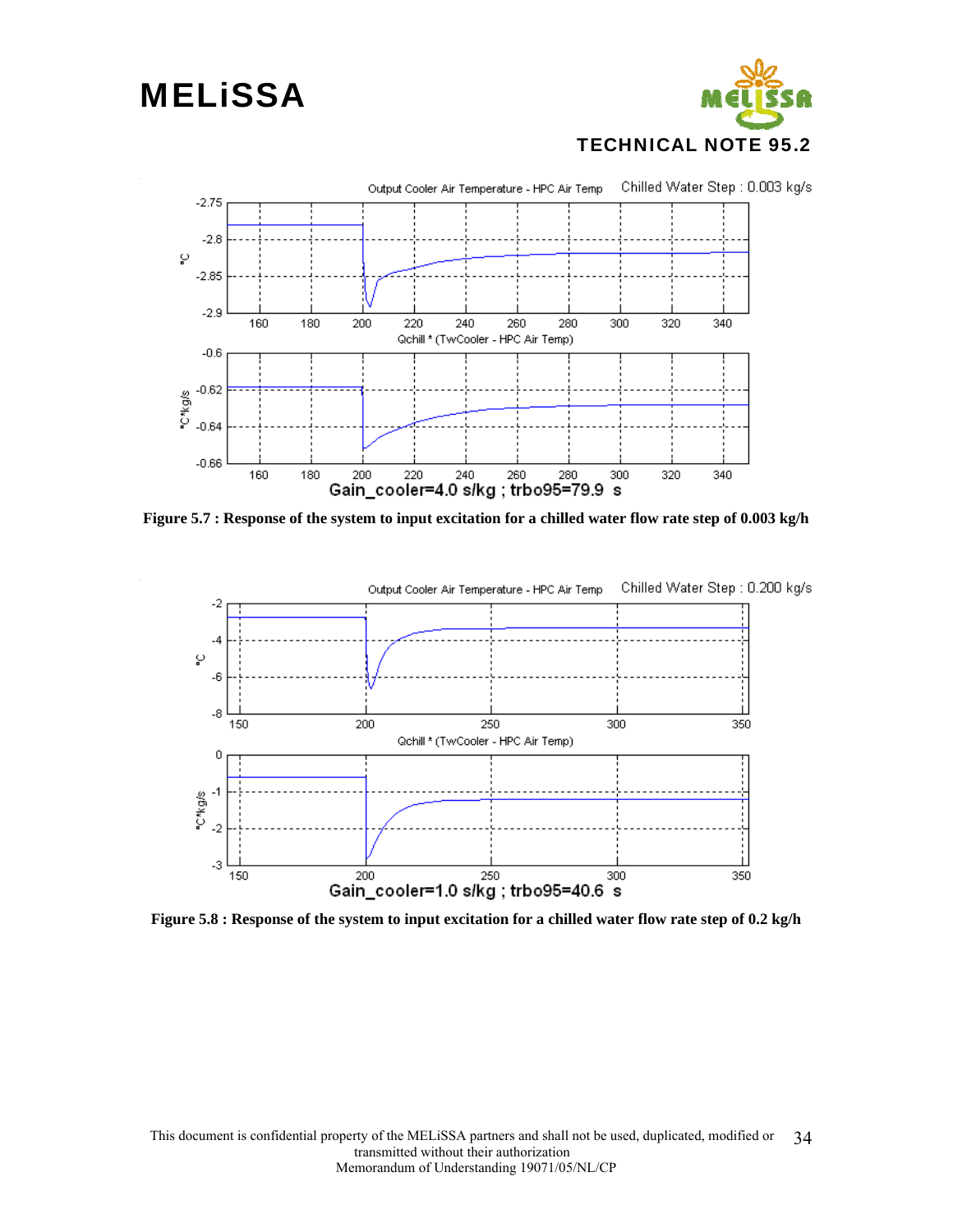



Qair (m3/s): 7.000000e-001





**Figure 5.9 : Main variables of HPC for a chilled water flow rate step of 0.003 kg/h**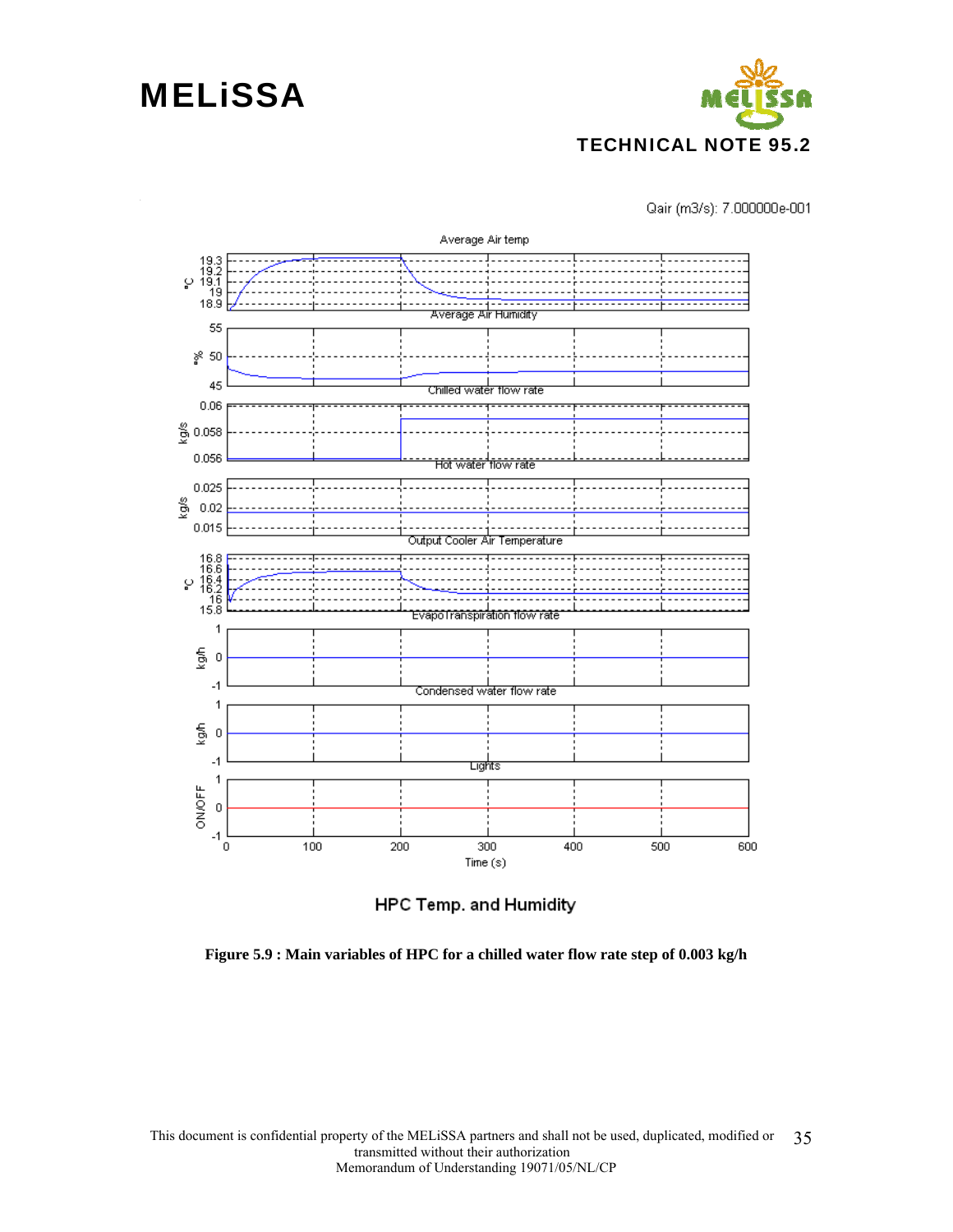

Qair (m3/s): 7.000000e-001





**Figure 5.10 : Main variables of HPC for a chilled water flow rate step of 0.2 kg/h**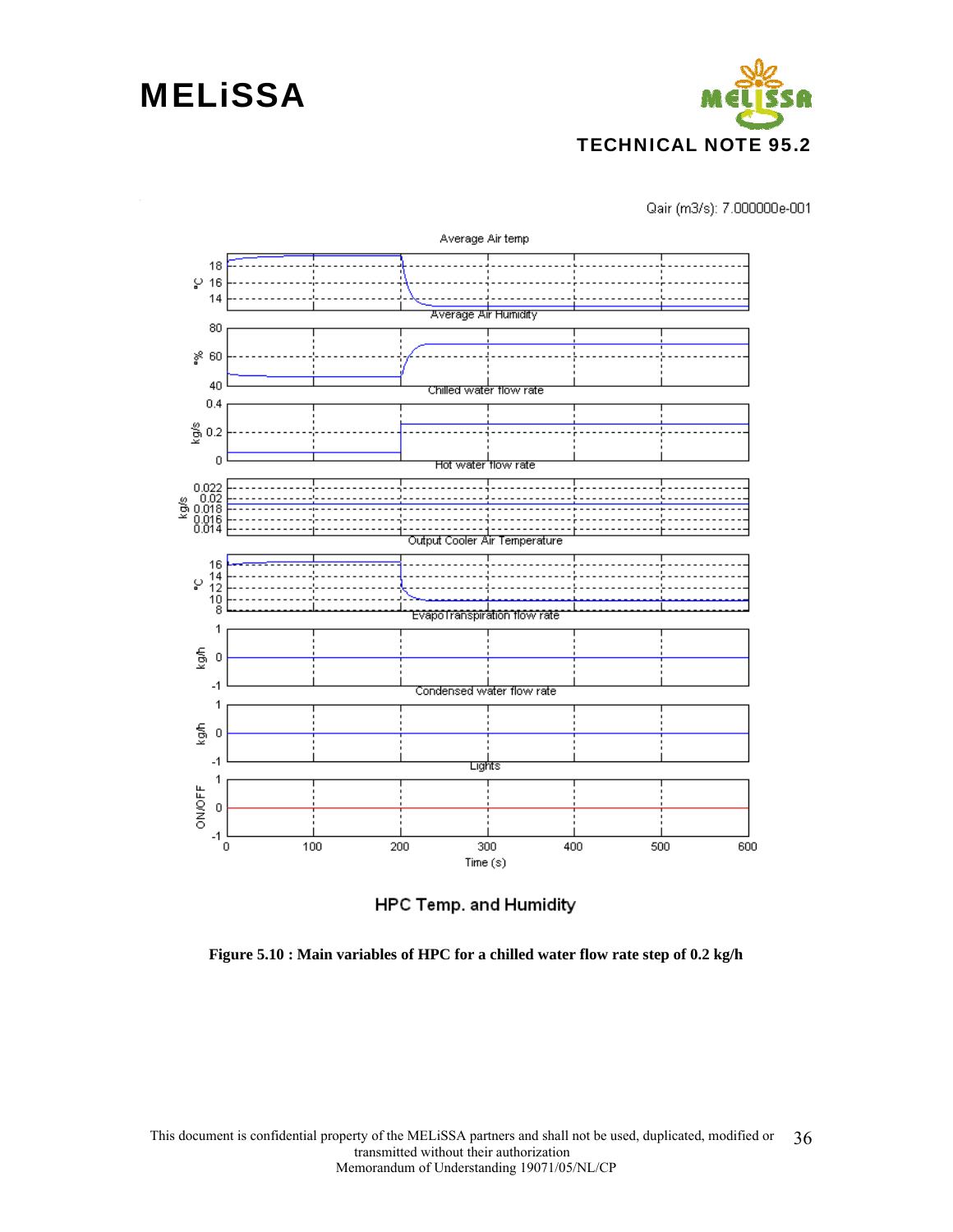



#### **5.2.3. Identification of AirOutputCoolerTemp SP → RH**

The control of RH is done by means of a cascade of 2 controllers : the slave controller is in charge of the temperature of air at cooler outlet whose setpoint is computed by the master controller in charge of RH control.

So the transfer to be identified is the one between the setpoint of the Air Output Cooler Temperature and RH.

The gain and time constant of this transfer depend on the amplitude of the input step. The identification has been done for 2 values of set point step : -1 & -2.5 °C.

For both excitations (Figure 5.11 & Figure 5.13), the response of RH is non minimal dephasing. Moreover the first one (Figure 5.11) is over-tensed.

The identified results are gathered in the following table :

| Temp. setpoint step $(^{\circ}C)$ | ۰. |  |
|-----------------------------------|----|--|
| Gain K $(\%)^{\circ}C$            |    |  |
| Time constant $T(s)$              |    |  |
| (approximate value)               |    |  |
| Delay $D(s)$                      |    |  |

**Table 5.3 : Identification of the RH transfer** 

Theoretical study (Figure 5.2) suggests that the gain can reach the value of 10 %/ $\rm ^{\circ}C$ .

The next figures (Figure 5.12  $\&$  Figure 5.14) show the behaviour of the main variables of HPC in response to the steps of temperature setpoint.

#### **Remark for identification on the pilot plant :**

Static gain : Identification is not necessary. The value can be the maximum of the theoretical domain plotted in upper graph of Figure 5.2 and restricted to the pilot plant. For example : if the temperature of A500 (called CGC in this figure) varies between 20  $\&$ 30 °C and if the temperature of air at cooler outlet varies between 8 & 16 °C, then the gain is about  $5\%$ <sup>\o</sup>C.

Time constant and delay (if any) : They cannot be obtained from modelling. Identification is necessary. The protocol of test consists in steps of temperature set point while evaporating water at a constant flow rate (as constant as possible). Several amplitudes of step around several steady state points of temperature and RH of A500.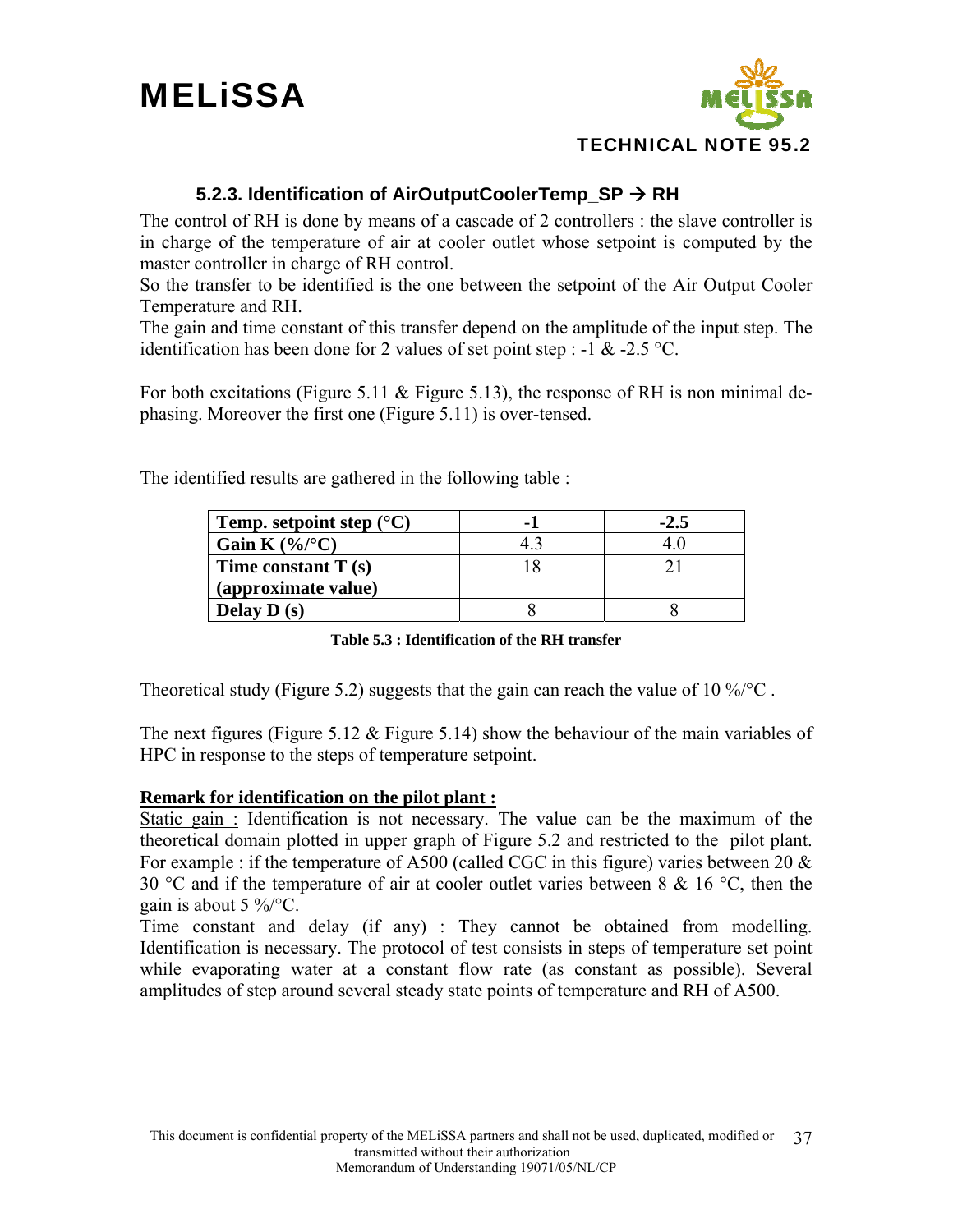### **MELISSA**



#### **Temperature setpoint step = -1 °C (Chilled water flow rate variation = 0.107 kg/s)**

Chilled Water Step: 0.107 kg/s



Gain\_RH=4.3 percent/°C; trbo95=63.0 s

**Figure 5.11 : Response of RH to a temperature setpoint step of -1 °C**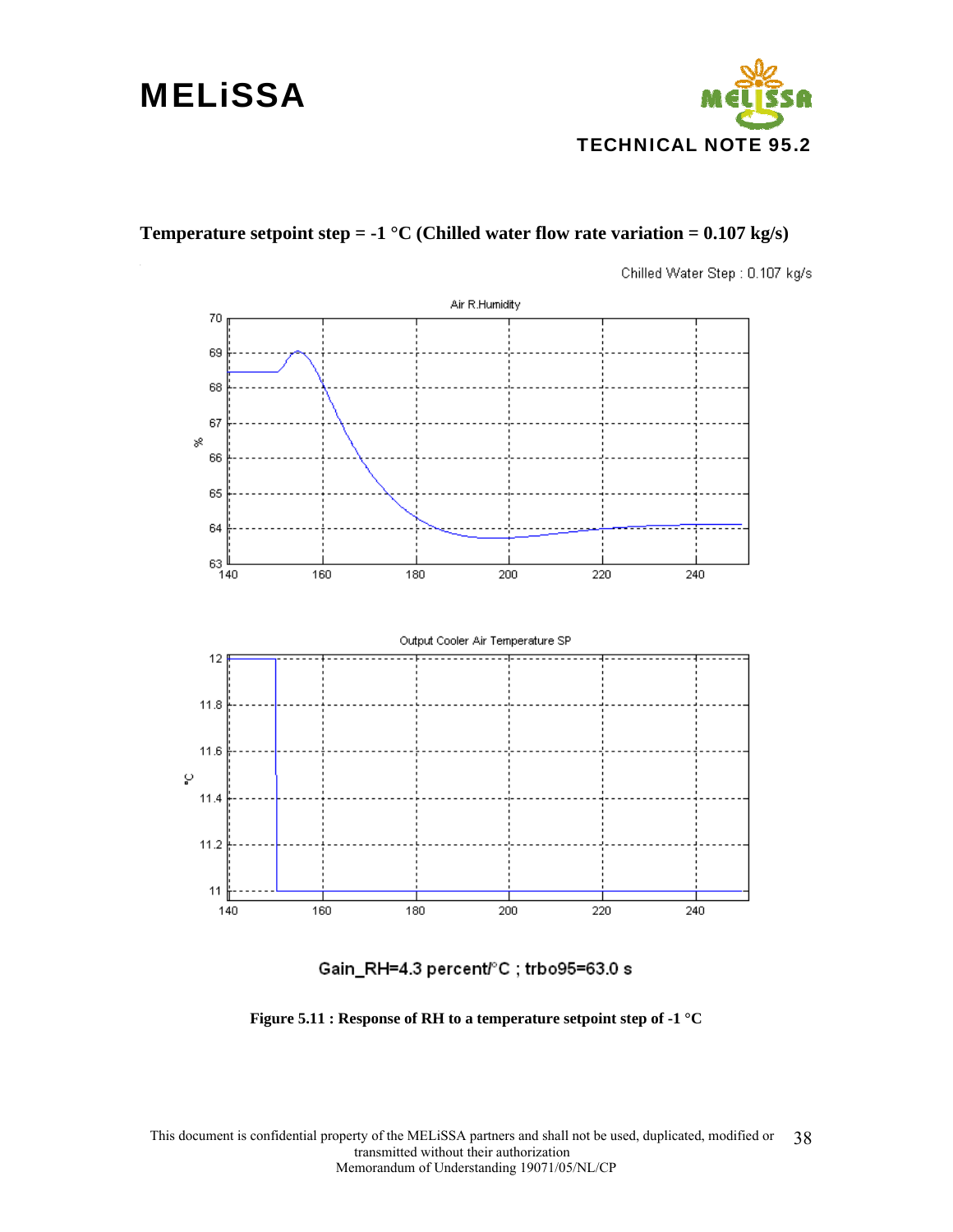

Qair (m3/s): 7.000000e-001





**Figure 5.12 : Main variables of HPC for a temperature step of – 1 °C**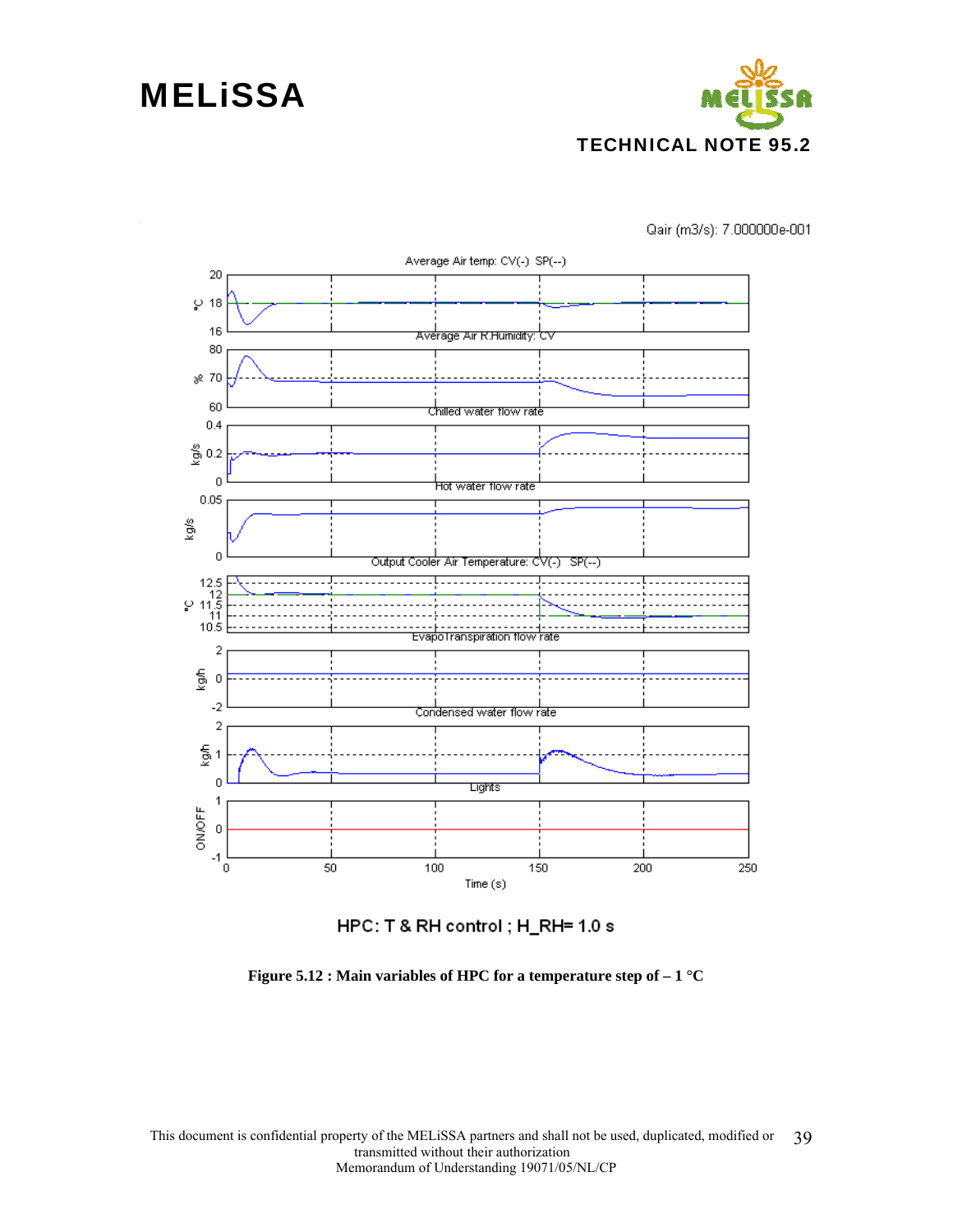

#### **Temperature setpoint step = -2.5 °C (Chilled water flow rate variation = 0.974 kg/s)**

Chilled Water Step: 0.974 kg/s



Gain\_RH=4.0 percent/°C; trbo95=72.2 s

**Figure 5.13 : Response of RH to a temperature setpoint step of -2.5 °C**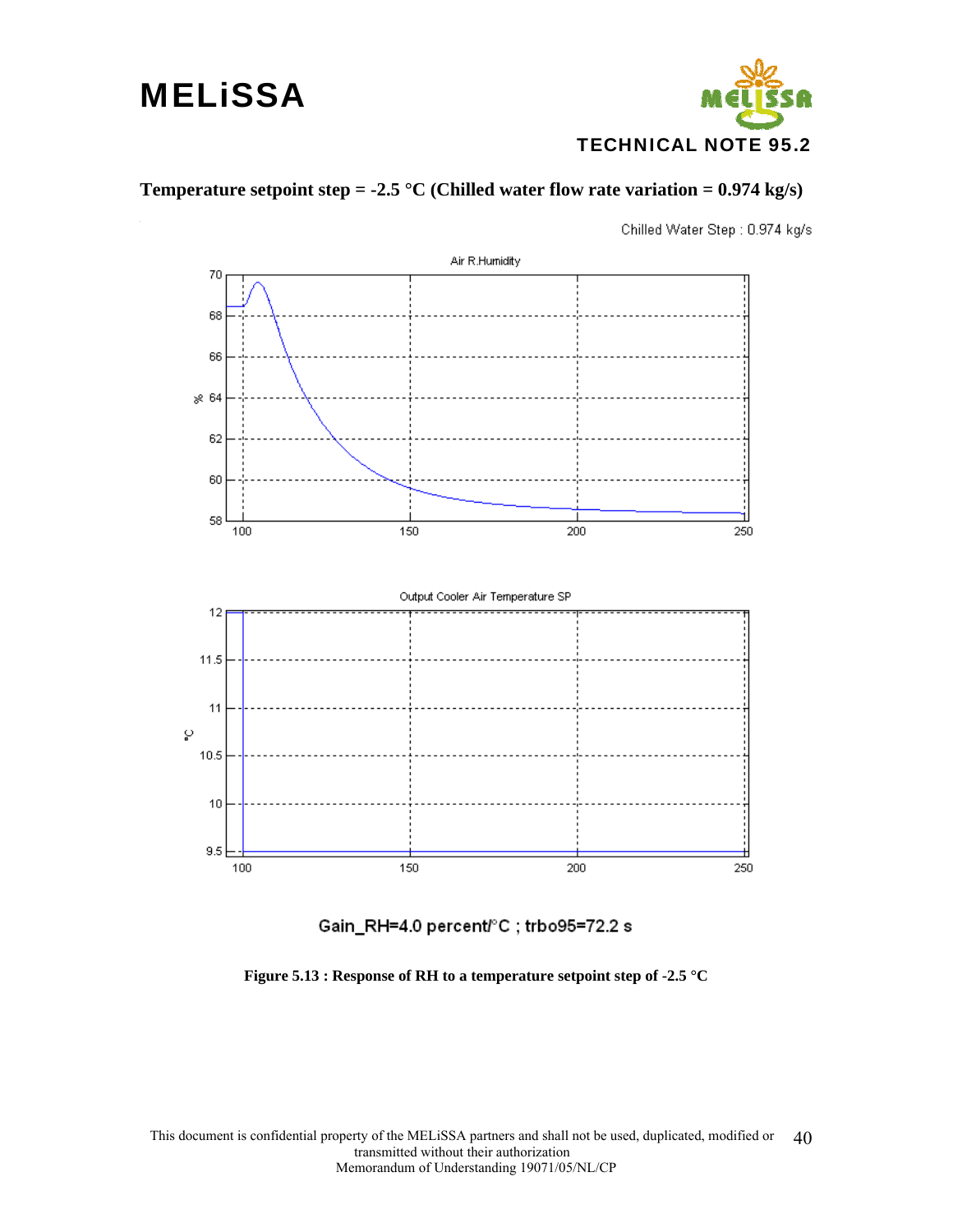

Qair (m3/s): 7.000000e-001



HPC: T & RH control ; H\_RH= 1.0 s

**Figure 5.14 : Main variables of HPC for a temperature step of – 2.5 °C**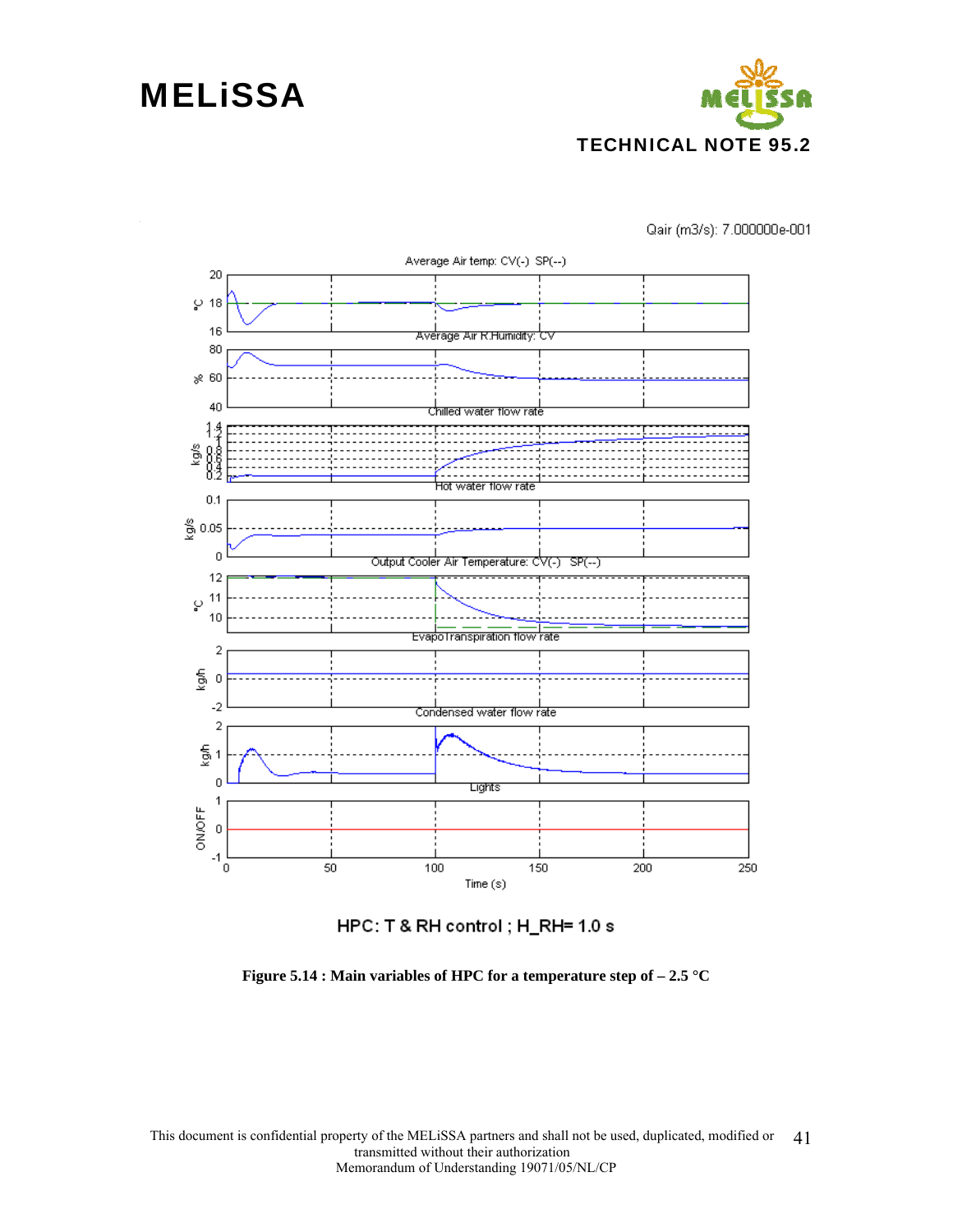

### **5.3. Architecture & parameters of the control**

#### **5.3.1. Architecture**

The control of Temperature and RH is composed of (Figure 5.15) :

- the controller 'Tair PCR' in charge of control of temperature 'A500 AirTemp CV' by means of 'HotFlowRate', taking into account of the disturbance 'OutCoolerAirTemp\_CV';
- a cascade of Master controller 'RH\_PCR' and of Slave controller 'Tair\_OutCooler\_PCR' taking into account of the disturbance A500\_AirTemp'. The cascade is in charge of control of 'RH\_CV' by means of 'ChilledFlowRate'.



**Figure 5.15 : Control architecture of Temperature & RH**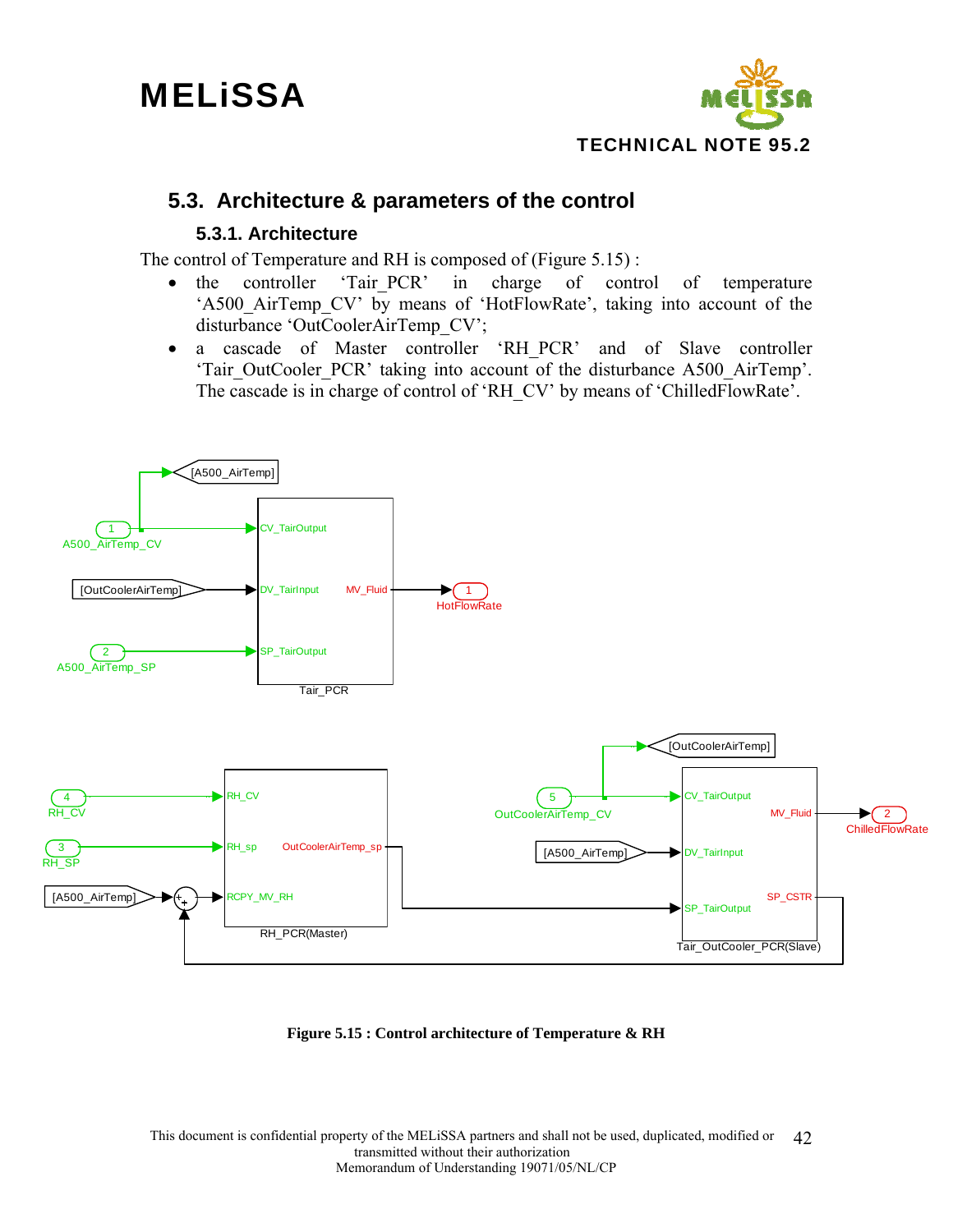



#### **5.3.2. Parameters of the controllers**

%----------------------------------------------------- %Control 1 : A500 Air Temperature Control by PCR %----------------------------------------------------- H\_Ta = Ts; % H=TS : 1st order % Internal Model Km\_Ta = 4; % 3; % (s/kg) Identification result (mean value between 2.8 & 4.5 s/kg)) Tm\_Ta = 5; % (s) Identification result (mean value between 3 & 15 s)  $Dm_Ta = 0;$ % Zone Zone $Ta = 0;$  $Trbf\_Lo_Ta = 3*Tm_Ta;$ Trbf\_Hi\_Ta = 10\*Trbf\_Lo\_Ta; % Constraints  $Min_Ta = 0;$ Max\_Ta =  $(B302.Thot - B301.Tcold) * B302.Qhot; % (°C*kg/s)$  $Spd_Ta = 5; % (°C*kg/s/s)$ %----------------------------------------------------- %Control 2 : Out Cooler Air Temperature Control by PCR %----------------------------------------------------- H\_Tac = Ts; % H=TS : 1st order % Internal Model Km\_Tac = 3; % (s/kg) Identification result (mean value between  $1 \& 4 \text{ s/kg}$ )  $Tm_Tac = 2;$  % (s) Identification result  $Dm_Tac = 0;$ % Zone Zone\_Tac =  $0;$  $\verb+Trbf_to_Tac = 3* \verb+Tm_Tac;$ Trbf\_Hi\_Tac = 10\*Trbf\_Lo\_Tac; % Constraints Min\_Tac =  $(B301.Tcold - B302.Thot) * B301.Qcold; % (°C*kg/s)$ Max\_Tac =  $0$ ;  $%$  ( $C*kg/s$ )  $Spd_Tac = 5;$  % ( $°C*kg/s/s$ ) %----------------------------------------------------- %Control 3 : A500 Air RH Control by PCR %-----------------------------------------------------  $H_RH = 5*Ts;$  % % Internal Model  $Km_RH = 10$ ;  $%$  ( $*/^{\circ}C$ ) Theoretical result (max value); Gain if condensation Tm\_RH = 20; % (s) Identification result (min value) Dm\_RH = 8; % (s) Identification result of non minimal de-phasing  $% 7$   $\cap$   $\cap$  $Zone_RH = 0;$  $Trbf\_LO_RH = 3*Tm_RH$ ; Trbf\_Hi\_RH = 100\*Trbf\_Lo\_RH; % Constraints Min\_RH = B301.Tcold;  $% (°C)$  $Max_RH = 30; %$  (°C)  $Spd_RH = 200$ ; % no constrain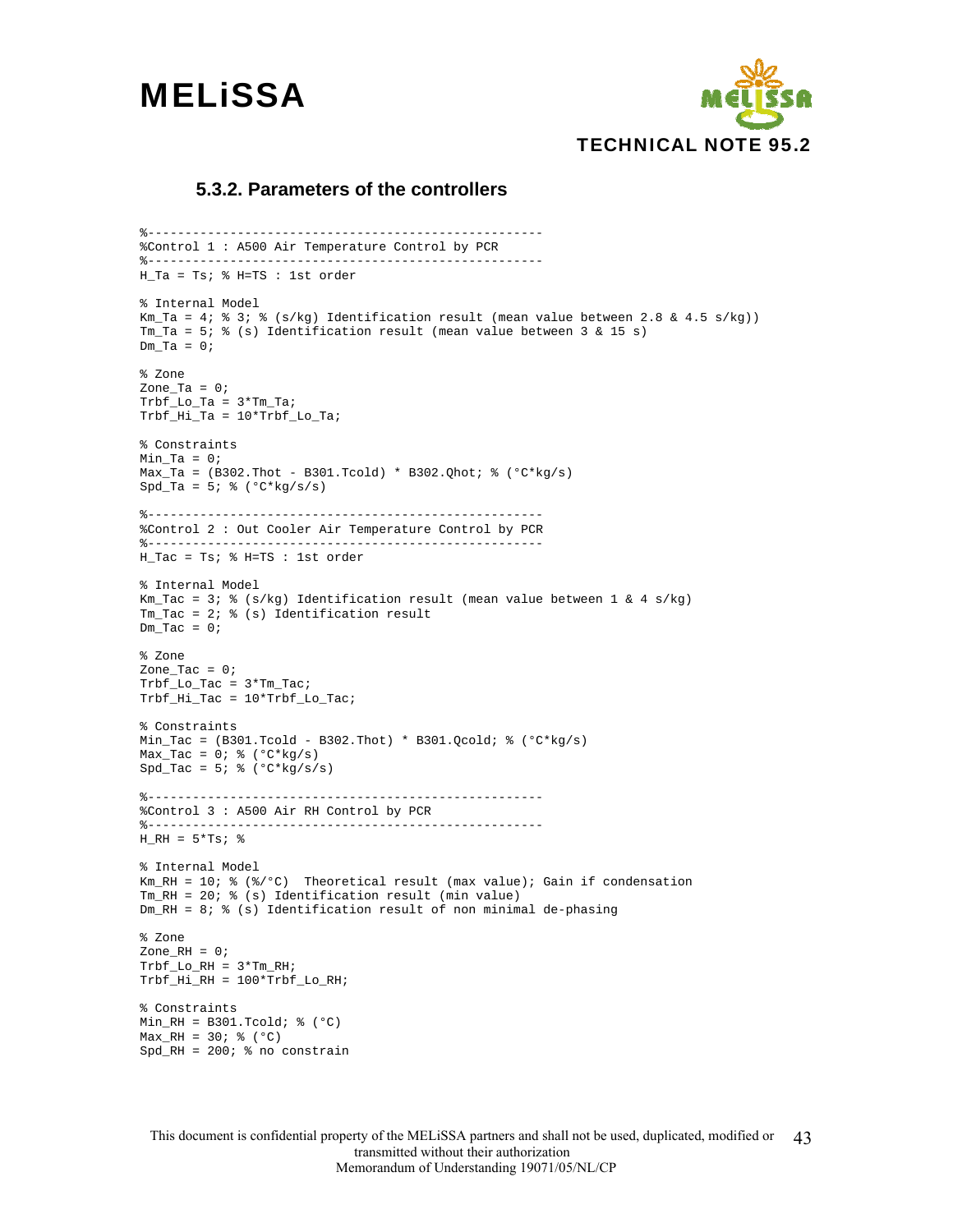

### **5.4. Test of control (on simulator)**

#### **5.4.1. Control of air temperature alone without RH control**

The evapo-transpiration flow rate is constant. A temperature setpoint step is done at  $t =$ 75 s. The closed response time is 20 s (specified one is 15 s) with an overshoot of 20 %. A step of chilled water flow rate of 0.2 kg/s (rather big value) is applied at  $t = 150$  s. It implies a deviation on air temperature of maximum equal to -1.5 °C.<br>H: T\_A500: 0.2 s; T\_B301: 0.2 s; RH\_A500: 0.2 s

Average Air temp: CV(-) SP(--) 24 л  $\wp$  22  $20$ <del>Average Air R.Humidity: C</del>v 80  $\frac{1}{6}$  70 60 Chilled water flow rate  $0.2$ 6, 0.1 n **Hot water flow rate**  $0.06$  $\frac{8}{9}$  0.04  $0.02$ Output Cooler Air Temperature: CV 20  $9-15$ 10 EvapoTranspiration flow rate 2 န့  $\overline{0}$ -2 Condensed water flow rate 5 fgh  $\overline{0}$ Lights 1 ON/OFF  $\boldsymbol{0}$  $-1$ <sub>50</sub> 100 150 200 250 T\_A500:Km=4.0;T™n≑5.0s;Dm=0.0s

**Figure 5.16 : Control of air temperature without RH control**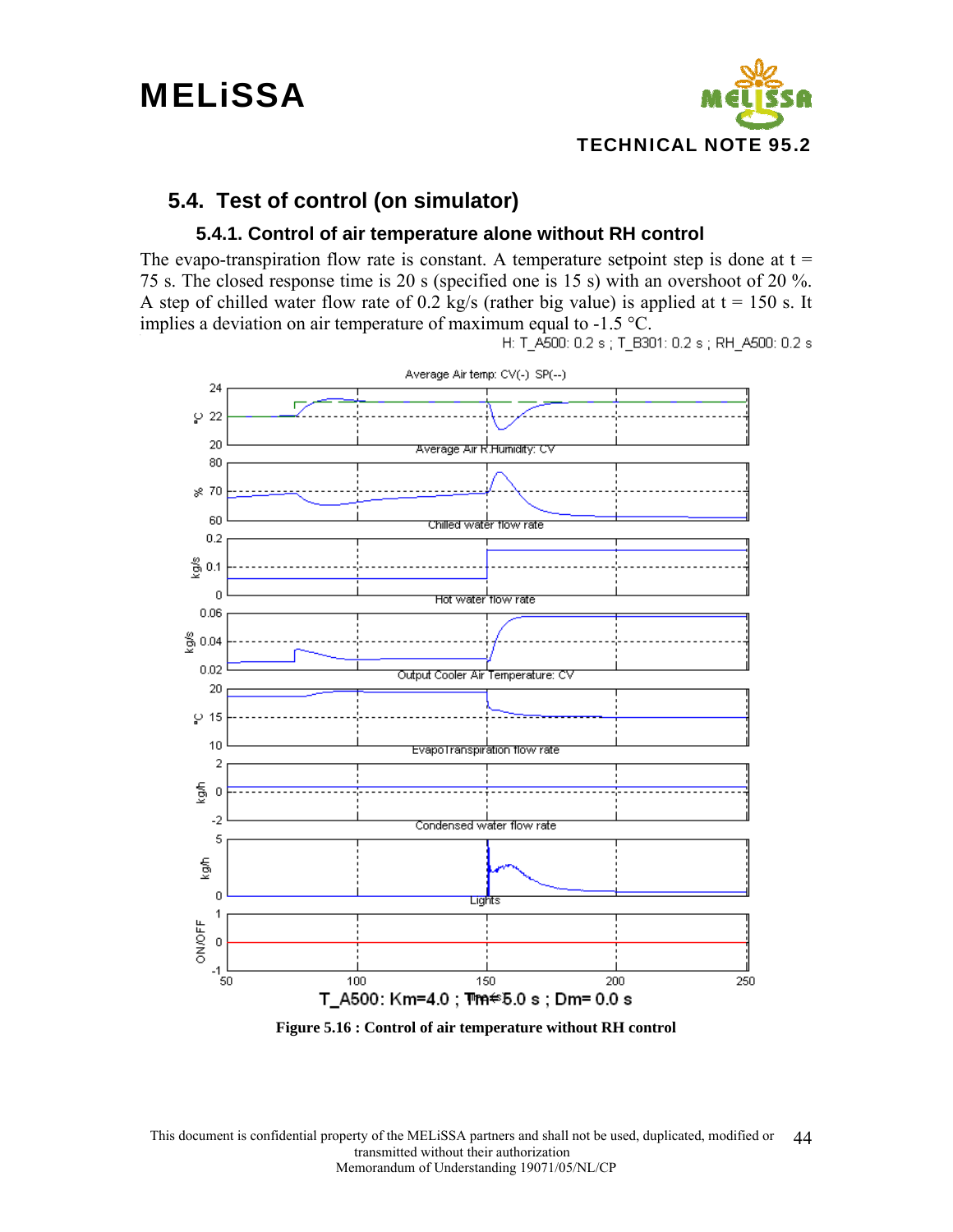

#### **5.4.2. Step of outlet cooler air temperature setpoint without RH control**

The air setpoint is set to a constant value  $(22 \degree C)$  and the evapo-transpiration flow rate is constant. A step of 3  $\degree$ C is applied to the outlet cooler air temperature setpoint at t = 100 s. The closed response time is 10 s (specified one is 6 s) with no overshoot.<br>H:  $T_4$  A500: 0.2 s;  $T_5$  B301: 0.2 s; RH\_A500: 0.2 s



**Figure 5.17 : Step of outlet cooler air temperature setpoint without RH control**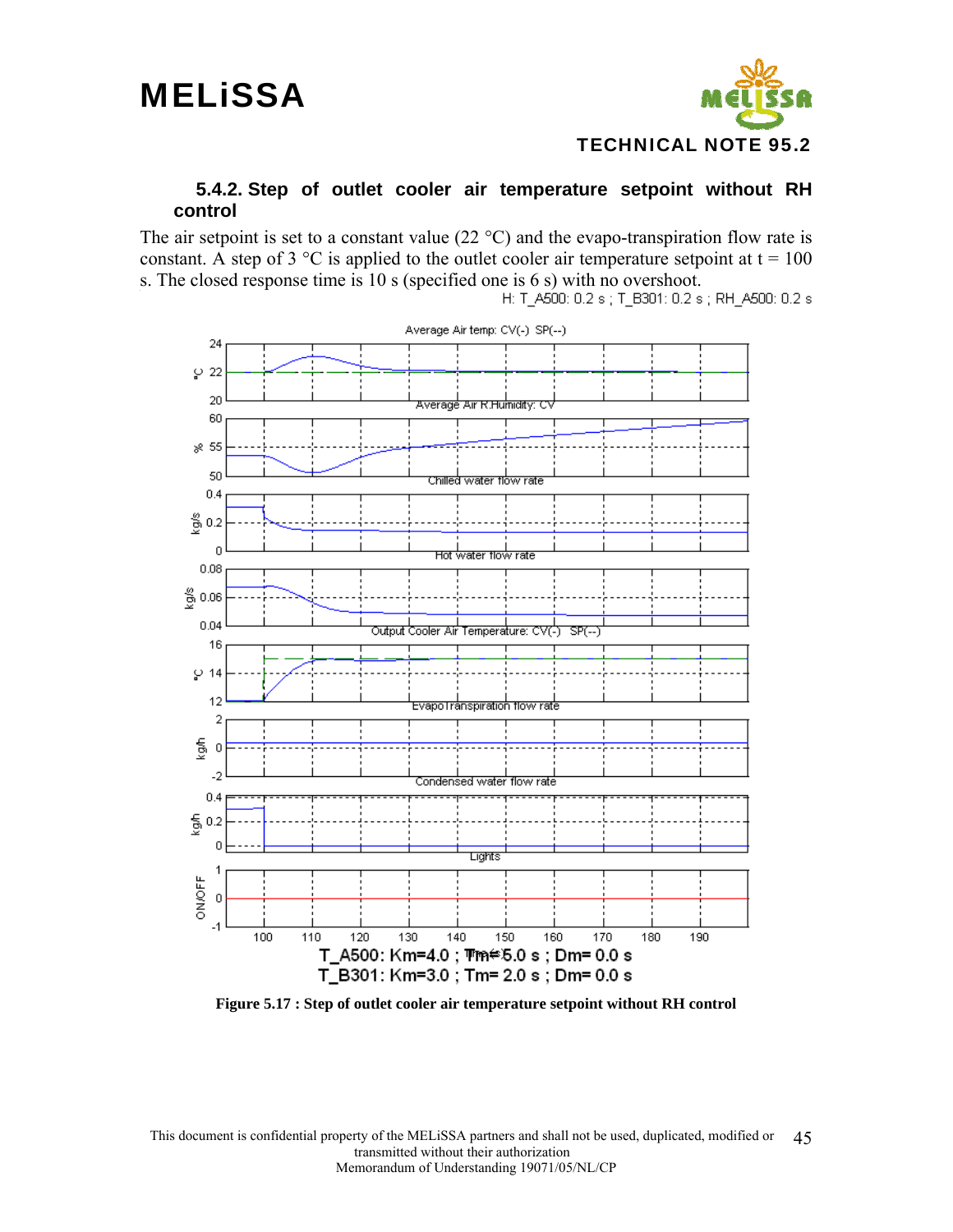## **MELISSA**



#### **5.4.3. Temperature set point steps with constant RH setpoint**

The behaviour is not symmetrical. The overshoot is 20 % for a positive set point step and 40 % for a negative one. During 50 s after the step, RH moves away from its set point with a maximum distance of 5 % absolute. Temperature oscillations are induced by RH oscillations.

Average Air temp: CV(-) SP(--) 19 ပ္ 18 Average Air R.Humidity: CV(-) डोग्(--) 85  $*80$ 75 Chilled water flow rate  $0.2$  $\frac{8}{9}$  0.1  $\overline{0}$ <del>hot water flow rate</del> 0.04  $\frac{8}{9}$  0.02 n ל otput Cooler Air Temperature: CV(כ)  $SP(-)$ 16  $\wp$  15 14 EvapoTranspiration flow rate  $\overline{2}$  $\frac{2}{9}$  $\overline{0}$  $-2$ Condensed water flow rate 2  $\frac{6}{9}$ n **Light**: 1 ON/OFF  $\boldsymbol{0}$  $-1$ 150 200 250 300 350 400 450 500 550 T\_A500: Km=4.0; T™m  $\approx$  5.0 s; Dm = 0.0 s T\_B301: Km=3.0; Tm= 2.0 s; Dm= 0.0 s RH A500: Km=10.0 ; Tm= 20.0 s ; Dm= 8.0 s

H: T\_A500: 0.2 s; T\_B301: 0.2 s; RH\_A500: 1.0 s

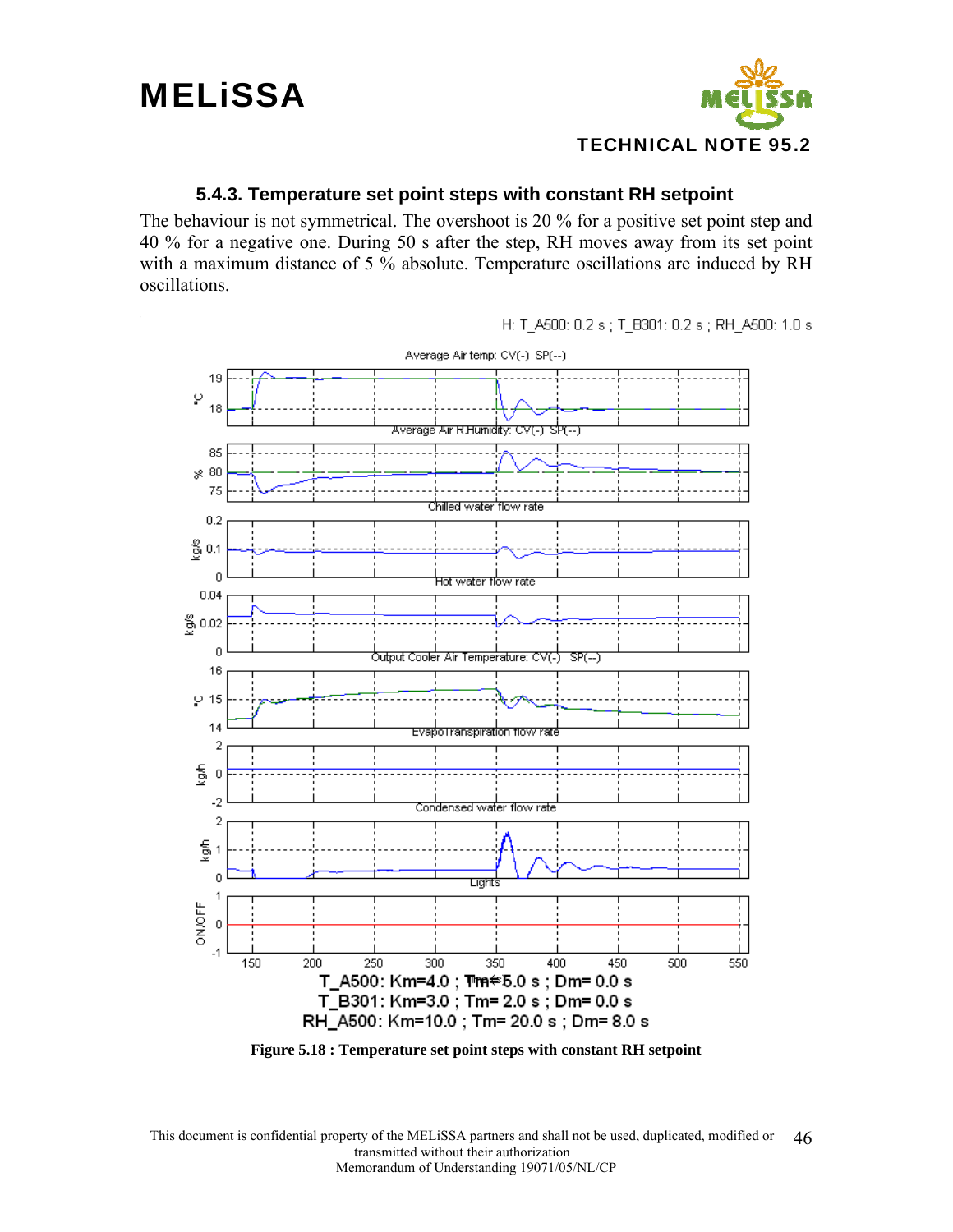

#### **5.4.4. Control of RH with constant air temperature setpoint**

The Figure 5.19 shows that the closed loop response time of RH is about 200 s for negative step and 150 s for positive one. The specified one is 70 s. The resulting one is longer because of the high value of the gain  $Km = 10\degree\%$  chosen to increase robustness. The oscillations of RH are due to the non minimal de-phasing and overtensed behaviour of the transfer (see Figure 5.11). The RH oscillations induce the temperature oscillations during 50 s after each RH setpoint step.<br>H: T A500: 0.2 s ; T B301: 0.2 s ; RH A500: 1.0 s

![](_page_46_Figure_5.jpeg)

**Figure 5.19 : Control of RH with constant air temperature setpoint**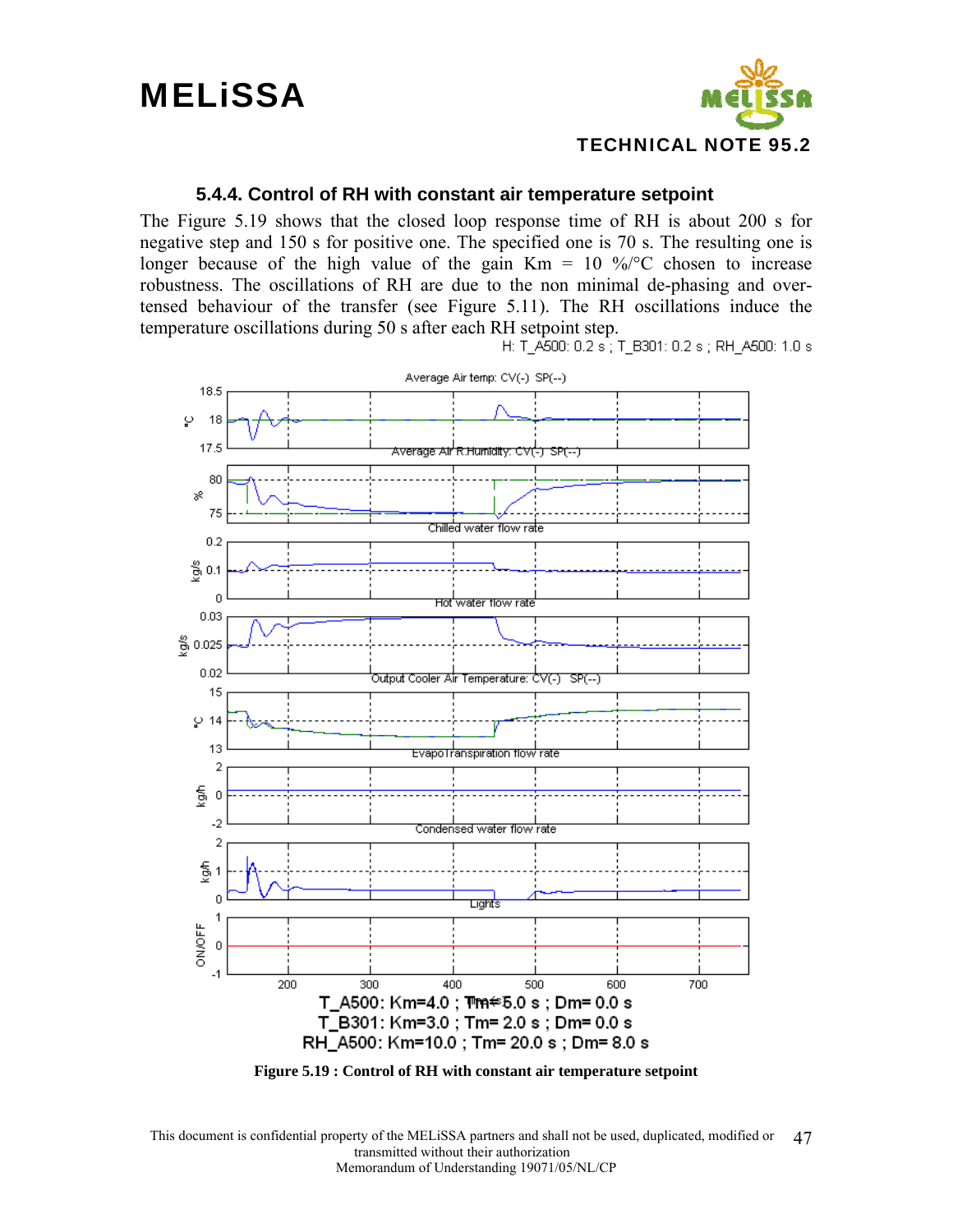![](_page_47_Picture_0.jpeg)

![](_page_47_Picture_1.jpeg)

#### **5.4.5. Simultaneous set points of temperature and RH**

**The set point steps are done at same time and in same direction (**Figure 5.20**) :** 

Both control of T & RH are oscillating (oscillations are due to RH control). The RH presents non minimal de-phasing behaviour. Simultaneous variations in opposite directions are easier to control (Figure 5.21).

H: T-A500: 0.2 s ; T-B301: 0.2 s ; RH-A500: 1.0 s

![](_page_47_Figure_6.jpeg)

**Figure 5.20 : Simultaneous set points of temperature and RH in same direction**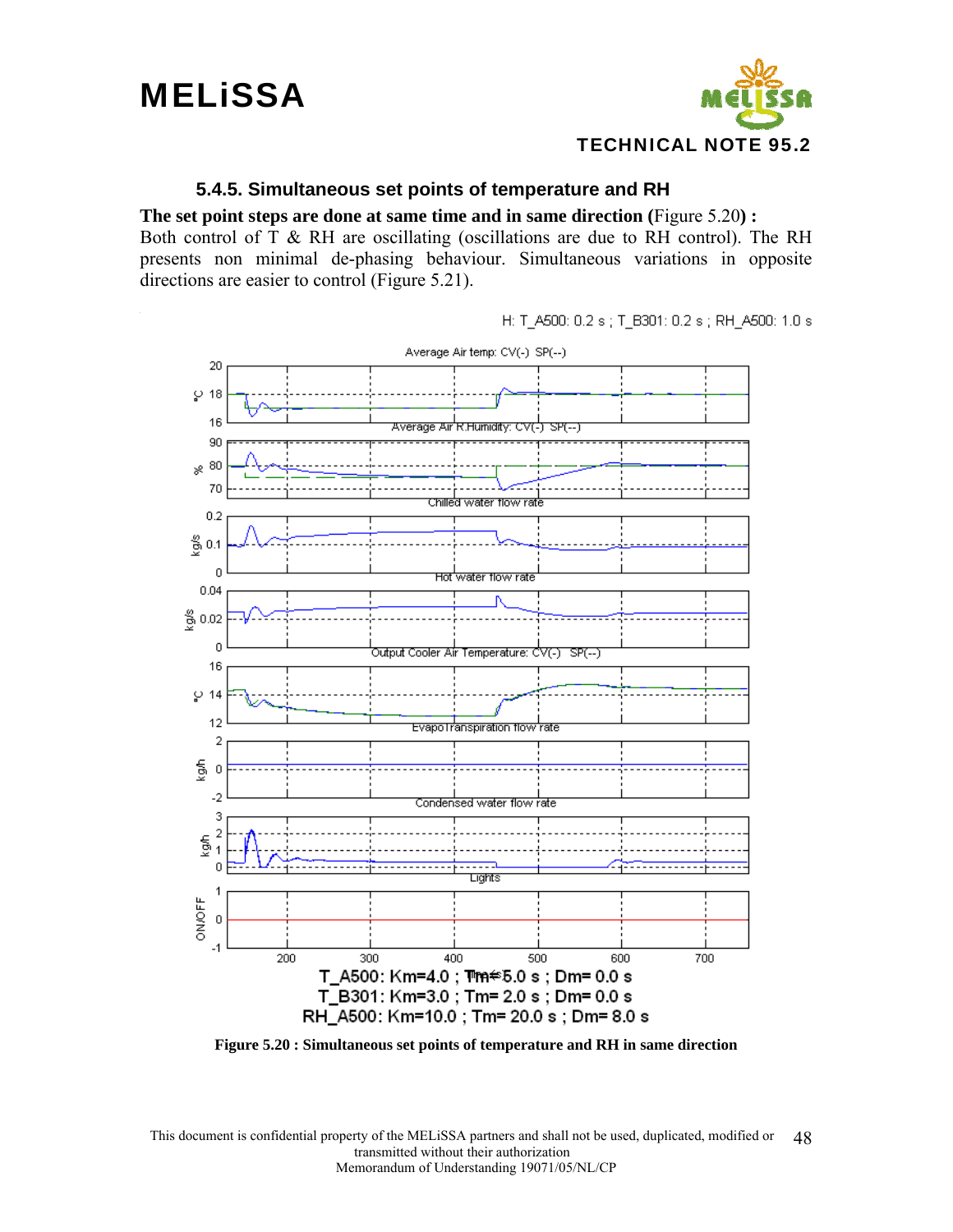![](_page_48_Picture_1.jpeg)

**The set point steps are done at same time and in opposite direction (**Figure 5.21**) :**  The control of temperature and RH is good. The non minimal de-phasing behaviour of RH is cancelled and replaced by an overshoot of 20 % of the set point step.

Average Air temp: CV(-) SP(--) 19.5 3.51<br>18.5<br>18.5 ي 18  $17.\bar{5}$ Average Air R.Humidity: CV(-) उल-80 × 75 Chilled water flow rate 0.12 å  $0.1$  $0.08$ **Hot** water flow rate 0.04 쯩 0.03  $0.02$ Output Cooler Air Temperature: CV(-) \_SP(--) 15  $\wp$  14  $13$ EvapoTranspiration flow rate  $\overline{\mathbf{c}}$ ĝ  $\boldsymbol{0}$ -2 Condensed water flow rate  $\overline{2}$ kgih n ⊔ghts 1 ON/OFF  $\overline{\mathbf{0}}$  $-1$ 200 300 400 500 600 700 T\_A500: Km=4.0; Tm+  $\approx$ 5.0 s; Dm= 0.0 s T\_B301: Km=3.0; Tm= 2.0 s; Dm= 0.0 s RH\_A500: Km=10.0; Tm= 20.0 s; Dm= 8.0 s

H: T\_A500: 0.2 s; T\_B301: 0.2 s; RH\_A500: 1.0 s

**Figure 5.21 : Simultaneous set points of temperature and RH in opposite directions**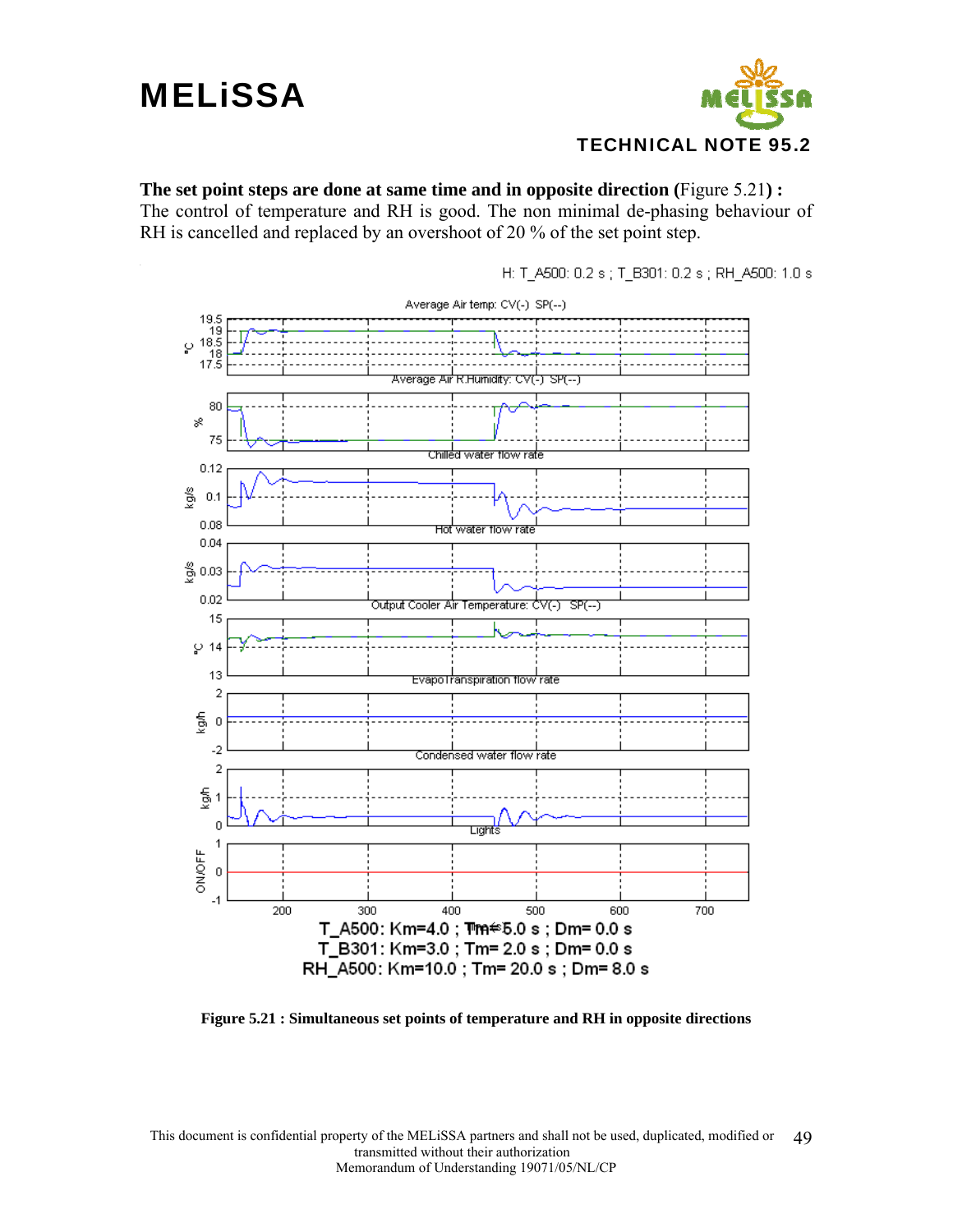![](_page_49_Picture_1.jpeg)

#### **5.4.6. Decreasing set point steps of RH from 80 to 50 % with constant air temperature setpoint**

#### 5.4.6.1. *Air temperature of A500 set to 18 °C*

For this simulation, the temperature & maximum flow rate of chilled water are set to 8.3 °C & 3 kg/s, respectively. Successive negative steps of 5 % of RH set point are applied.

Control is quite good. At 18  $^{\circ}$ C, the RH cannot go below 57 % (the setpoint of 50 % cannot be reached) because of technological limitation : the chilled water temperature is not low enough. When RH is below 70 %, its control is no more oscillating (see zoom on next Figure 5.23).<br>H: T A500: 0.2 s; T B301: 0.2 s; RH A500: 1.0 s

![](_page_49_Figure_7.jpeg)

**Figure 5.22 : Decreasing set point steps of RH (temperature of air set to 18 °C)**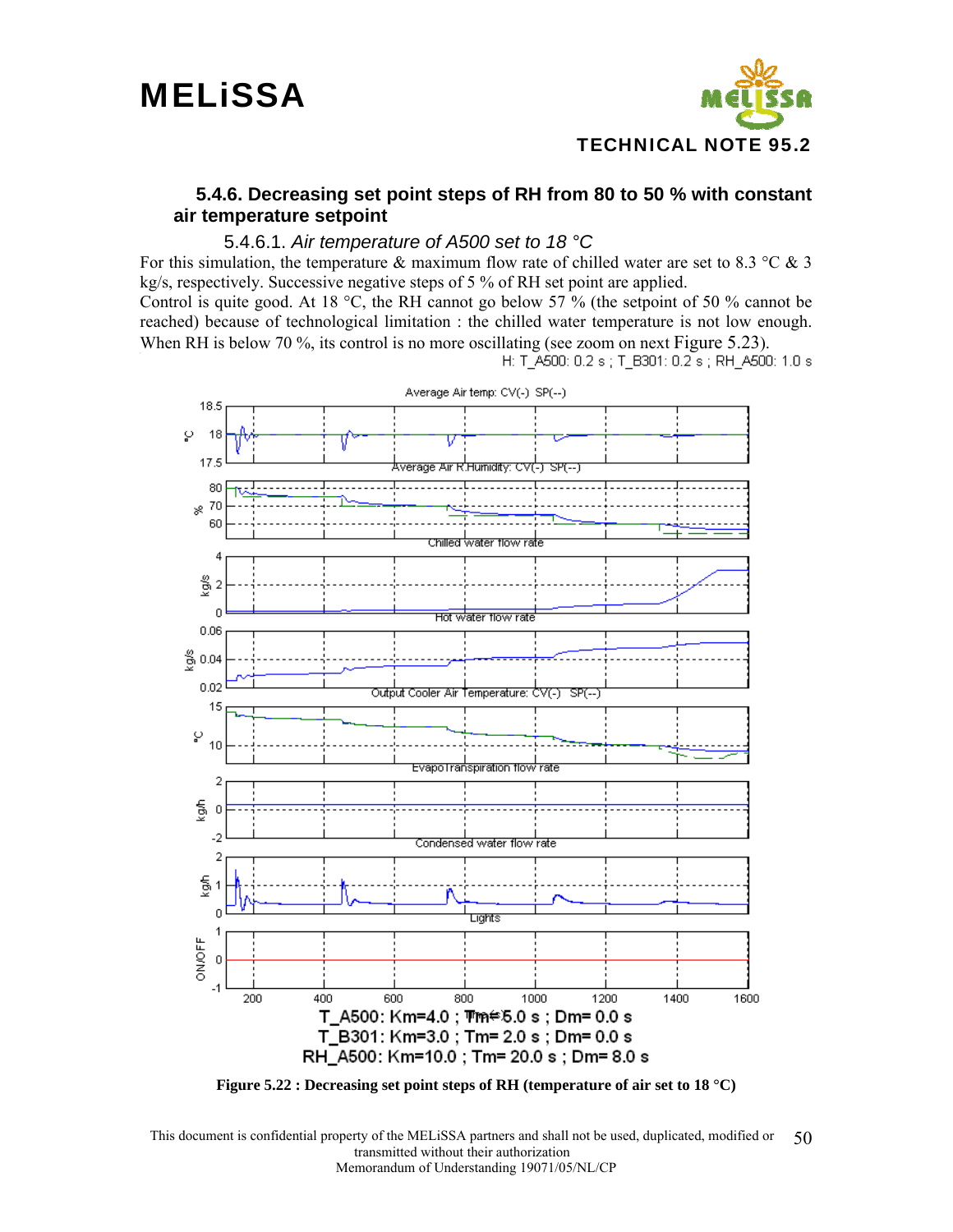![](_page_50_Figure_1.jpeg)

#### Zoom of previous simulation for RH below 70 %.

H: T\_A500: 0.2 s; T\_B301: 0.2 s; RH\_A500: 1.0 s

![](_page_50_Figure_4.jpeg)

**(Zoom of previous figure).**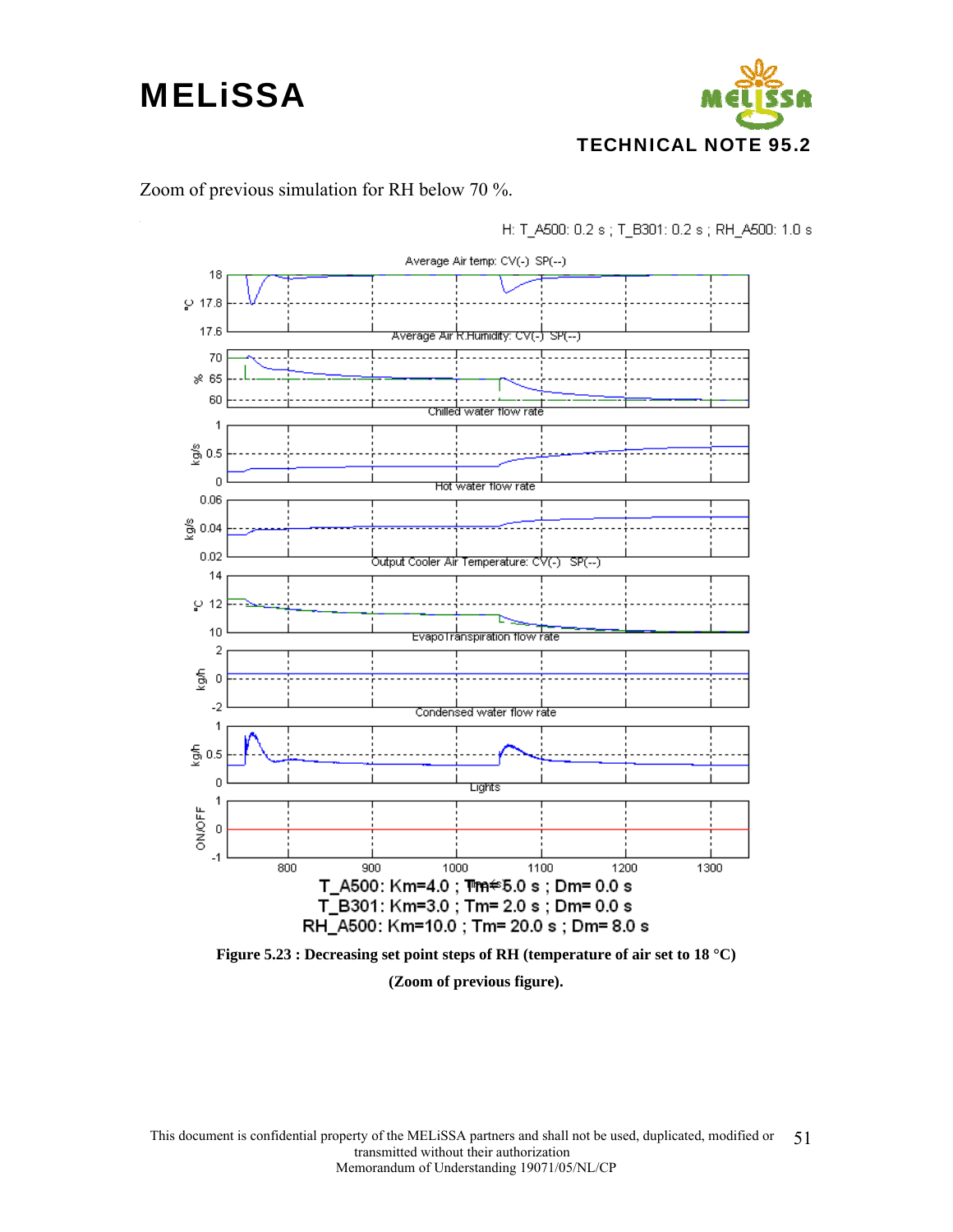![](_page_51_Picture_1.jpeg)

#### 5.4.6.2. *Air temperature of A500 set to 22 °C*

For this simulation, the temperature & maximum flow rate of chilled water are set to 8.3 °C & 3 kg/s, respectively. Successive negative steps of 5 % of RH set point are applied. Control is quite good. At 22 °C, the RH can reach 55 % easily.

![](_page_51_Figure_4.jpeg)

H: T\_A500: 0.2 s ; T\_B301: 0.2 s ; RH\_A500: 1.0 s

**Figure 5.24 : Decreasing set point steps of RH (temperature of air set to 22 °C)**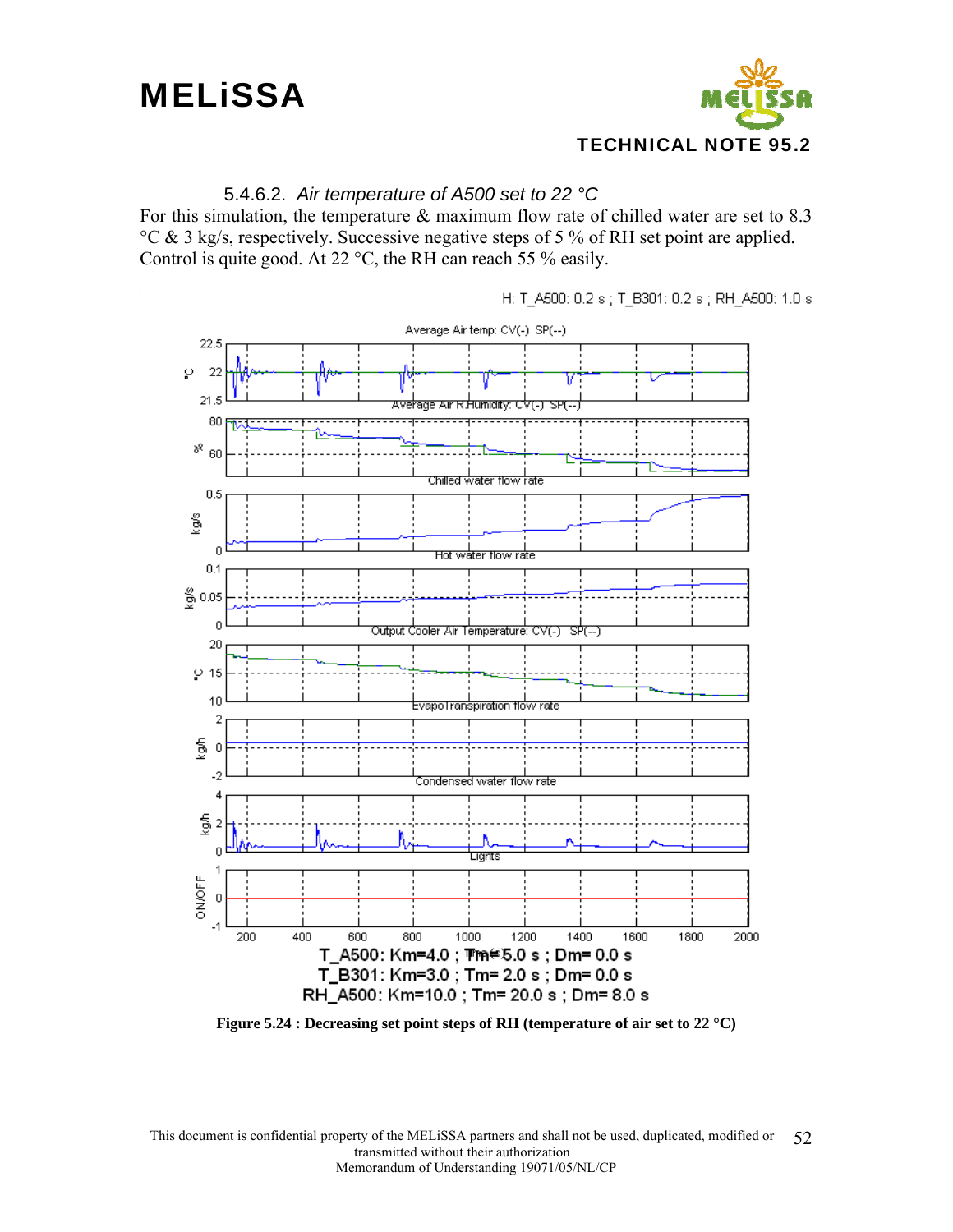**MELISSA** 

![](_page_52_Picture_1.jpeg)

#### **5.4.7. Time variable disturbance : random evapo-transpiration**

The following simulation is done with constant temperature  $\&$  RH set points. Exceptionally temperature of chilled water is set to 4  $^{\circ}$ C instead of 8.3  $^{\circ}$ C. Random evapo-transpiration flow rate is applied.

Control is quite good : the air temperature remains in a channel of  $0.1 \degree$ C maximum amplitude and the RH in a channel of 1 % maximum amplitude.

H: T\_A500: 0.2 s ; T\_B301: 0.2 s ; RH\_A500: 1.0 s

![](_page_52_Figure_6.jpeg)

**Figure 5.25 : Time variable disturbance : random evapo-transpiration**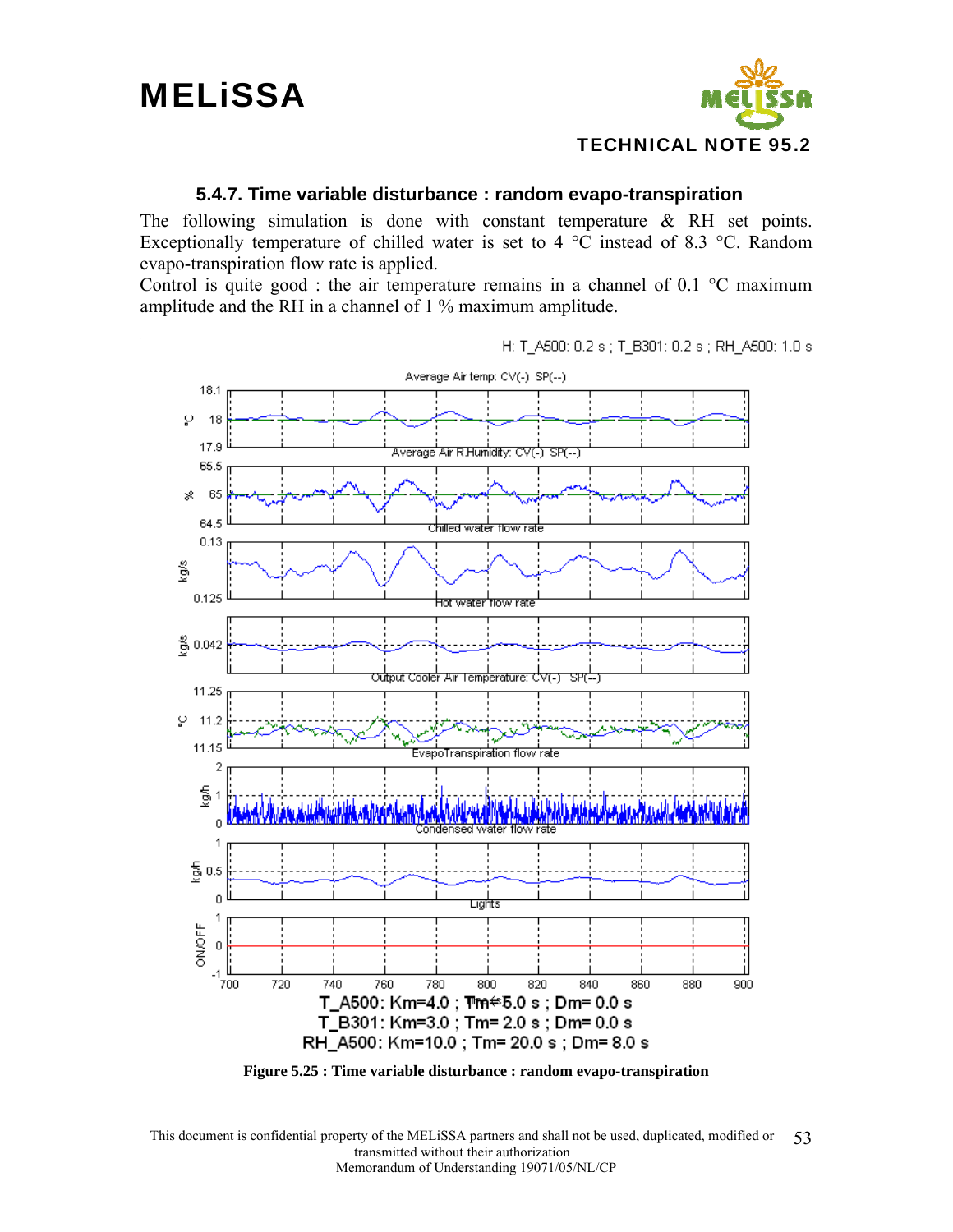![](_page_53_Picture_1.jpeg)

#### **5.4.8. Time variable disturbance : steps of evapo-transpiration**

The following simulation is done with constant temperature  $\&$  RH set points. Exceptionally temperature of chilled water is set to 4  $^{\circ}$ C instead of 8.3  $^{\circ}$ C. Steps of evapo-transpiration flow rate are applied from 0 to double the mean flow rate value. Control is quite good : the air temperature remains in a channel of  $0.2 \text{ °C}$  maximum amplitude and the RH in a channel of 2 % maximum amplitude.

H: T\_A500: 0.2 s ; T\_B301: 0.2 s ; RH\_A500: 1.0 s

![](_page_53_Figure_5.jpeg)

**Figure 5.26 : Time variable disturbance : steps of evapo-transpiration**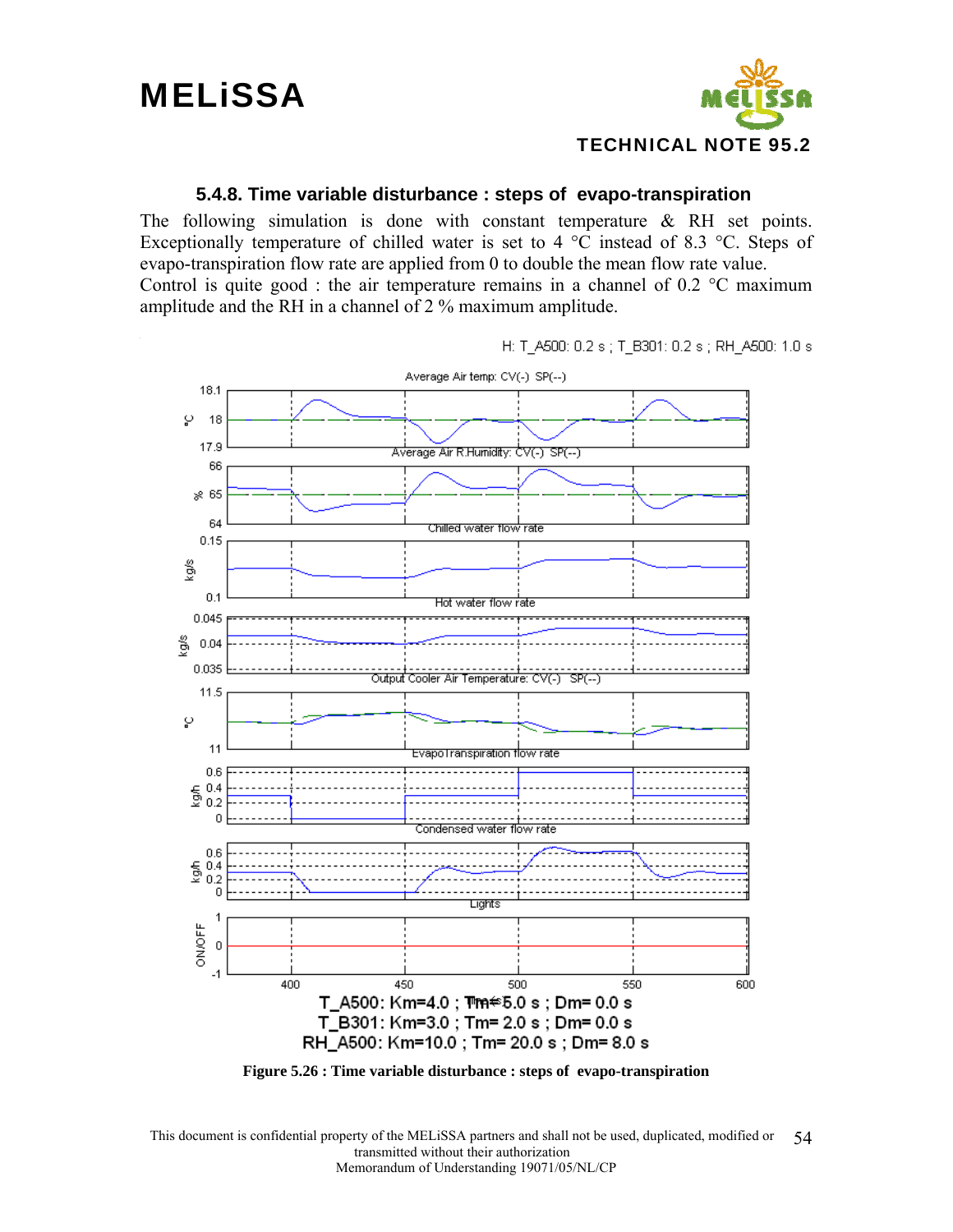## **MELISSA**

![](_page_54_Picture_1.jpeg)

#### **5.4.9. Time variable disturbance : steps of light flux**

The following simulation is done with constant temperature  $\&$  RH set points. Exceptionally temperature of chilled water is set to 4  $^{\circ}$ C instead of 8.3  $^{\circ}$ C. Steps of light flux are applied.

Despite the high value of the light flux steps, the control is quite good : the air temperature remains in a channel of 2 °C maximum amplitude and the RH in a channel of 4 % maximum amplitude.

H: T\_A500: 0.2 s ; T\_B301: 0.2 s ; RH\_A500: 1.0 s

![](_page_54_Figure_6.jpeg)

![](_page_54_Figure_7.jpeg)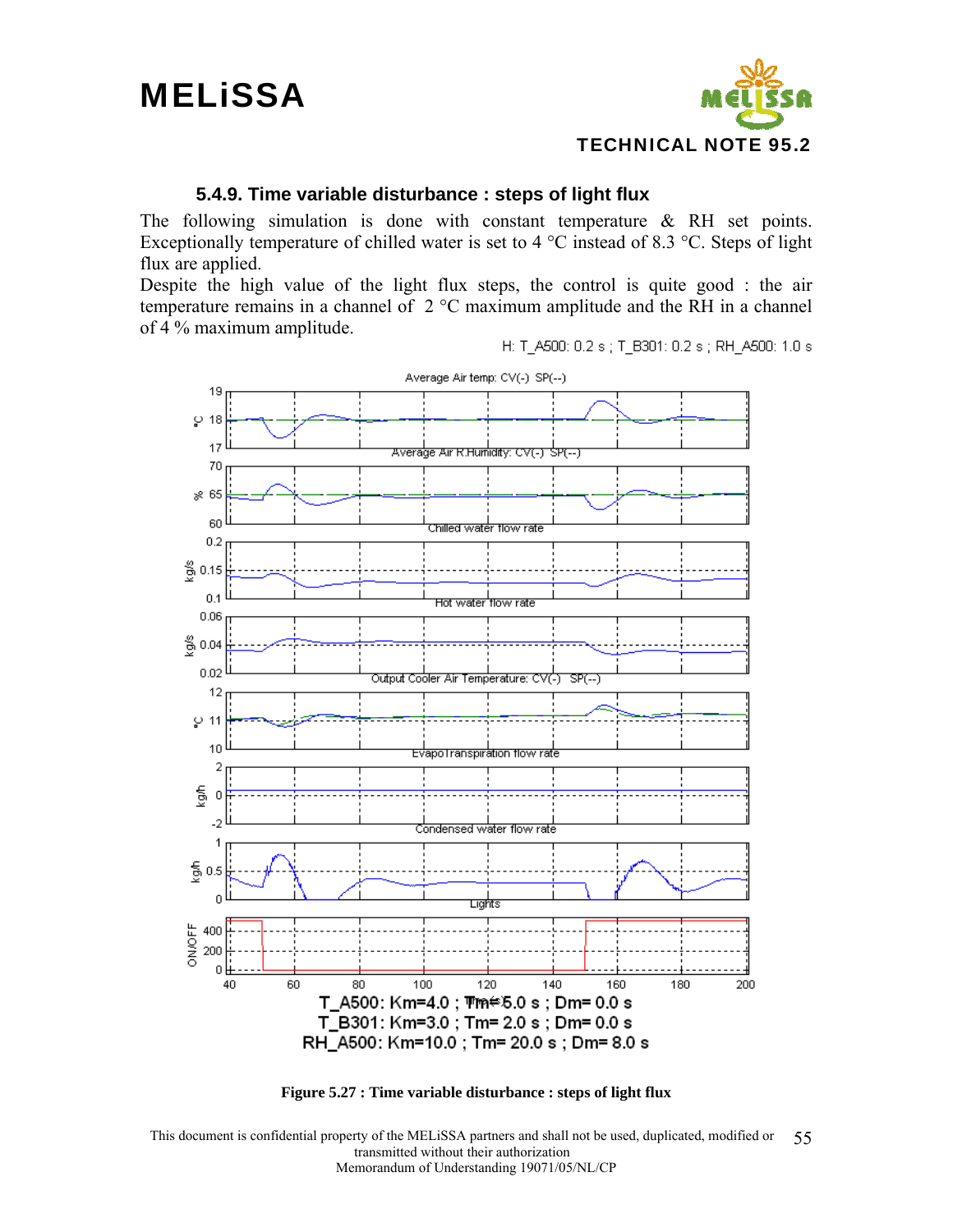![](_page_55_Picture_1.jpeg)

#### **5.4.10. Time variable disturbances : steps of evapo-transpiration & of light**

The following simulation is done with constant temperature & RH set points. Exceptionally temperature of chilled water is set to 4  $^{\circ}$ C instead of 8.3  $^{\circ}$ C. Steps of light flux & evapo-transpiration flow rate are applied.

Control is quite good. When the evapo-transpiration is null (between  $t = 50 \& t = 150 \text{ s}$ ), the RH setpoint cannot be reached : RH remains at 63 % when its setpoint is at 65 %.

H: T\_A500: 0.2 s ; T\_B301: 0.2 s ; RH\_A500: 1.0 s

![](_page_55_Figure_6.jpeg)

**Figure 5.28 : Time variable disturbances : steps of evapo-transpiration & of light**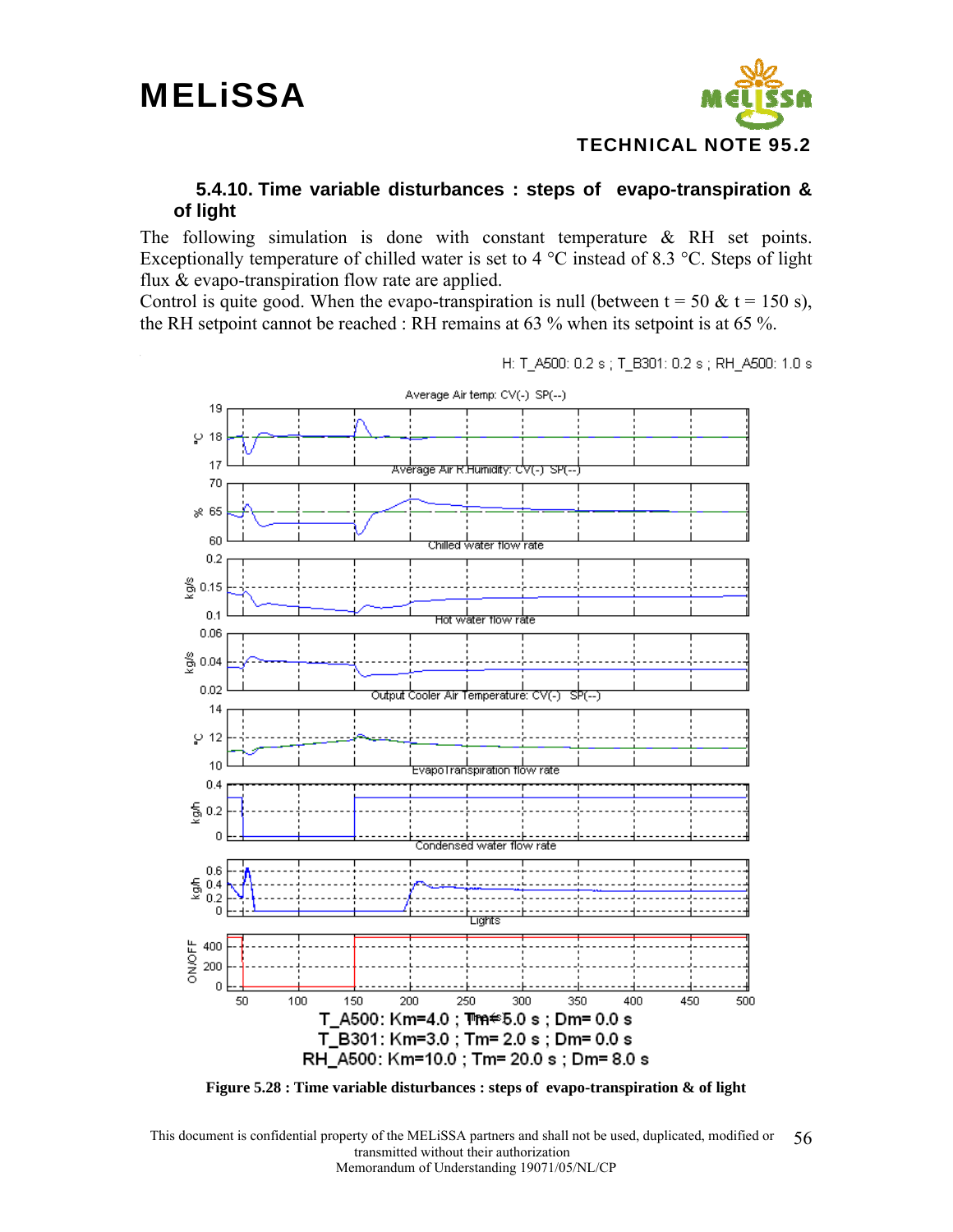![](_page_56_Picture_1.jpeg)

#### **5.4.11. Test of constraints transferring of the RH cascade**

For these simulations the temperature and the maximum flow rate of chilled water are set to 4  $\degree$ C and 0.25 kg/s, respectively so that the min & max constraints of chilled water flow rate can be reached. The test consists in big RH setpoint squares of 200 s length (done at  $t = 50 \& t = 600 \text{ s}$ ) to put the chilled water flow rate on its constraints : the first square checks the technique on the min constraint and the second square the maximum one.

#### **No constraints transferring (**Figure 5.29)**:**

In Figure 5.29, the simulation is done without constraints transferring in order to be used as reference and to show the benefit of this technique.

Minimum constraint:

On graph 5, the setpoint (doted green curve) of Output Cooler Air Temperature setpoint drifts up to 25 °C without taking into account that the CV cannot go above 19 °C. At the end of the setpoint square (at  $t = 250$  s), the MV of the master controller starts from 25 °C (and not from 19 °C). That implies the RH setpoint to be reached at  $t = 580$  s. Maximum constraint:

When the chilled water flow rate reaches its maximum (0.25 kg/s) just after the step at  $t =$ 600 s, the setpoint of Output Cooler Air Temperature drifts down to 4 °C (temperature of chilled water) without taking into account that the CV cannot go below 9  $\degree$ C. At the end of the setpoint square (at  $t = 800$  s), the MV of the master controller starts from 4 °C (and not the 9 °C). That implies the RH setpoint to be reached at  $t = 1050$  s.

#### **Constraints transferring** (Figure 5.30)**:**

#### Minimum constraint:

With the constraints transferring technique, the Output Cooler Air Temperature setpoint (graph 5, doted green curve) does not drift and stays near the maximum value reached by the Controlled Variable (19 °C). At the end of the setpoint square (at  $t = 250$  s), the MV of the master controller starts from 19 °C. That implies the RH setpoint to be reached at t = 480 s, 100 s earlier than without constraints transferring.

#### Maximum constraint:

In the same way, when the chilled water flow rate reaches its maximum  $(0.25 \text{ kg/s})$  just after the step at  $t = 600$  s, the setpoint of Output Cooler Air Temperature does not drift and stays near the minimum value reached by the Controlled Variable (9 °C). At the end of the setpoint square (at  $t = 800$  s), the MV of the master controller starts from 9 °C. That implies the RH setpoint to be reached at  $t = 900$  s, 150 s earlier than without constraints transferring.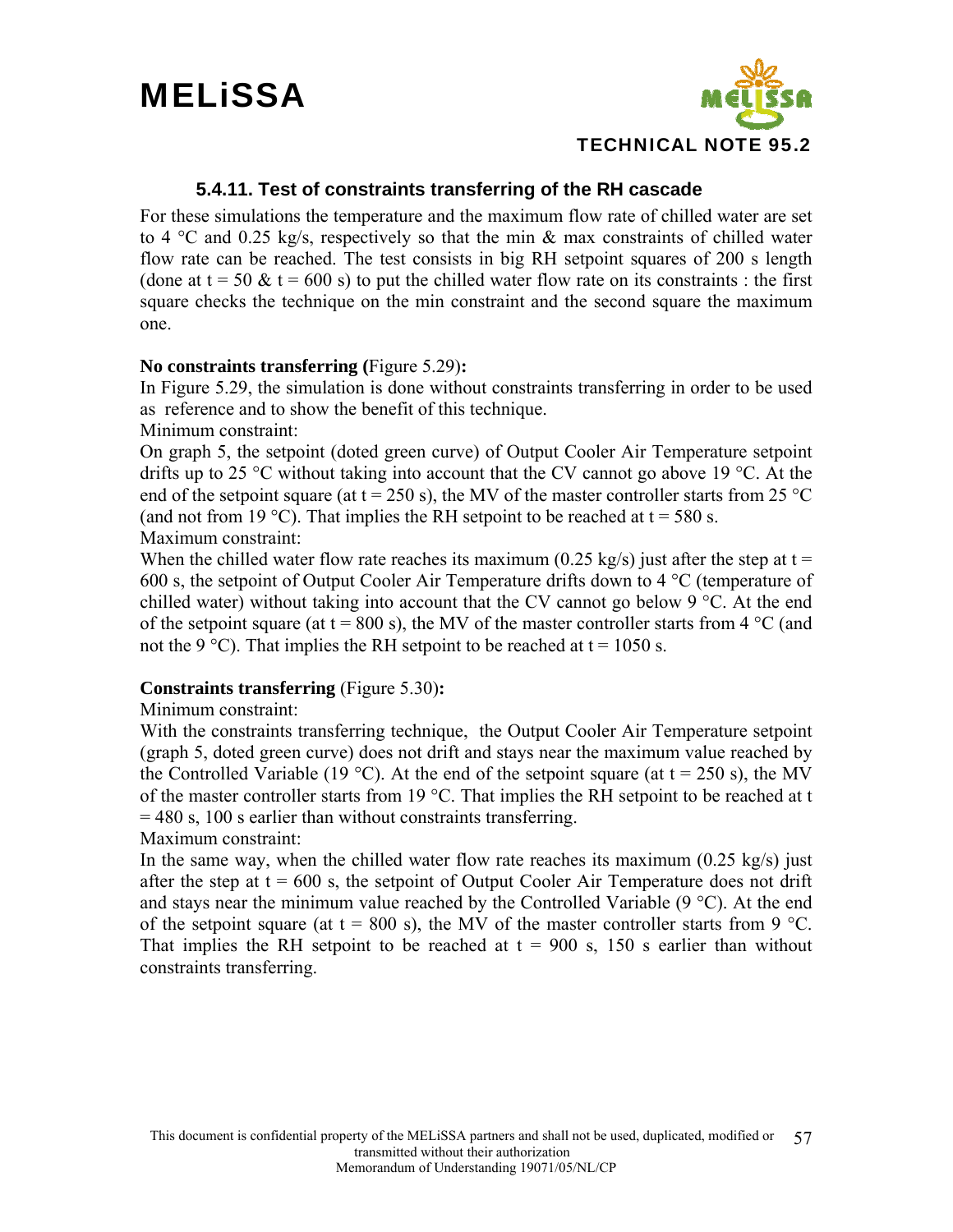### **MELISSA**

![](_page_57_Picture_1.jpeg)

H: T\_A500: 0.2 s; T\_B301: 0.2 s; RH\_A500: 1.0 s

![](_page_57_Figure_3.jpeg)

**(from slave to master controller of the RH cascade)**